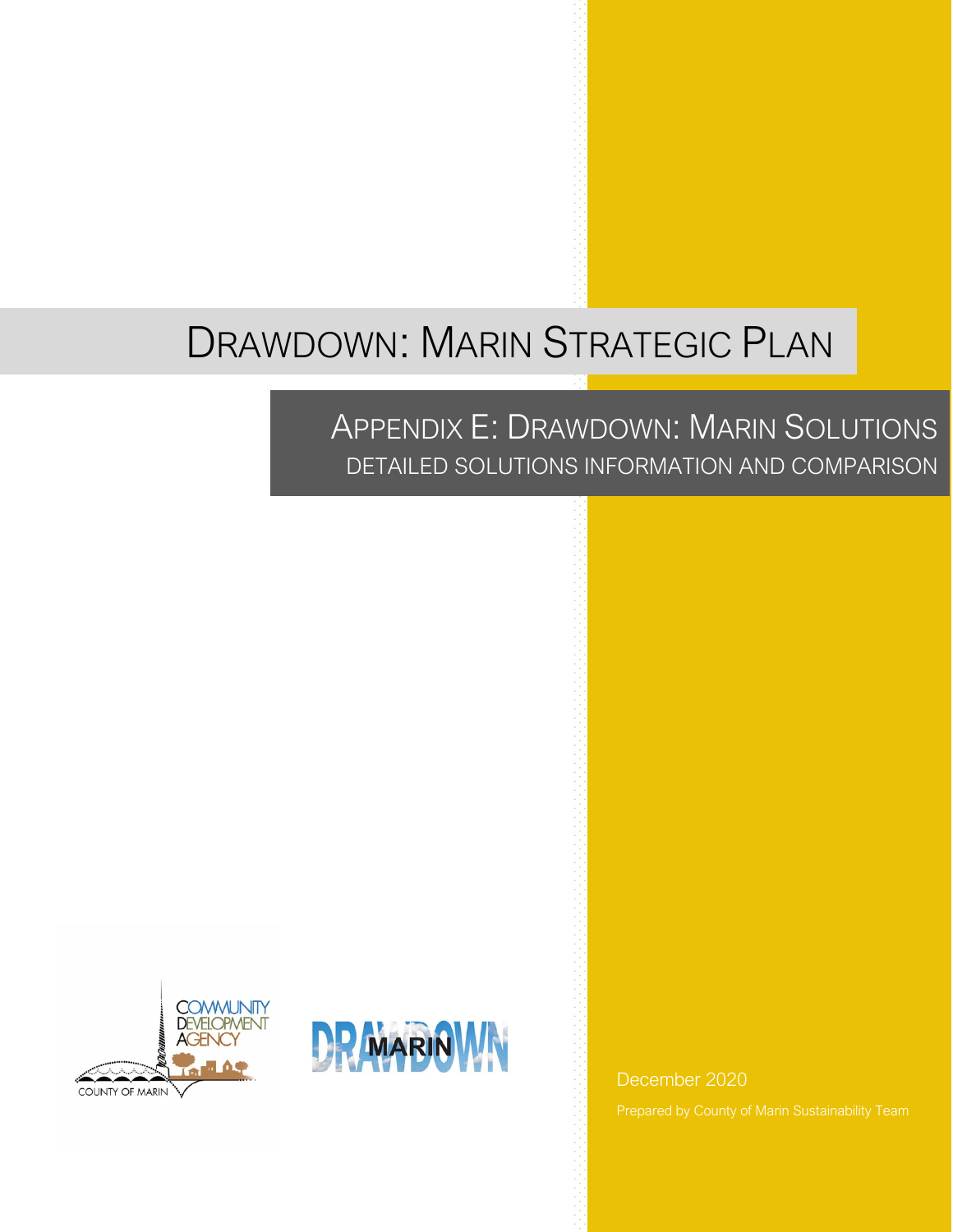# APPENDIX E DRAWDOWN: MARIN SOLUTIONS – DETAILED SOLUTIONS INFORMATION AND COMPARISON

For each solution, the following is identified:

- Lead implementer
- How equity is addressed
- Status quo/current conditions
- Benefits/risks associated with doing nothing and with implementation
- Success metrics
- Cost (if known)
- Implementation timeframe
- Estimated annual GHG emissions reductions (estimated by each Stakeholder Collaborative and may need refinement)
- Ability to scale/share solution beyond Marin County

The County cannot serve as the lead implementer nor the sole funder for all of the strategies. We have a collective responsibility to act, including the cities and towns, local agencies, non-profits, faith-based groups, and the general public. We must all allocate staff time, funding, and other resources to the development and implementation of local climate actions. This requires buy in from everyone.

The following consumption-based emissions icon used in this appendix represents measures that address consumption-based or embodied emissions in the goods and services we purchase and use.



The following solutions should be implemented between now and 2045. Recommended implementation timeframes, as described in the Section VI. of this Strategic Plan are Now (2021-2023), Then (2024-2030 years), and Next (2031- 2045).

### NOW (2021-2023)

- Endorsed Solutions
	- o Zero Emissions Vehicles Drive Clean Bay Area
	- o Marin Carbon Farming Initiative
	- o Agricultural Institute of Marin (AIM) Center for Food & Agriculture
	- o Biomass Study/Recovery Pathways
	- o Microgrids Fairfax Pavilion Pilot Project
	- o Community Resilience Hubs
	- o Resilient Neighborhoods Climate Protection and Resilience (CPR) for the Planet
- Additional Solutions (Existing, lead implementer identified and already implementing or New Solutions)
	- o ACE Pilot
	- o All-electric Shared Mobility Hub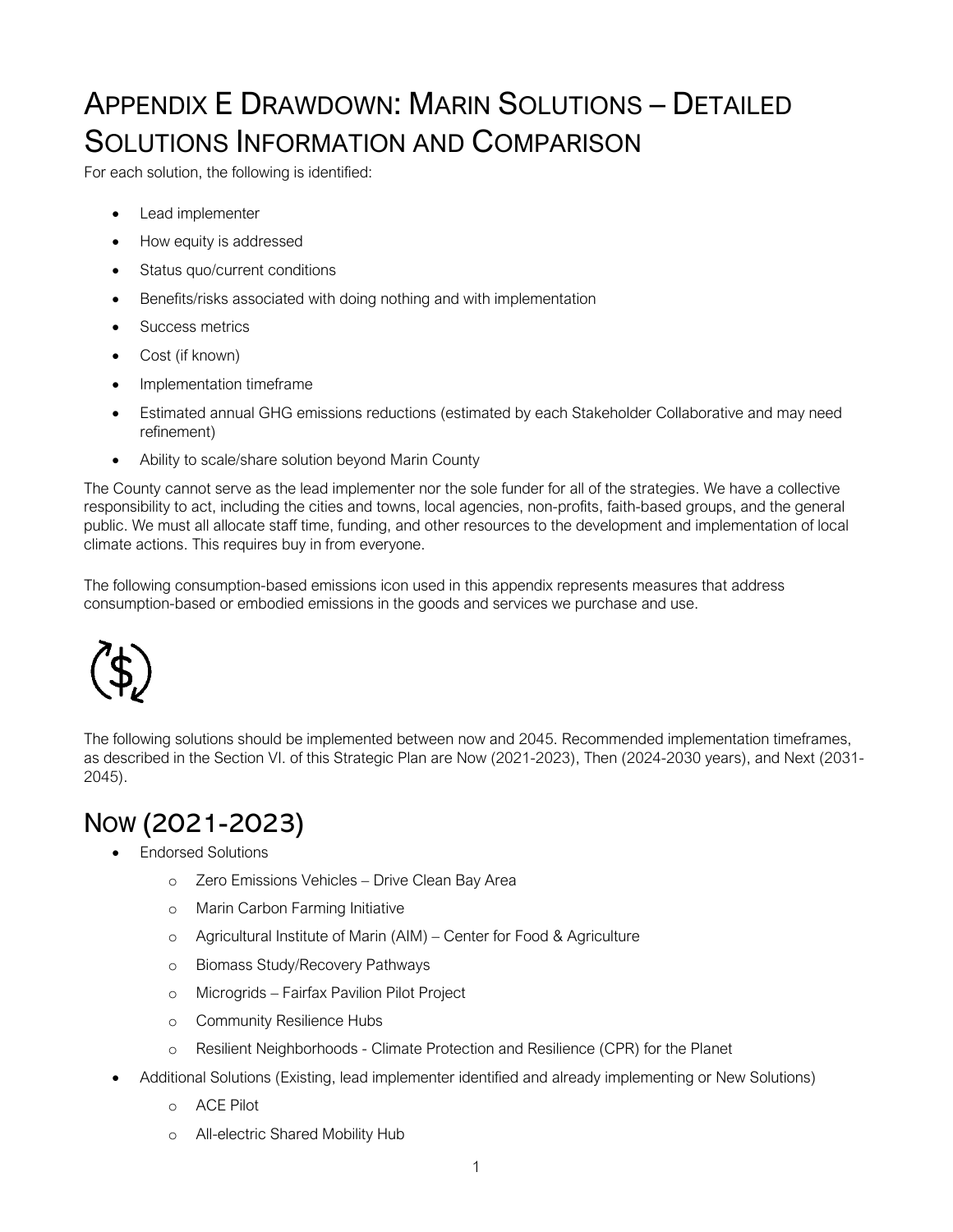- o Blue Carbon Hog Island Oyster Company Pilot
- o Load Shift Pilot Program
- o Building Electrification Program
- o Community-based Integrated Mobility Services
- o Agricultural Community Events Farmers Markets (ACEFM) Curbside Pick-up Program
- o Organic Waste Diversion & Public Compost Use
- o Food Resilient Marin
- o Youth Engagement Healthy Food Videos via TikTok
- o Water-Energy Nexus Micro-hydroelectric Turbines Marin Municipal Water District (MMWD)
- o Resilience Coordinating Council
- o "Know Your Blue Line" Sea Level Rise Public Art Project

Additional actions that are not yet ready for implementation but should continue to be developed between now and 2023:

- Countywide Decision-Making Framework
- Transportation Ordinance and Policies
- Marin Climate Mobilization Decade
- Go100

### THEN (2024-2030)

Existing solutions that need to be scaled or will not be ready for implementation by 2024.

- Transit Oriented Mixed-Use Development
- Rezoning of Single-Family Homes
- Affordable Housing on State-owned Property
- Blue Carbon Wetlands Restoration

### NEXT (2031-2045)

All of the solutions listed above should continue to be implemented year-over-year or until program or project specific goals are met. There are no solutions that Drawdown: Marin should wait to implement until 2031. It is feasible that new ideas will emerge in the coming months and years. Those ideas should be considered and phased in as appropriate to the Drawdown: Marin plan to meet our 2030 and 2045 goals.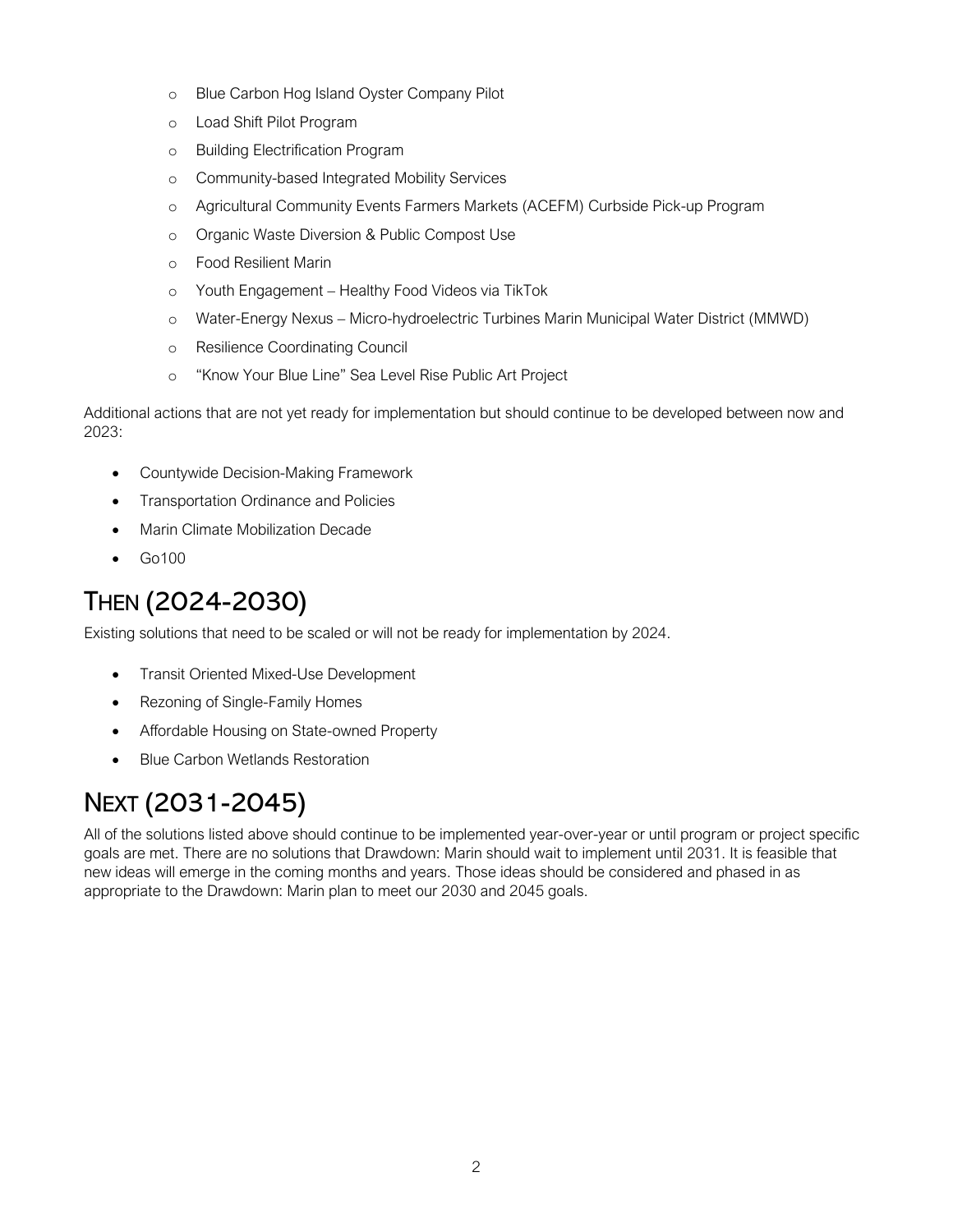### Endorsed Solutions



 $\begin{pmatrix} 1 & 0 \\ 0 & -1 \end{pmatrix}$  ZERO EMISSIONS VEHICLES – DRIVE CLEAN BAY AREA



| Lead Implementer                                              | Drive Clean Bay Area (DCBA)                                                                                                                                                                                                                                                                                                                                                                                                                                                                               |
|---------------------------------------------------------------|-----------------------------------------------------------------------------------------------------------------------------------------------------------------------------------------------------------------------------------------------------------------------------------------------------------------------------------------------------------------------------------------------------------------------------------------------------------------------------------------------------------|
| Equity                                                        | DCBA has partnered with other Bay Area non-profits and companies to address equitable access to<br>electric vehicles (EV) by offering/promoting discounts and rebates, hosting ride and drive events with<br>used electric vehicles, and translating some of its materials to Spanish. Additional work is needed.                                                                                                                                                                                         |
| Status quo/current conditions                                 | DCBA has already launched in the 9 Bay Area counties. It offered a 'preferred pricing' campaign last<br>Fall/Winter, it hosts 'ride and drive' events, engages students and parents through school-based learning<br>programs, and partners with large employers to educate employees on the benefits of driving an EV.                                                                                                                                                                                   |
| Benefits/risks - do nothing/increase<br>implementation        | 50%+ of Marin Countywide GHG emissions are generated by gasoline passenger vehicles. This solution<br>will accelerate widespread adoption of zero-emission vehicles by Marin's residents and employees<br>through a collaborative campaign. Existing County agencies are not actively promoting electric vehicle<br>adoption, some major employers, e.g. the County are by increasing infrastructure and offering<br>discounted charging rates. Awareness of EV models, pricing, range, etc. remains low. |
| Success metrics                                               | # of EVs purchased or leased as a result of campaign; increased awareness of EVs measured via<br>surveys; # of low-income drivers with access to an EV because of campaign; # of student and parent<br>pledges taken to "drive electric"; metric tons of GHG emissions reduced as a result of driving electric                                                                                                                                                                                            |
| Cost                                                          | Phase I (Funded): \$286,000 (est. funding through 12/31/19); Phase II: Jan 2020 - Dec 2024: \$675,000<br>annually; Phase III: Jan. 2025-Dec 2029 \$410,000 annually                                                                                                                                                                                                                                                                                                                                       |
| Recommendation                                                | The County can support this campaign by seeking additional funding to scale DCBA's existing efforts. It<br>can also help promote its events and programs via its own channels and by reaching out to Drawdown:<br>Marin participants and partners.                                                                                                                                                                                                                                                        |
| Implementation timeframe                                      | 2020-2029                                                                                                                                                                                                                                                                                                                                                                                                                                                                                                 |
| <b>Estimated annual GHG emissions</b><br>reductions           | 408,000 MTCO2e annually by 2030 (25% of DDM goal)                                                                                                                                                                                                                                                                                                                                                                                                                                                         |
| Ability to scale/share solution beyond<br><b>Marin County</b> | Drive Clean Marin changed its name to Drive Clean Bay Area in early 2020; it implemented a preferred<br>pricing campaign in all 9 Bay Area counties in late 2019; it plans to expand its offerings statewide in 2020<br>and beyond.                                                                                                                                                                                                                                                                       |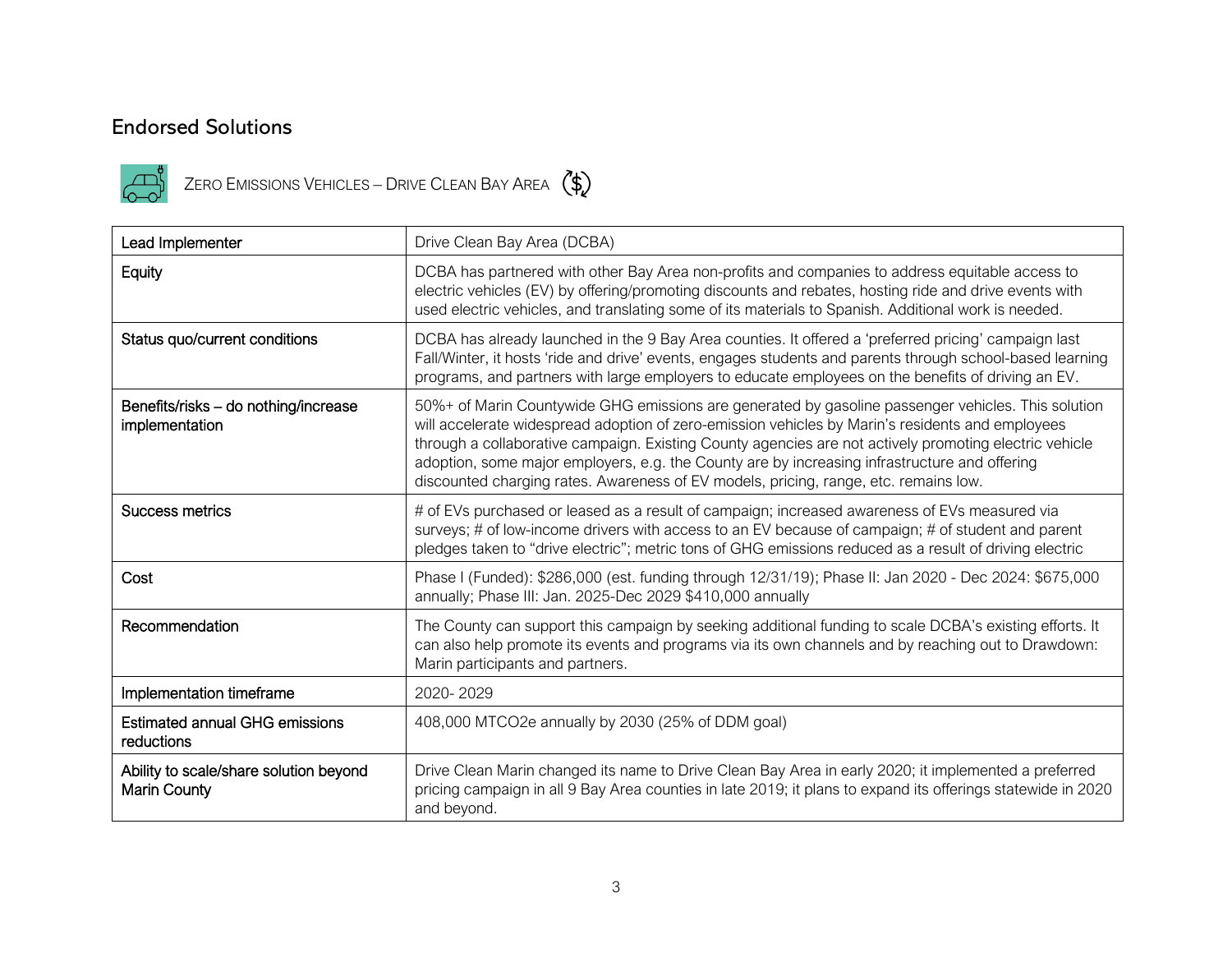

# MARIN CARBON FARMING INITIATIVE

| Lead Implementer                                       | Marin Resource Conservation District (RCD), Carbon Cycle Institute (CCI)                                                                                                                                                                                                                        |
|--------------------------------------------------------|-------------------------------------------------------------------------------------------------------------------------------------------------------------------------------------------------------------------------------------------------------------------------------------------------|
| Equity                                                 | Not considered                                                                                                                                                                                                                                                                                  |
| Status quo/current conditions                          | There are 20 existing carbon farm plans that are being implemented to varying degrees depending on<br>funding and staff availability to assist ranchers/farmers.                                                                                                                                |
| Benefits/risks - do nothing/increase<br>implementation | Fewer acres of range and farmlands are included, less carbon is sequestered now and over time. Lead<br>implementers lose momentum and have to scale back practices due to lack of funding.                                                                                                      |
| Success metrics                                        | # of plans developed, # of practices applied on range and farmlands, tons of CO2 sequestered, savings<br>realized/revenue generated for farmers and ranchers.                                                                                                                                   |
| Cost                                                   | Phase 1: by 2025- \$10 million; Phase 2: by 2030- \$20.6 million; Phase 3: by 2045- \$62.8 million                                                                                                                                                                                              |
| Recommendation                                         | The County should adopt a carbon sequestration goal in its 2020 CAP update; the County should<br>allocate \$300,000 to this Initiative from its FY 2020-2022 CAP implementation budget.                                                                                                         |
| Implementation timeframe                               | 2020-2045                                                                                                                                                                                                                                                                                       |
| <b>Estimated annual GHG emissions</b><br>reductions    | By 2030 - 79,336 MTCO2e (mitigation through manure management and 185,839 MT C02e across 60<br>farms/30,000 acres (beyond mitigation, sequestration); Phase 3: by 2045- 525,000 MT C02e<br>(sequestration) across all 180 farms.                                                                |
| Ability to scale/share solution beyond<br>Marin County | This work is already being scaled/shared; CCI is already working with other Bay Area and Central Valley<br>Counties to develop carbon farm plans. Additionally, some funding sources support the scaling of this<br>work/sharing of lessons learned, e.g. RestoreCA, Healthy Soils grants, etc. |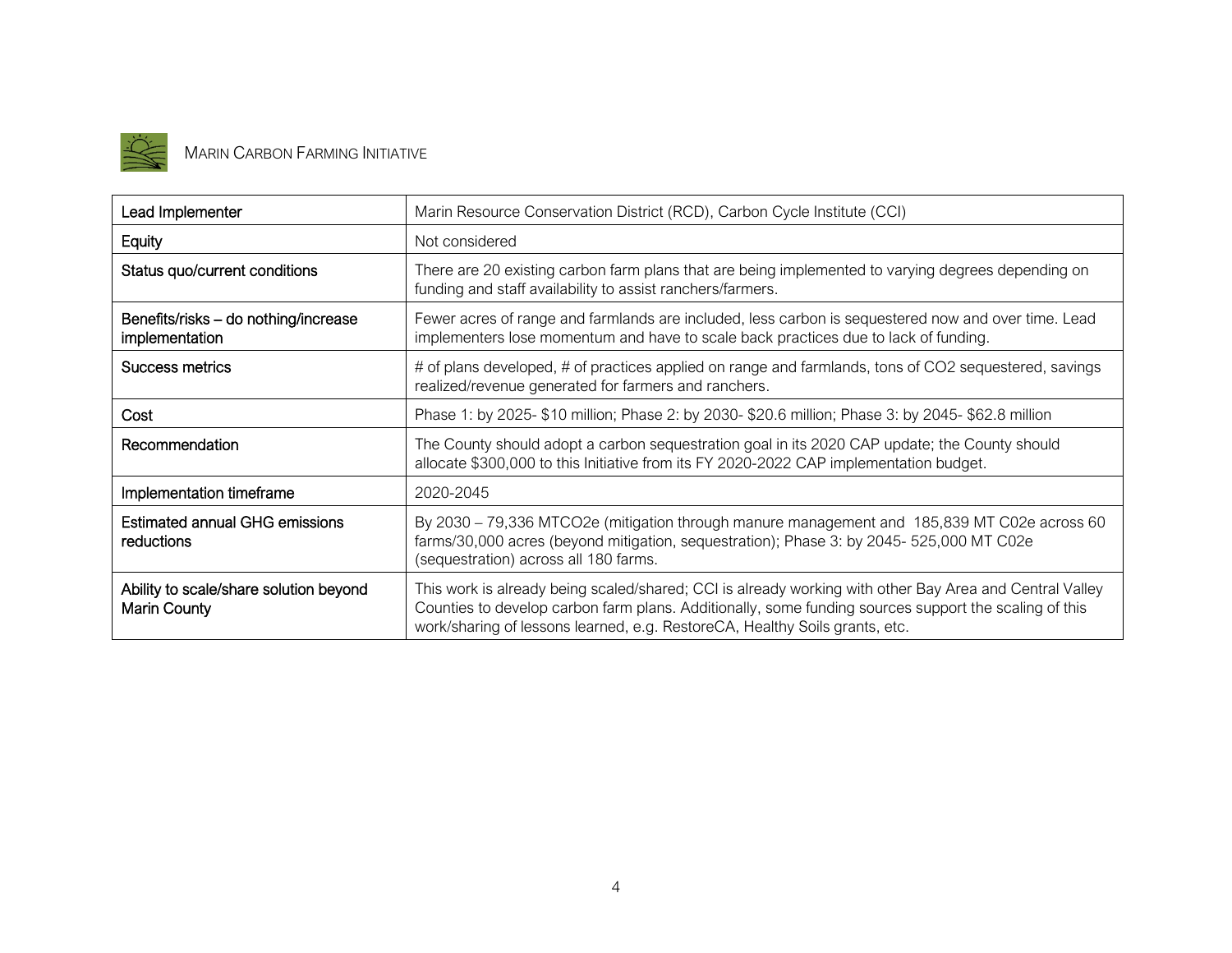

| Lead Implementer                                              | <b>AIM</b>                                                                                                                                                                                                                                                                                                                                                                                                                                                                                                                                                                                                                 |
|---------------------------------------------------------------|----------------------------------------------------------------------------------------------------------------------------------------------------------------------------------------------------------------------------------------------------------------------------------------------------------------------------------------------------------------------------------------------------------------------------------------------------------------------------------------------------------------------------------------------------------------------------------------------------------------------------|
| Equity                                                        | Underserved, marginalized, and low-income communities need access to farmers markets and locally<br>grown, organic food. However, these communities often time do not have access to markets and/or<br>cannot afford to purchase organic food. AIM must develop ways to expand its current customer base,<br>e.g. marketing to CalFresh/EBT customers, offering food distribution in certain communities, and<br>promoting the new Center through specific engagement channels that reach the communities effectively.                                                                                                     |
| Status quo/current conditions                                 | AIM is currently working with a design team to finalize site plans, conduct environmental review and<br>break ground. Additionally, it continues to fundraise and apply for grants to cover the \$10,000,000<br>Center cost.                                                                                                                                                                                                                                                                                                                                                                                               |
| Benefits/risks - do nothing/increase<br>implementation        | Without a central community gathering space and educational facility, the reach of the current farmers<br>market may remain limited to the existing customer base. Additionally, the link between regenerative and<br>sustainable farms in Marin and consumers can and will be strengthened through the Center. Finally,<br>thousands of people attend the market each year and the Center would capitalize on this participation to<br>showcase a variety of sustainable technologies that if implemented throughout the community could<br>significantly reduce GHG emissions and increase overall community resilience. |
| Success metrics                                               | Center is built by 2028.                                                                                                                                                                                                                                                                                                                                                                                                                                                                                                                                                                                                   |
| Cost                                                          | \$10,000,000                                                                                                                                                                                                                                                                                                                                                                                                                                                                                                                                                                                                               |
| Recommendation                                                | Expand the reach of the current farmers market to new customers including low income and<br>marginalized communities. The County may assist AIM to identify additional funding and build<br>partnerships that will facilitate implementation of the project. The County can also help promote the<br>project and various site components and educate the public about the benefits of technologies<br>demonstrated, regenerative agriculture, etc.                                                                                                                                                                         |
| Implementation timeframe                                      | 2-7 years                                                                                                                                                                                                                                                                                                                                                                                                                                                                                                                                                                                                                  |
| <b>Estimated annual GHG emissions</b><br>reductions           | Unknown; several project components will reduce GHG emissions but need to be quantified.                                                                                                                                                                                                                                                                                                                                                                                                                                                                                                                                   |
| Ability to scale/share solution beyond<br><b>Marin County</b> | The Center could be an excellent example for other California and US communities. It will demonstrate<br>multiple sustainable technologies including solar, battery back-up, bioretention gardens, use of public<br>transit, etc. It will also educate people about the benefits of regenerative agriculture and connect people                                                                                                                                                                                                                                                                                            |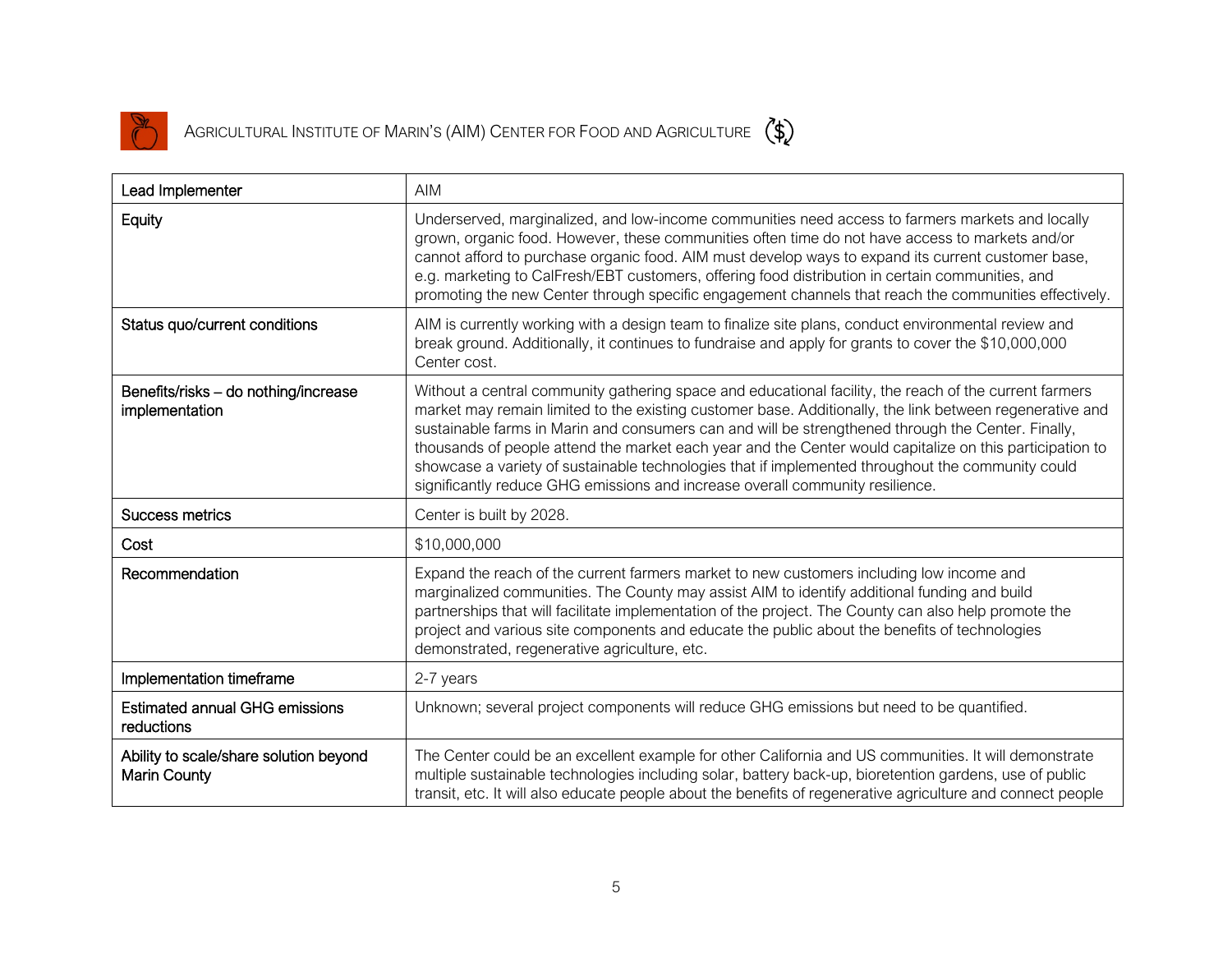| back to the land and the producers of that agriculture. The design and programs offered at the Center |
|-------------------------------------------------------------------------------------------------------|
| can be shared widely.                                                                                 |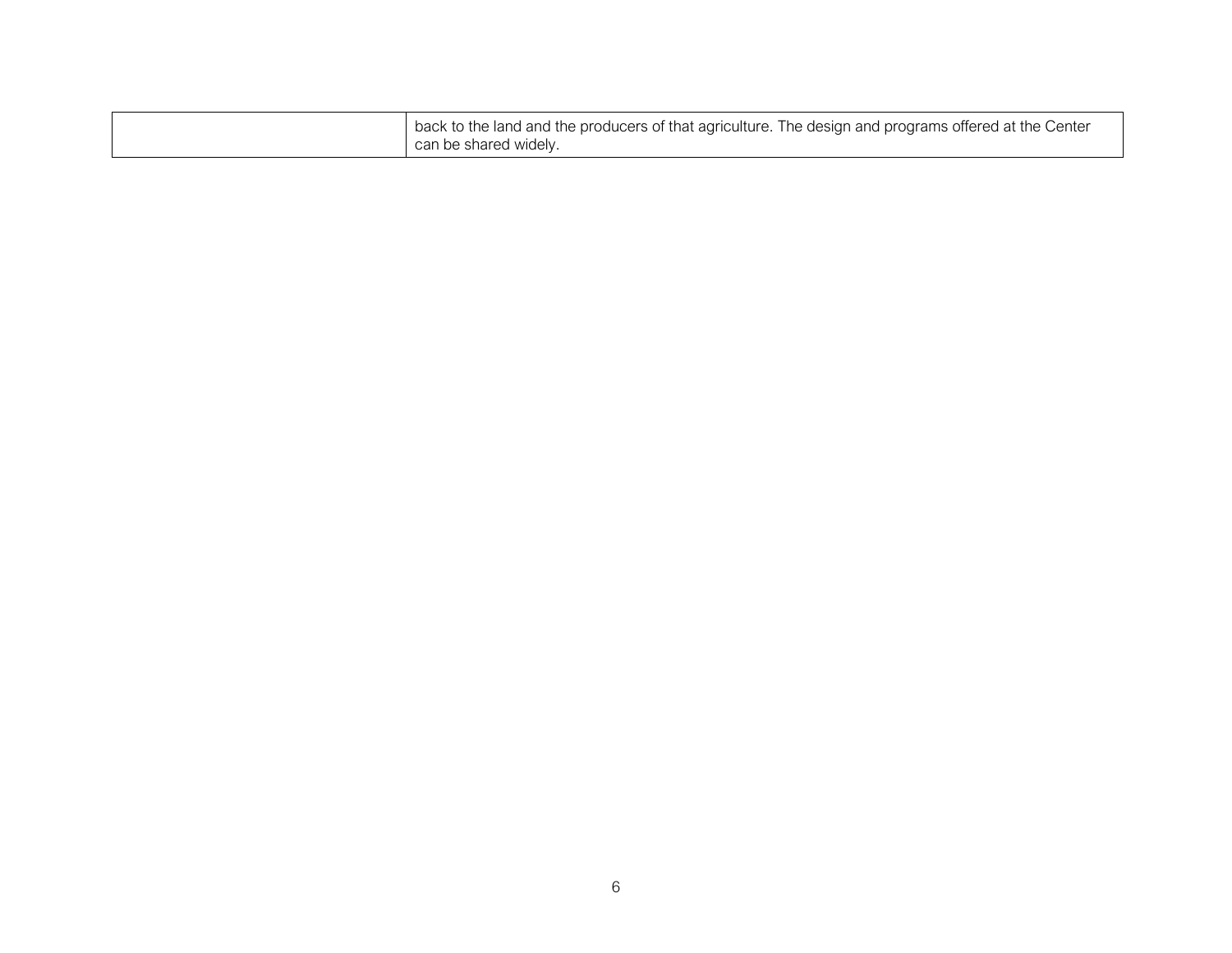

| Lead Implementer                                              | OneTAM, Zero Waste Marin, or Marin County Parks                                                                                                                                                                                                                                                                                                                                                                                                                                                                                                                                                                                                                                                          |
|---------------------------------------------------------------|----------------------------------------------------------------------------------------------------------------------------------------------------------------------------------------------------------------------------------------------------------------------------------------------------------------------------------------------------------------------------------------------------------------------------------------------------------------------------------------------------------------------------------------------------------------------------------------------------------------------------------------------------------------------------------------------------------|
| Equity                                                        | This has yet to be addressed as part of this project idea. Potential future equity considerations include:<br>siting of new biomass to energy facilities and local air quality impacts, access to affordable composted<br>material and biomass that can be used in gardening, etc., creation of new jobs as a result of increased<br>biomass collection and processing.                                                                                                                                                                                                                                                                                                                                  |
| Status quo/current conditions                                 | There is large amount of biomass being cleared and disposed of in and outside of Marin County. This<br>biomass is generated all over the County, although type and quantity are unknown. Local waste haulers<br>were able to send some of this waste to a biomass to energy facility in Woodland, CA, but that plant has<br>since closed. There may be an opportunity to build a biomass to energy plant locally and sell energy<br>generated to MCE Clean Energy. Additionally, the types and quantity of biomass will increase with the<br>passage of Measure C - Wildfire Protection Tax - which will generate \$19M in annual revenue for<br>removal and processing of biomass throughout the County |
| Benefits/risks - do nothing/increase<br>implementation        | Without a clear understanding of the type and quantity of biomass in the County, it is difficult to determine<br>beneficial uses of that material. Beneficial uses may include: biomass to energy, biomass to compost to<br>range/farmland application, and biomass to biochar.                                                                                                                                                                                                                                                                                                                                                                                                                          |
| <b>Success metrics</b>                                        | Completion of a Biomass Study; identification of beneficial uses of material; established partnerships to<br>facilitate the use of biomass material.                                                                                                                                                                                                                                                                                                                                                                                                                                                                                                                                                     |
| Cost                                                          | Unknown                                                                                                                                                                                                                                                                                                                                                                                                                                                                                                                                                                                                                                                                                                  |
| Recommendation                                                | Continue working with Zero Waste Marin, OneTAM, Marin County Parks, Marin Sanitary, MCE Clean<br>Energy, and Environmentally Sound Practices Partnership (ESP) to identify a lead implementer and<br>funding to conduct the study.                                                                                                                                                                                                                                                                                                                                                                                                                                                                       |
| Implementation timeframe                                      | 0-2 years; 2020, as soon as possible                                                                                                                                                                                                                                                                                                                                                                                                                                                                                                                                                                                                                                                                     |
| <b>Estimated annual GHG emissions</b><br>reductions           | Unknown                                                                                                                                                                                                                                                                                                                                                                                                                                                                                                                                                                                                                                                                                                  |
| Ability to scale/share solution beyond<br><b>Marin County</b> | Managing biomass as a way to prevent wildfires is a focus of many California jurisdictions. Marin could<br>share the process leading up to the completion of the study as well as the results/recommended actions<br>with local, regional, and state agencies and other jurisdictions.                                                                                                                                                                                                                                                                                                                                                                                                                   |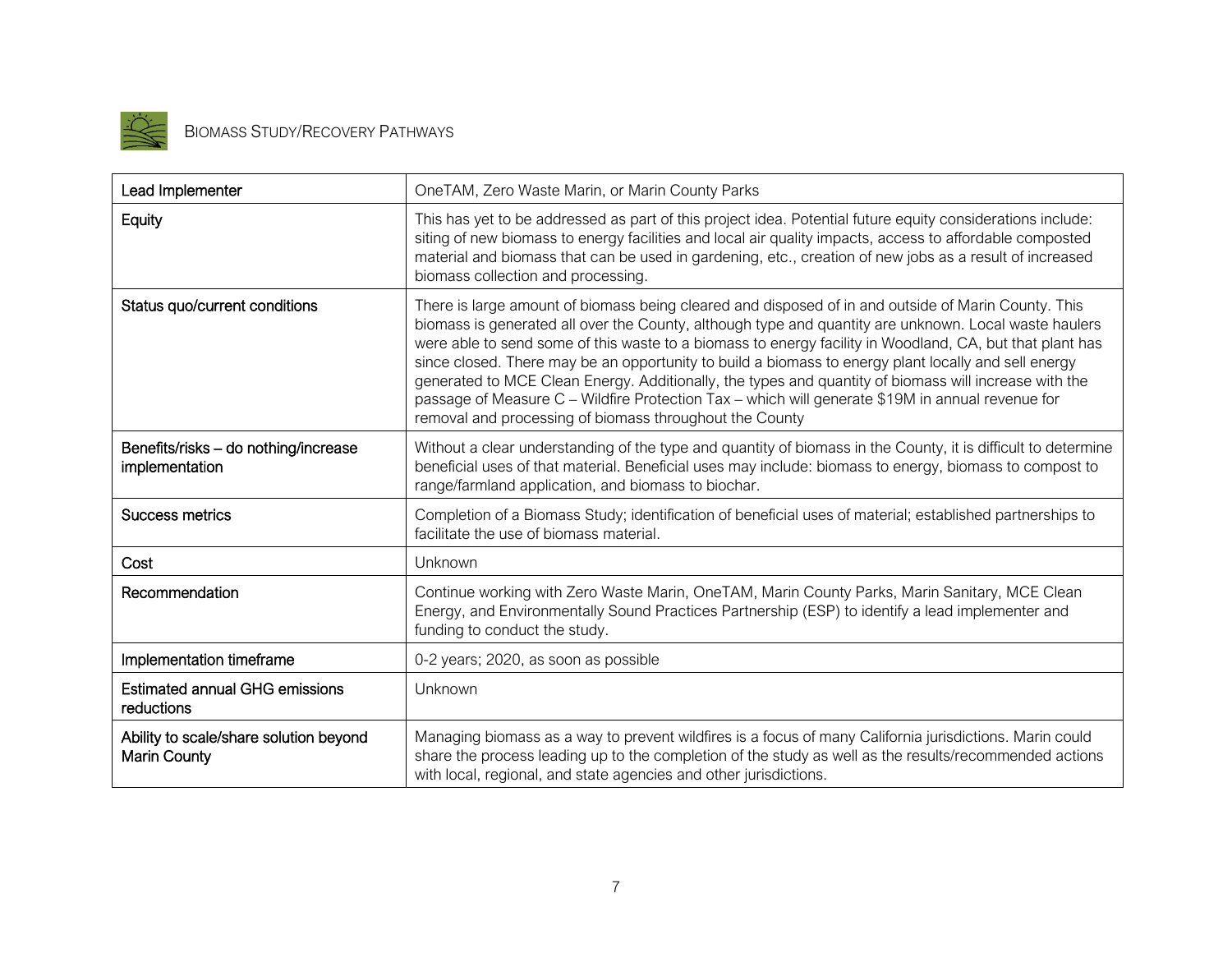

| Lead Implementer                                       | Town of Fairfax                                                                                                                                                                                                                                                                                                                                                                                                                                                                                                                                                                                                                                                                                              |
|--------------------------------------------------------|--------------------------------------------------------------------------------------------------------------------------------------------------------------------------------------------------------------------------------------------------------------------------------------------------------------------------------------------------------------------------------------------------------------------------------------------------------------------------------------------------------------------------------------------------------------------------------------------------------------------------------------------------------------------------------------------------------------|
| Equity                                                 | The Town of Fairfax is not a low-income community or a community of color, but it can use its privilege<br>and access to resources to design an innovative project, implement that project, and share it with other<br>Marin communities in need of similar technologies. For example, this project may inform the creation of a<br>similar project at future Community Resilience Hubs at Albert J. Boro Community Center in the Canal<br>District of San Rafael or at the Marin City Community Services District. Both of these potential projects<br>would serve communities of color and those most in need of community gathering spaces during<br>emergency events and clean, reliable energy sources. |
| Status quo/current conditions                          | Currently, the Town of Fairfax Pavilion has an existing solar photovoltaic (PV) system and serves as a<br>community gathering space during emergency events like public safety power shut-off (PSPS) events.<br>Several consultants have designed a project that would integrate battery back-up, a new inverter, and a<br>bi-directional electric vehicle (EV) charger at the site. The team is currently seeking funding to develop<br>the project.                                                                                                                                                                                                                                                        |
| Benefits/risks - do nothing/increase<br>implementation | Without battery back-up, the community cannot gather to charge electronics, etc. during emergency<br>events. Additionally, the battery back-up will provide ancillary service benefits to the Town by allowing it<br>to store excess solar generation during the day and use it during peak times when they would otherwise<br>draw energy from the grid. This would reduce GHG emissions and save the Town money on its electricity<br>bill.                                                                                                                                                                                                                                                                |
| Success metrics                                        | New technology installed; dollars saved; number of community members served during emergency<br>events; reduction in kWh of energy purchased from the grid, etc.                                                                                                                                                                                                                                                                                                                                                                                                                                                                                                                                             |
| Cost                                                   | \$25,000                                                                                                                                                                                                                                                                                                                                                                                                                                                                                                                                                                                                                                                                                                     |
| Recommendation                                         | Drawdown: Marin can ensure partners are collaborating and funding is secured. Additionally, it can work<br>with MCE Clean Energy and Fairfax to share what it learns and to identify additional sites. For example,<br>it's possible the Fairfax project can be a model for a similar project at the Marin City Community Services<br>District.                                                                                                                                                                                                                                                                                                                                                              |
| Implementation timeframe                               | 0-2 years                                                                                                                                                                                                                                                                                                                                                                                                                                                                                                                                                                                                                                                                                                    |
| <b>Estimated annual GHG emissions</b><br>reductions    | 34 MTCO2e                                                                                                                                                                                                                                                                                                                                                                                                                                                                                                                                                                                                                                                                                                    |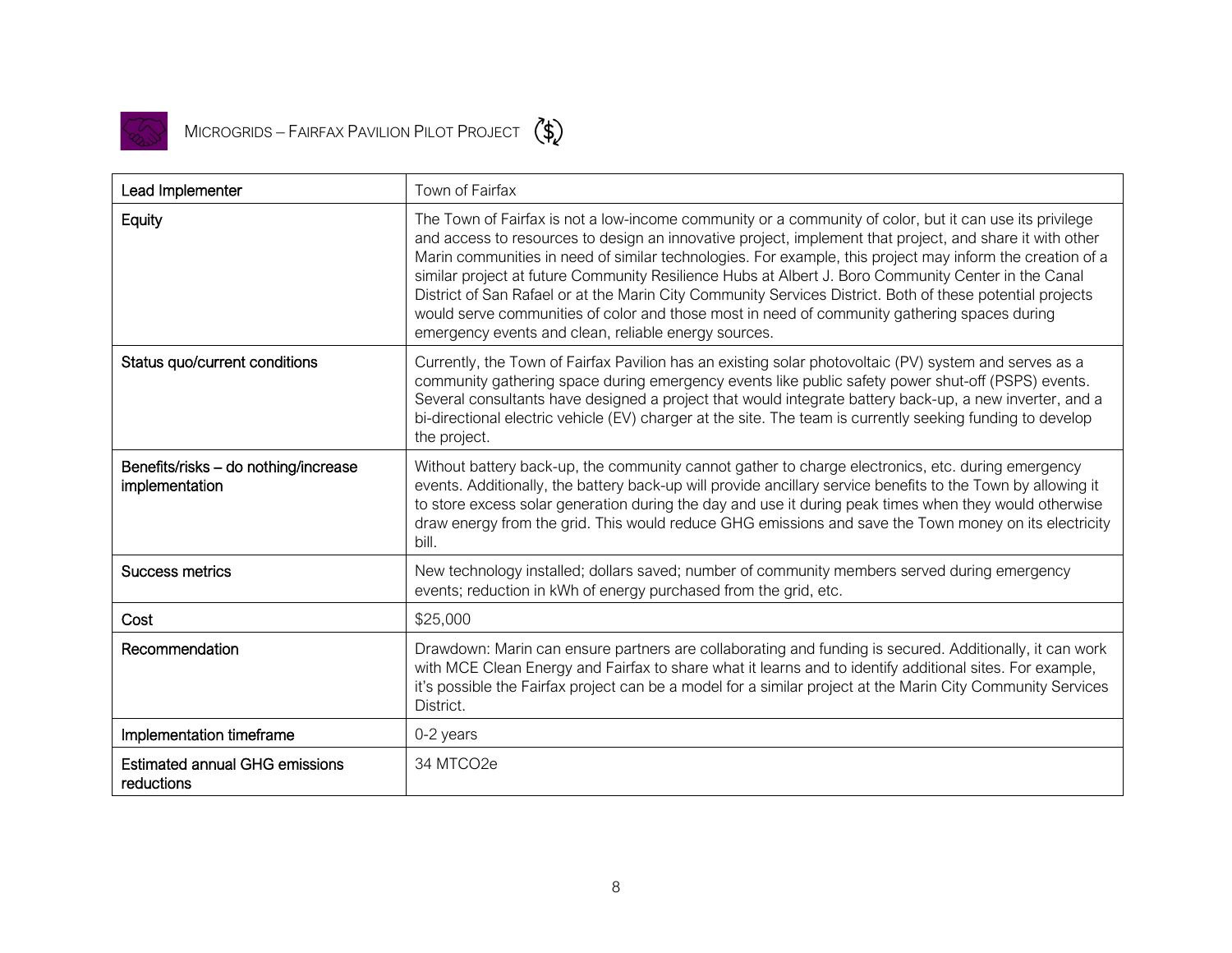| Ability to scale/share solution beyond | The Town of Fairfax and its partners want to demonstrate news technologies and then share lessons            |
|----------------------------------------|--------------------------------------------------------------------------------------------------------------|
| Marin County                           | learned with Marin communities and MCE Clean Energy jurisdictions. Ideally, this project sets an example     |
|                                        | and jurisdictions can replicate it to create resilient community gathering hubs. Lessons will be shared with |
|                                        | funders, at conferences, meeting, etc. and with local governments.                                           |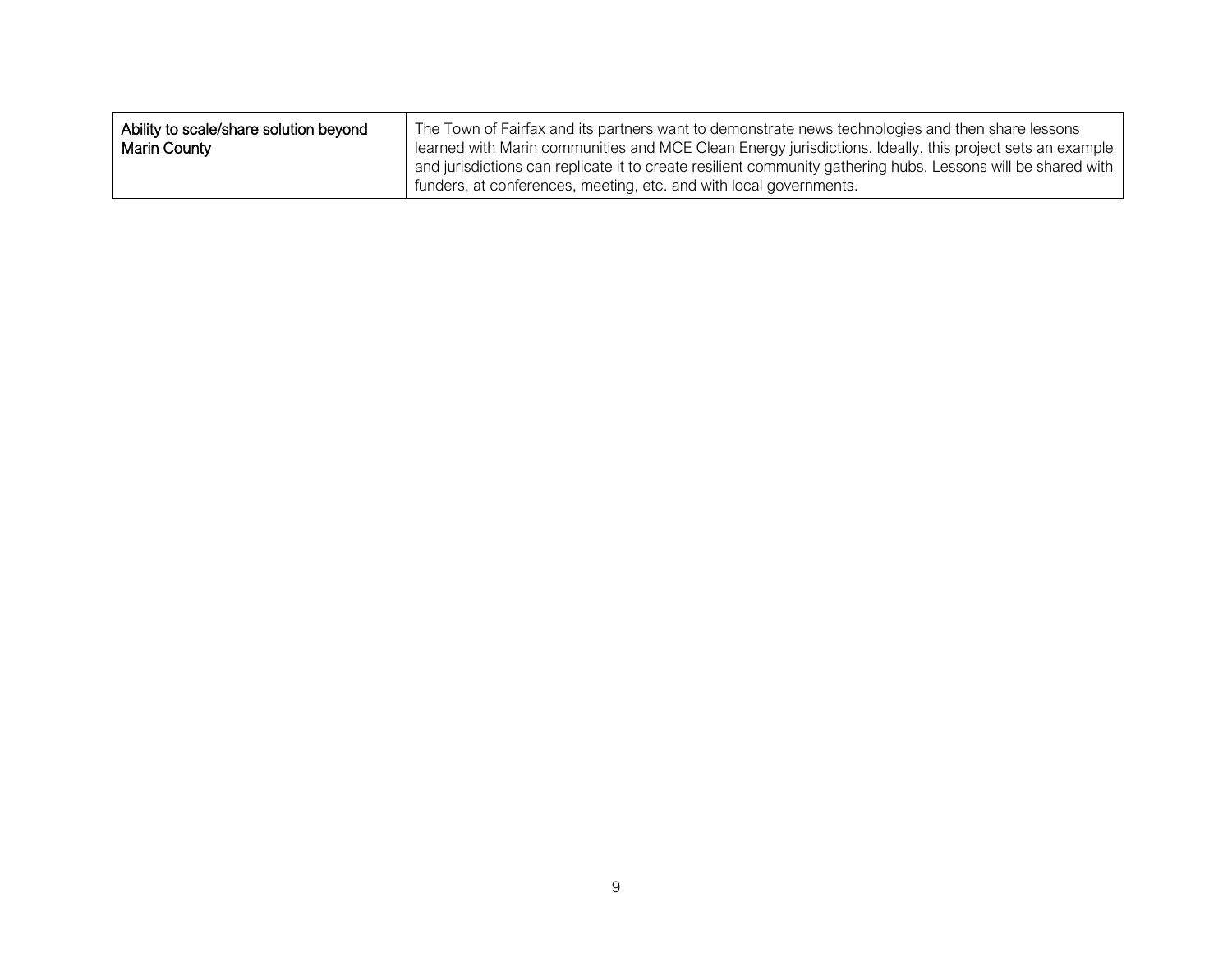

| Lead Implementer                                              | City of San Rafael, County of Marin                                                                                                                                                                                                                                                                                                                                                                                                                                                                                                        |
|---------------------------------------------------------------|--------------------------------------------------------------------------------------------------------------------------------------------------------------------------------------------------------------------------------------------------------------------------------------------------------------------------------------------------------------------------------------------------------------------------------------------------------------------------------------------------------------------------------------------|
| Equity                                                        | Community Resilience Hubs can serve many people and communities. The proposed hub locations<br>would directly serve one of the County's largest immigrant populations, low income communities, and<br>non-English speakers. Empowering these communities to design and implement these hubs and access<br>much needed resources is a step towards addressing historic and existing inequities when it comes to<br>resource allocation and access, e.g. access to clean power, healthcare, community gathering space, job<br>training, etc. |
| Status quo/current conditions                                 | There are no existing resilience hubs in Marin County.                                                                                                                                                                                                                                                                                                                                                                                                                                                                                     |
| Benefits/risks - do nothing/increase<br>implementation        | Community resilience is incredibly important considering current circumstances and other emergencies,<br>e.g. public safety power shut-off (PSPS) events, wildfires, etc. All communities, especially lower income<br>communities, need spaces to gather where they can access the resources they need during emergency<br>events. Without hubs, where these resources are coordinated, community members are forced to access<br>resources from multiple different sources, creating additional stress.                                   |
| Success metrics                                               | Identify and secure two sites to demonstrate what are Community Resilience Hubs; identify funding to<br>build the hubs; seek and integrate community input during design and implementation phases.                                                                                                                                                                                                                                                                                                                                        |
| Cost                                                          | \$250,000 (engagement and design concepts only); implementation of community visions, several million<br>dollars                                                                                                                                                                                                                                                                                                                                                                                                                           |
| Recommendation                                                | Drawdown can help form community collaboratives necessary to solicit initial community input and on-<br>going input for design and construction of resilience hubs; Drawdown can also help identify funding<br>needed for engagement and design phases.                                                                                                                                                                                                                                                                                    |
| Implementation timeframe                                      | 0-2 years for engagement design; 2-7 years for permitting and construction                                                                                                                                                                                                                                                                                                                                                                                                                                                                 |
| <b>Estimated annual GHG emissions</b><br>reductions           | Unknown; depends on project components                                                                                                                                                                                                                                                                                                                                                                                                                                                                                                     |
| Ability to scale/share solution beyond<br><b>Marin County</b> | Resilience Hubs are a concept first developed by the Urban Sustainability Director's Network. There are<br>several projects in initial stages around the country right now, see http://resilience-hub.org/. Their impact<br>goes way beyond climate and they provide an opportunity to shift power to, and lift up, traditionally<br>marginalized communities.                                                                                                                                                                             |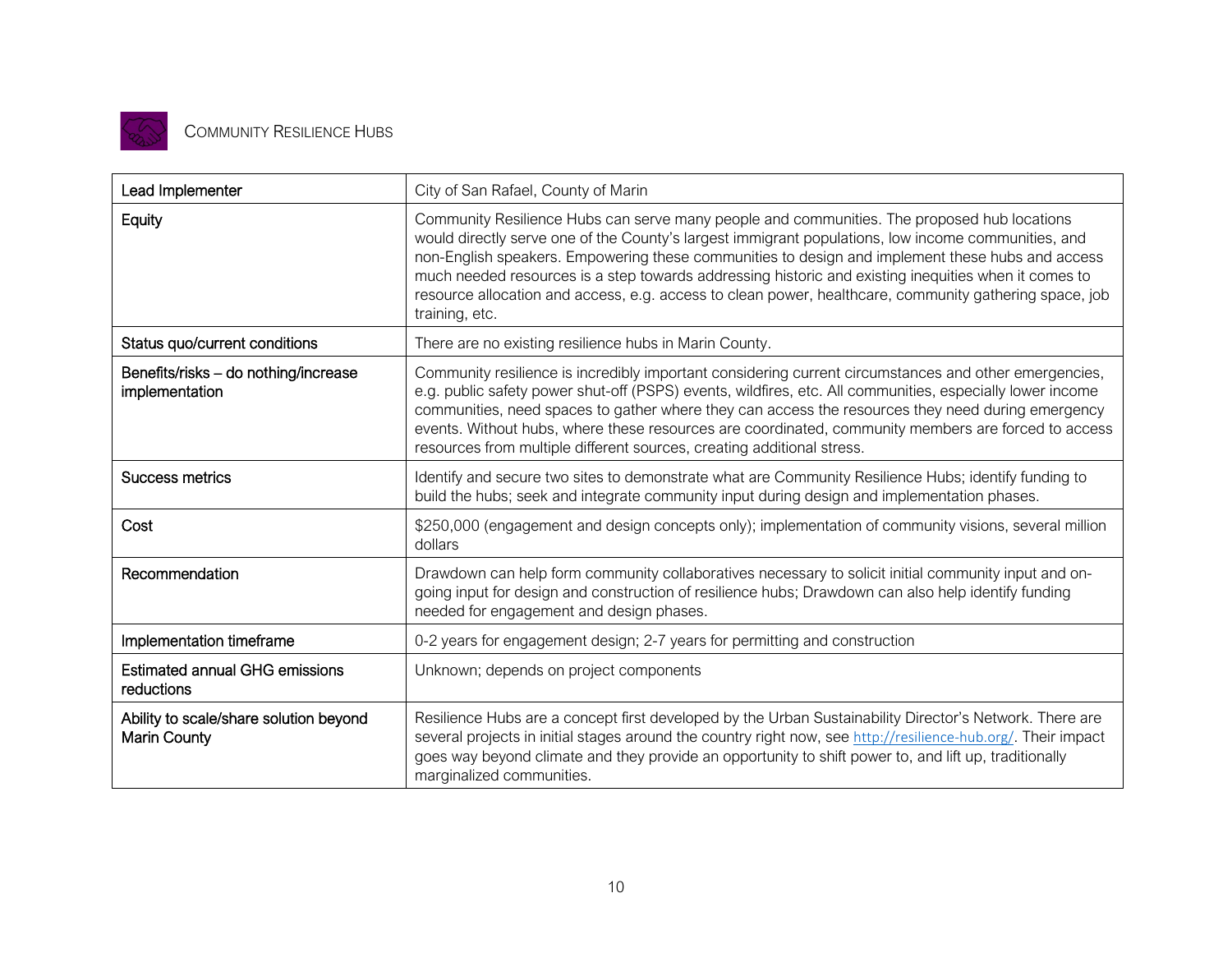

RESILIENT NEIGHBORHOODS - CLIMATE PROTECTION AND RESILIENCE (CPR) FOR THE PLANET  $\binom{4}{3}$ 

| Lead Implementer                                       | <b>Resilient Neighborhoods</b>                                                                                                                                                                                                                                                                                                                                                                                                                                                                                                                                                                                                                                            |
|--------------------------------------------------------|---------------------------------------------------------------------------------------------------------------------------------------------------------------------------------------------------------------------------------------------------------------------------------------------------------------------------------------------------------------------------------------------------------------------------------------------------------------------------------------------------------------------------------------------------------------------------------------------------------------------------------------------------------------------------|
| Equity                                                 | CPR for the Planet seeks to engage new audiences that have typically not participated in Resilient<br>Neighborhoods including Spanish-speaking, low income, aging individuals, renters, and high-carbon<br>footprint households. It also seeks to educate people about their consumption-based emissions footprint,<br>which will shift responsibility to act to higher income households that consume more goods and services.                                                                                                                                                                                                                                           |
| Status quo/current conditions                          | Resilient Neighborhoods has engaged thousands of Marin residents in a comprehensive program that<br>combines mitigation and adaptation education that results in individuals acting to solve climate change.<br>Resilient Neighborhoods wants to expand the reach of its program by building new partnerships and<br>reaching new audiences.                                                                                                                                                                                                                                                                                                                              |
| Benefits/risks - do nothing/increase<br>implementation | Resilient Neighborhoods has a proven and successful model for engaging residents. It wants to leverage<br>this model to reach new audiences including aging population, underserved communities, high-carbon<br>footprint households, and Spanish-speaking individuals. By increasing its reach, additional communities<br>will gain a deeper understanding of climate change, understand their carbon footprints, increase their<br>resilience to climate-related impacts and emergencies, and feel empowered to take daily actions. Without<br>this program, individuals are often left feeling hopeless, unsure of what actions they can take to make a<br>difference. |
| Success metrics                                        | Empower 1,000 new residents to change their behavior and take household climate actions in all 6 of<br>Drawdown: Marin's issue areas, reducing climate pollution and increasing climate resilience significantly;<br>reduce 2,642 MtCO <sub>2</sub> e annually in 3 years; revised materials and online delivery method finalized;<br>partnerships with FireSafe Marin, In-Home Supportive Services, and the Aging Action Initiative; number<br>of pilots initiated.                                                                                                                                                                                                      |
| Cost                                                   | \$200,000 per year                                                                                                                                                                                                                                                                                                                                                                                                                                                                                                                                                                                                                                                        |
| Recommendation                                         | Drawdown: Marin can continue to support Resilient Neighborhoods by working with the Marin Climate<br>and Energy Partnership to identify funding sources that make program expansion possible. Additionally, it<br>can promote the program to Marin County residents.                                                                                                                                                                                                                                                                                                                                                                                                      |
| Implementation timeframe                               | 0-2 years                                                                                                                                                                                                                                                                                                                                                                                                                                                                                                                                                                                                                                                                 |
| <b>Estimated annual GHG emissions</b><br>reductions    | 2,642 MtCO <sub>2</sub> e by 2023; 9,427 MTCO <sub>2</sub> e by 2030.                                                                                                                                                                                                                                                                                                                                                                                                                                                                                                                                                                                                     |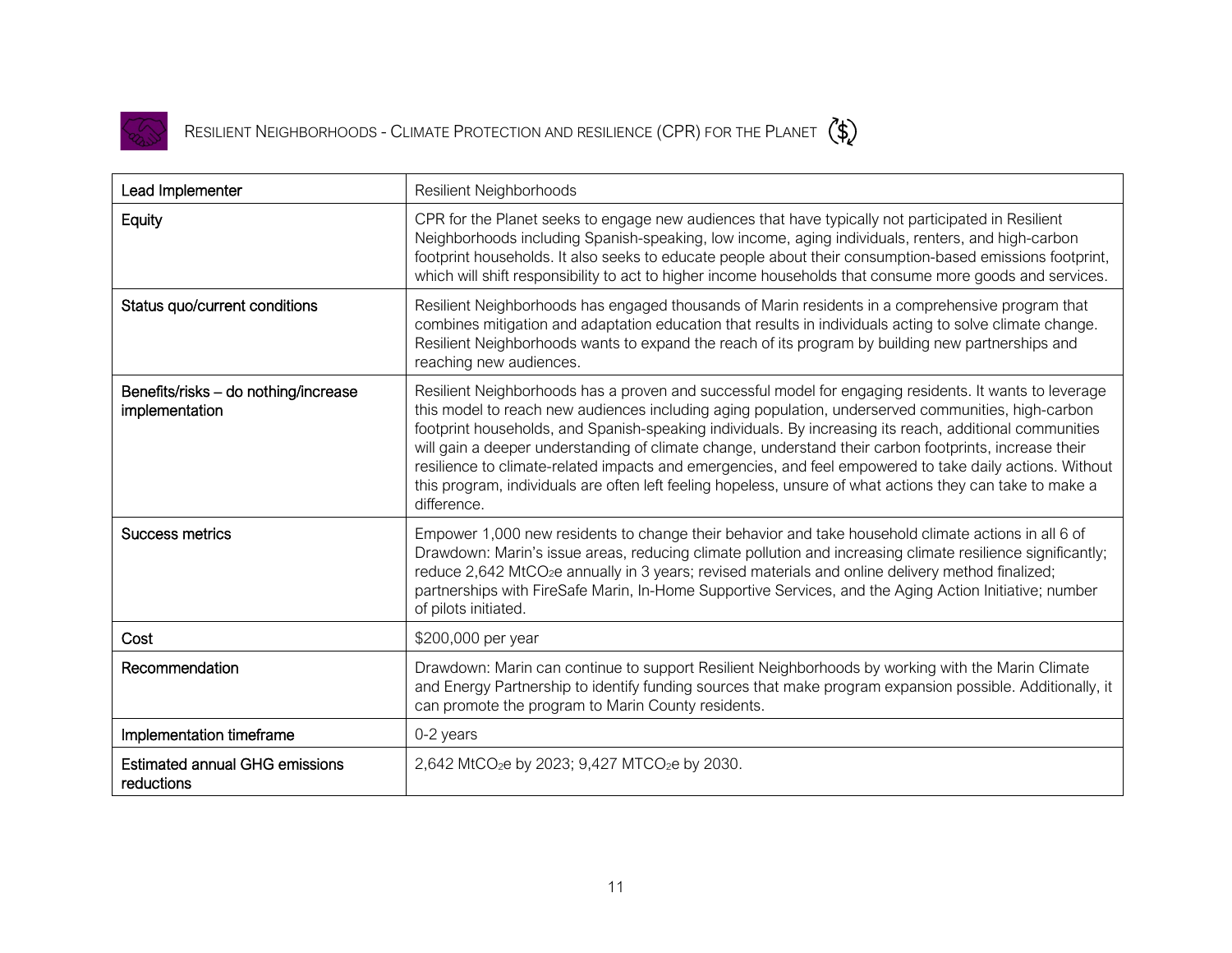| Ability to scale/share solution beyond | Resilient Neighborhoods is already exploring the possibility of offering its program to other Bay Area                                |
|----------------------------------------|---------------------------------------------------------------------------------------------------------------------------------------|
| <b>Marin County</b>                    | communities; several counties, cities, businesses, etc. have expressed interest in piloting this program in<br>their own communities. |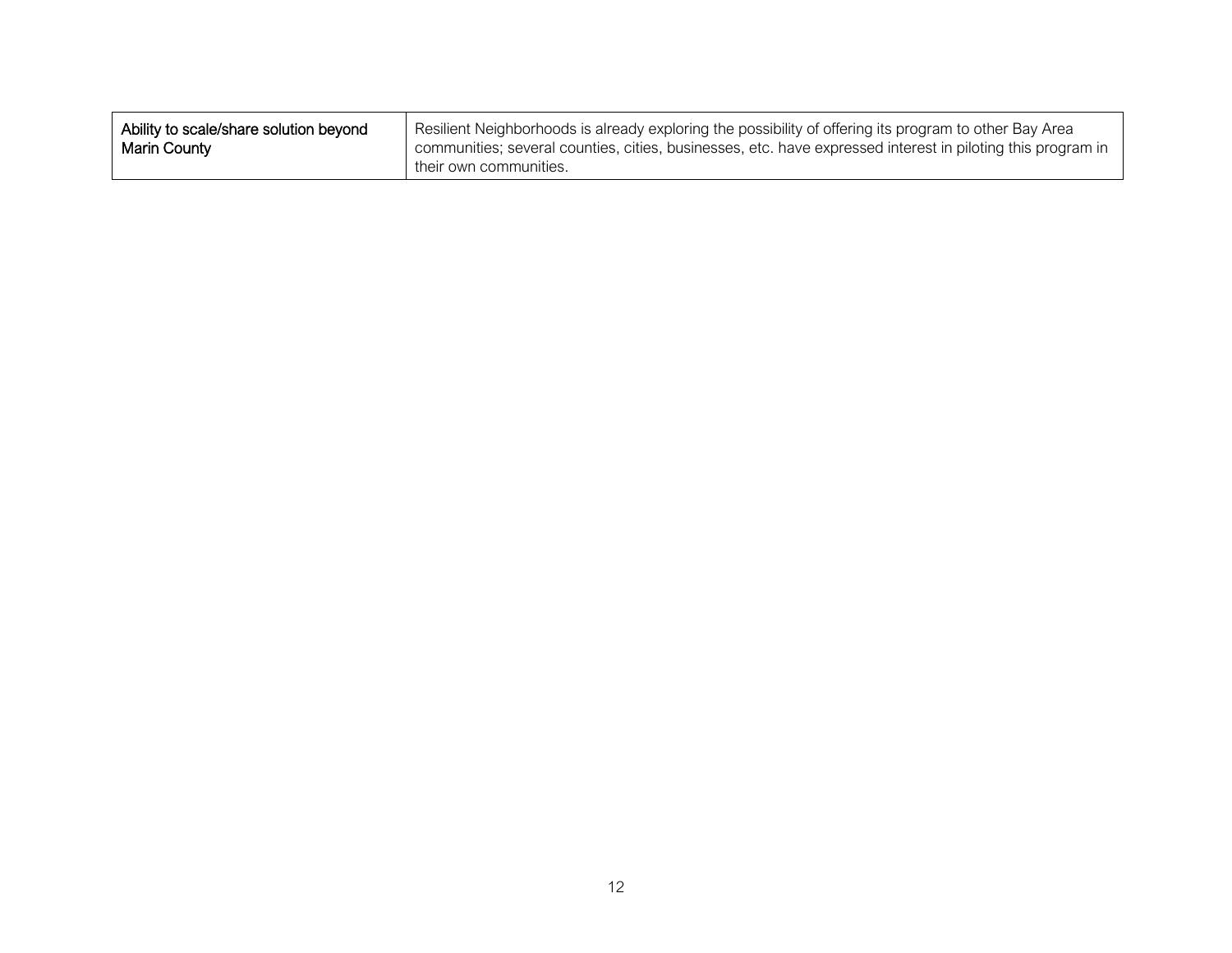#### Additional Solutions

Existing, lead implementer identified and already implementing.



ADVANCED COMMUNITY ENERGY (ACE) PILOT

| Lead Implementer                                              | Multiple - MCE Clean Energy, County of Marin, Town of Fairfax, Marin City, Marin Community<br>Foundation (MCF)                                                                                                                                                                                                                                                                                                                                                                                                                                                         |
|---------------------------------------------------------------|------------------------------------------------------------------------------------------------------------------------------------------------------------------------------------------------------------------------------------------------------------------------------------------------------------------------------------------------------------------------------------------------------------------------------------------------------------------------------------------------------------------------------------------------------------------------|
| Equity                                                        | Underserved, marginalized, and low-income communities need access to clean, reliable power. There<br>are existing efforts to provide solar energy at no cost to qualified homeowners and renters, e.g. GRID<br>Alternatives and to identify project locations that would serve these populations, e.g. Sheriff and Fire<br>stations in Marin City. Both MCE and MCF are pursuing microgrid projects in "disadvantaged<br>communities" and those communities most in-need of reliable power during public safety power shut off<br>(PSPS) events and other emergencies. |
| Status quo/current conditions                                 | There are a variety of efforts to identify ideal project sites for solar plus storage and microgrids.<br>Additionally, there are multiple funding streams available, e.g. MCE Resilience Fund, MCF Resilience<br>Fund, and various incentive programs such as the self-generation incentive program (SGIP). Drawdown:<br>Marin is participating in and helping coordinate these conversations. Specifically, there are promising<br>sites in Marin City and Fairfax.                                                                                                   |
| Benefits/risks - do nothing/increase<br>implementation        | Without microgrids and solar plus storage, communities cannot be resilient to PSPS events or other<br>emergencies. Additionally, communities may miss out on financial opportunities to sell power to utilities<br>and community choice energy providers. Installing storage/back-up systems create more certainty for<br>communities, increase renewable energy generation/storage/use, and reduce GHG emissions.                                                                                                                                                     |
| <b>Success metrics</b>                                        | # of solar plus battery systems installed; # of microgrids; # of local generation projects installed                                                                                                                                                                                                                                                                                                                                                                                                                                                                   |
| Cost                                                          | Unknown; project specific                                                                                                                                                                                                                                                                                                                                                                                                                                                                                                                                              |
| Recommendation                                                | Continue to coordinate with the above-listed entities and identify ideal sites for solar plus storage and<br>battery back-up sites.                                                                                                                                                                                                                                                                                                                                                                                                                                    |
| Implementation timeframe                                      | 2020-2022                                                                                                                                                                                                                                                                                                                                                                                                                                                                                                                                                              |
| <b>Estimated annual GHG emissions</b><br>reductions           | Unknown; project specific                                                                                                                                                                                                                                                                                                                                                                                                                                                                                                                                              |
| Ability to scale/share solution beyond<br><b>Marin County</b> | The ACE concept did not start in Marin – it was developed by the Center for Climate Protection (CCP); it<br>is currently working at the regional and state level to advance legislation, policies, and regulations that                                                                                                                                                                                                                                                                                                                                                |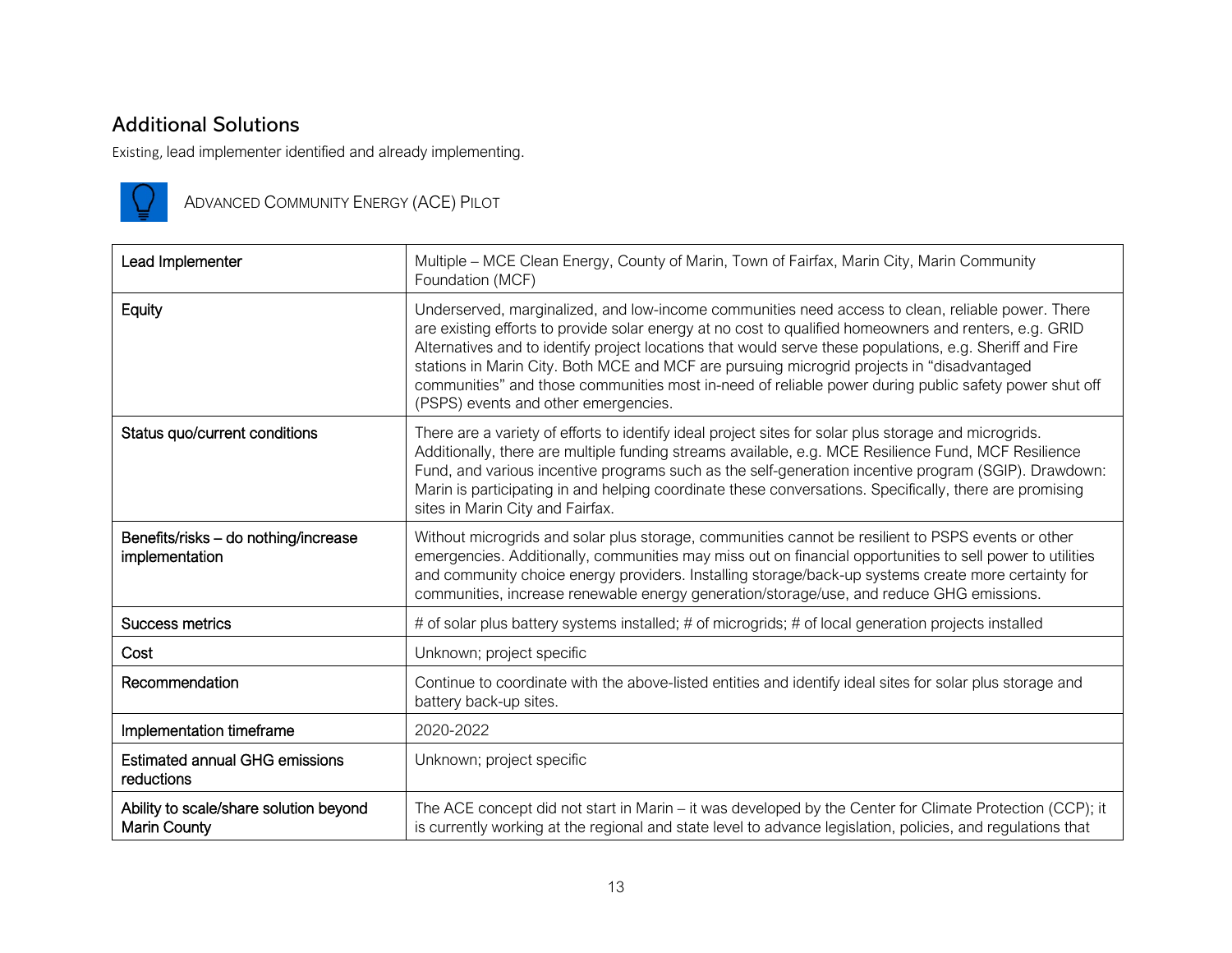| would support a variety of ACE concepts and projects. If Marin moves forward with an ACE pilot project, |
|---------------------------------------------------------------------------------------------------------|
| it could share the results of it with CCP, legislators, regulatory agencies, and local governments.     |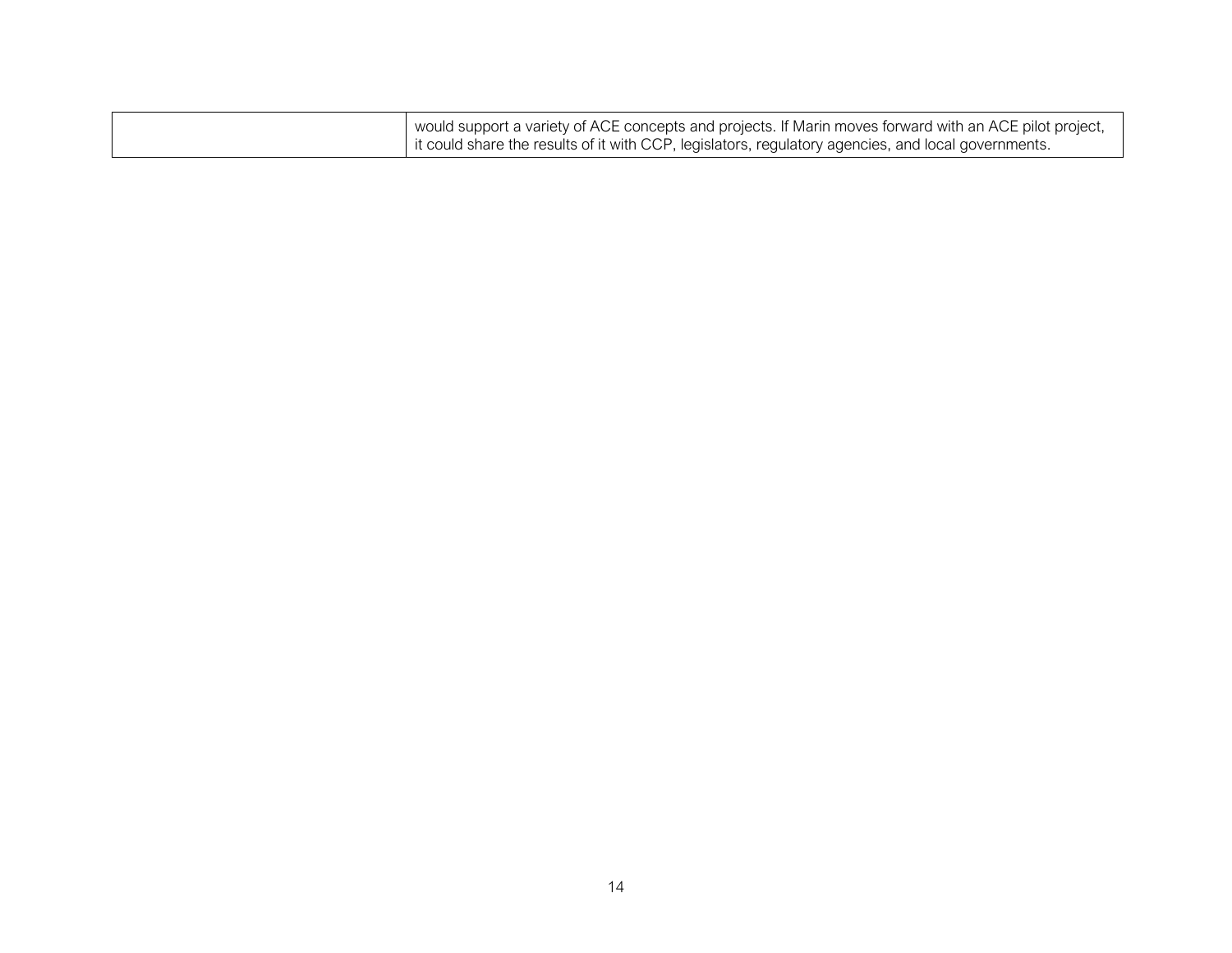

# ALL-ELECTRIC SHARED MOBILITY HUB (NEW SOLUTION, BUT IMPLEMENTATION STARTED)

| Lead Implementer                                              | Transportation Authority of Marin (TAM), Marin Transit, Golden Gate Bridge Highway and Transportation<br>District (GGTD)                                                                                                                                                                                                                                                                                                                                                                                                 |
|---------------------------------------------------------------|--------------------------------------------------------------------------------------------------------------------------------------------------------------------------------------------------------------------------------------------------------------------------------------------------------------------------------------------------------------------------------------------------------------------------------------------------------------------------------------------------------------------------|
| Equity                                                        | Equity has not explicitly been discussed although discounted bike share rate may be available. The<br>agencies could also decide to offer a discounted charging rate at stations.                                                                                                                                                                                                                                                                                                                                        |
| Status quo/current conditions                                 | The County of Marin (Supervisors Kate Sears and Damon Connolly along with the Drawdown: Marin<br>Coordinator) convened a meeting of the above-listed agencies to discuss whether this mobility hub was<br>possible at the Larkspur Ferry Terminal. After this meeting, TAM staff coordinated with the agencies to<br>identify what components could move forward including electric bike share, increased Level I and II<br>electric vehicle charging stations, and option up to MCE Deep Green (100% renewable energy). |
| Benefits/risks - do nothing/increase<br>implementation        | If none of the above components are implemented, the parking lot will still contain 2, Level II charging<br>stations. Those stations are currently over-subscribed and there are more EV drivers who need to charge<br>during the day. Additionally, parking will continue to be an issue. If electric bike share is implemented,<br>perhaps those that would drive from their homes and park all day would instead check out a bike and use<br>it to commute.                                                           |
| <b>Success metrics</b>                                        | Number of new EV charging stations installed; number of electric bike docking stations and number of<br>bikes and users.                                                                                                                                                                                                                                                                                                                                                                                                 |
| Cost                                                          | Unknown                                                                                                                                                                                                                                                                                                                                                                                                                                                                                                                  |
| Recommendation                                                | Support TAM as needed so it can effectively coordinate with implementing agencies.                                                                                                                                                                                                                                                                                                                                                                                                                                       |
| Implementation timeframe                                      | Spring 2020 - ?                                                                                                                                                                                                                                                                                                                                                                                                                                                                                                          |
| <b>Estimated annual GHG emissions</b><br>reductions           | Unknown; could calculate by assuming a certain number of vehicle trips are replaced with electric bike<br>trips. Would be difficult to calculate whether increasing the number of charging stations leads to<br>additional EV purchases and displacement of gasoline vehicles.                                                                                                                                                                                                                                           |
| Ability to scale/share solution beyond<br><b>Marin County</b> | There are many transportation hubs around the Bay Area, California, and the U.S. Drawdown: Marin<br>could share lessons learned through existing local government working groups around multi-agency<br>coordination, financing, electric bikes, etc.                                                                                                                                                                                                                                                                    |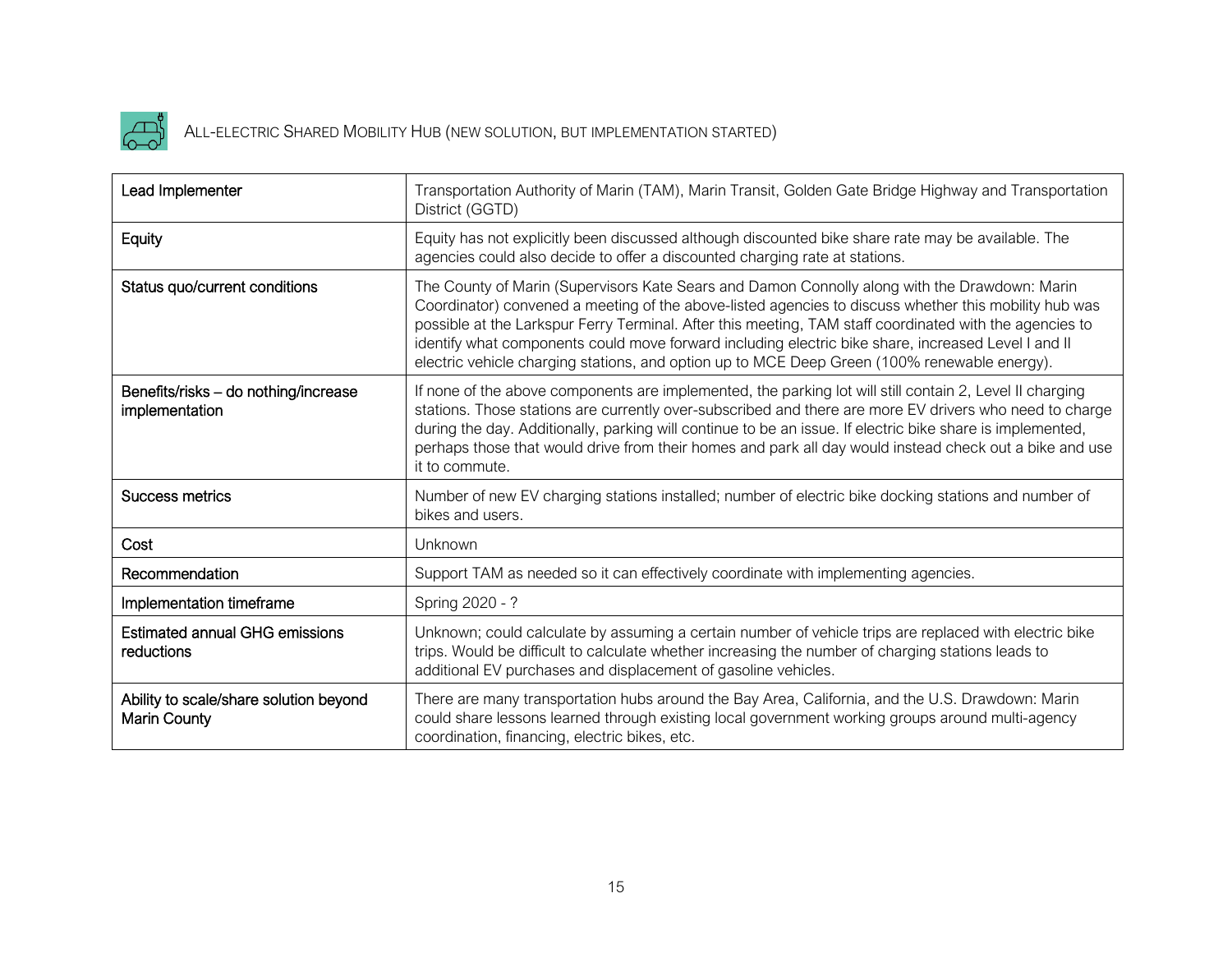

# BLUE CARBON HOG ISLAND OYSTER COMPANY PILOTS

| Lead Implementer                                       | Hog Island Oyster Company and Salt Point Seaweed                                                                                                                                                                                                                                                                                                                                                                                |
|--------------------------------------------------------|---------------------------------------------------------------------------------------------------------------------------------------------------------------------------------------------------------------------------------------------------------------------------------------------------------------------------------------------------------------------------------------------------------------------------------|
| Equity                                                 | Equity is not a component of this project.                                                                                                                                                                                                                                                                                                                                                                                      |
| Status quo/current conditions                          | For the pilot project, the researchers grew the native red algae Gracilariopsis andersonii in Tomales Bay,<br>an inlet of the Pacific Ocean 30 miles northwest of San Francisco. The research was completed in<br>partnership with Hog Island Oyster Co., on the existing aquaculture lease and with the shellfish<br>company's support.                                                                                        |
| Benefits/risks - do nothing/increase<br>implementation | Without additional research, we will not know the potential benefits of seaweed aquaculture in the state.<br>Lack of awareness to the potential benefits of seaweed aquaculture in ensuring the long-term resilience<br>of California's coastal ecosystems.                                                                                                                                                                     |
| Success metrics                                        | Kelp is estimated to take in five times more carbon than most land-based plants. Research has also<br>shown seaweed can help manage water quality by absorbing excess nutrient pollution from wastewater<br>treatment facilities, storm water runoff, and farming.                                                                                                                                                              |
| Cost                                                   | Unknown                                                                                                                                                                                                                                                                                                                                                                                                                         |
| Recommendation                                         | Monitor progress of pilot; offer assistance to Hog Island Oyster Company and Salt Point Seaweed if and<br>when they seek additional funding for continued research; help promote the benefits of kelp farming;<br>support relationships between Hog Island and the Marin Resource Conservation District (implementation<br>of Carbon Farm Plans ensures reduced polluted run-off that impacts oyster farming and kelp forests). |
| Implementation timeframe                               | First phase is complete. Unsure about additional phases.                                                                                                                                                                                                                                                                                                                                                                        |
| <b>Estimated annual GHG emissions</b><br>reductions    | Unknown                                                                                                                                                                                                                                                                                                                                                                                                                         |
| Ability to scale/share solution beyond<br>Marin County | The results of this pilot are already being shared beyond Marin County. Additional study results could be<br>shared as well via academic institutions, with state and national lawmakers, and with national and<br>international non-profits.                                                                                                                                                                                   |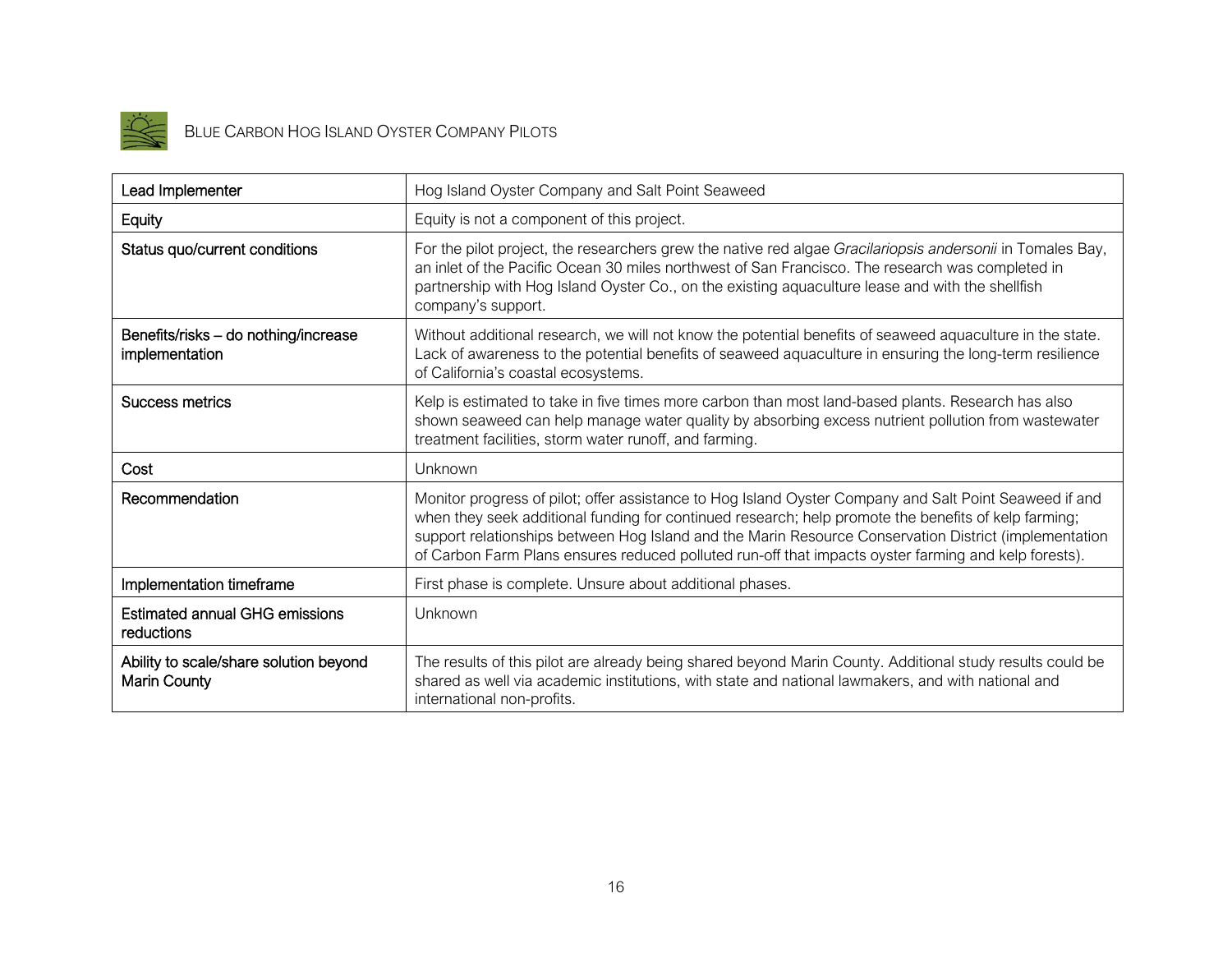

# LOAD SHIFT PILOT PROGRAM (\$)

| Lead Implementer                                              | MCE Clean Energy and Pacific Gas & Electric Company (PG&E)                                                                                                                                                                                                                                                                                                                                                                                                                       |
|---------------------------------------------------------------|----------------------------------------------------------------------------------------------------------------------------------------------------------------------------------------------------------------------------------------------------------------------------------------------------------------------------------------------------------------------------------------------------------------------------------------------------------------------------------|
| Equity                                                        | Some load shift programs, e.g. OhmConnect actively market their free programs to low-income<br>households as an opportunity to earn extra cash. Additionally, OhmConnect offers referral bonuses to<br>those that sign up friends and family. MCE and PG&E offer load shift programs as part of its existing low-<br>income energy efficiency programs.                                                                                                                          |
| Status quo/current conditions                                 | Per its current Energy Efficiency Business Plan, MCE will assist customers with an integrated and<br>comprehensive approach to resource conservation- providing a one-stop-shop for everything from<br>traditional building efficiency upgrades to                                                                                                                                                                                                                               |
|                                                               | solar hot water, water efficiency, battery storage, load shifting, and electric-vehicle charging. This model<br>is seemingly simple, yet in reality requires innovative systems-thinking and a nimble approach. Promoting<br>resource conservation through an integrated platform is a critical approach to achieving deep<br>greenhouse gas reductions. PG&E's Business Plan indicates similar priorities.                                                                      |
| Benefits/risks - do nothing/increase<br>implementation        | We must shift when we use energy to times when renewable power is generated and available. Without<br>this shift and rapid advances in battery technology, evening power usage will continue to come from non-<br>renewable sources like natural gas. There are several third-party providers that offer current platforms for<br>load shifting, e.g. OhmConnect. MCE Clean Energy and PG&E have already allocated funding to design<br>and implement load shift pilot programs. |
| <b>Success metrics</b>                                        | # of customers enrolled, kWhs saved, incentives (\$) paid to customers                                                                                                                                                                                                                                                                                                                                                                                                           |
| Cost                                                          | Free to enroll; OhmConnect and other load shift programs are funded by ratepayer dollars and other<br>sources.                                                                                                                                                                                                                                                                                                                                                                   |
| Recommendation                                                | Actively promote load shift programs; offer additional financial incentives if customers enroll.                                                                                                                                                                                                                                                                                                                                                                                 |
| Implementation timeframe                                      | 2015-2026 (length of existing Energy Efficiency Business Plan <sup>14</sup> )                                                                                                                                                                                                                                                                                                                                                                                                    |
| <b>Estimated annual GHG emissions</b><br>reductions           | As an example, the most power OhmConnect generated at one particular moment has exceeded 100<br>Megawatts. 100 MW is the carbon dioxide (CO2) equivalent of taking over 340,000 cars off the road.                                                                                                                                                                                                                                                                               |
| Ability to scale/share solution beyond<br><b>Marin County</b> | These load-shift programs are already available Statewide. If MCE develops a unique approach to<br>enrolling customers that results in increased participation and reduced energy use, it could share those<br>approaches with other community choice energy providers, its member communities, and with the<br>California Public Utilities Commission.                                                                                                                          |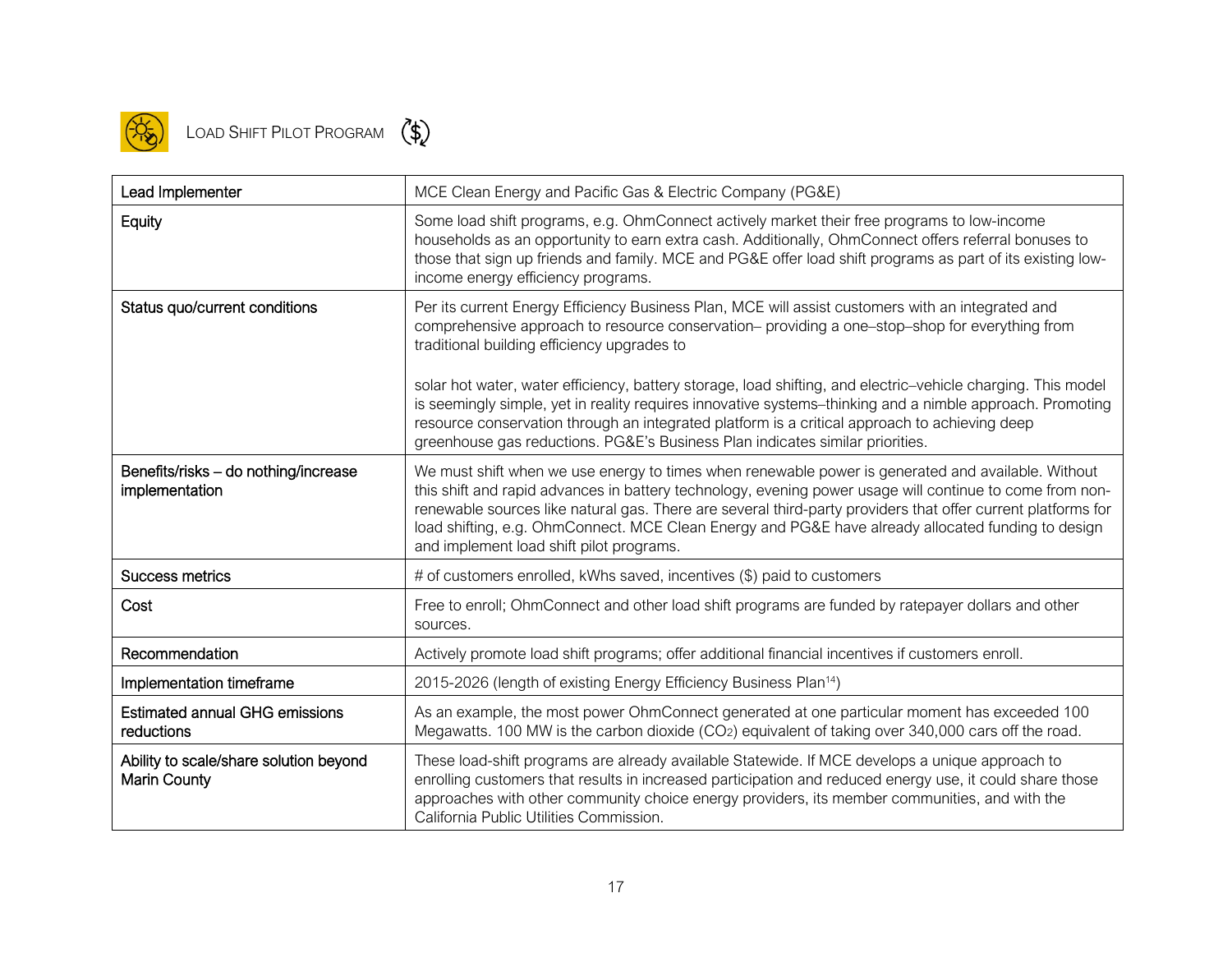

| Lead Implementer                                              | County of Marin                                                                                                                                                                                                                                                                                                                                                                                                                                                                                  |
|---------------------------------------------------------------|--------------------------------------------------------------------------------------------------------------------------------------------------------------------------------------------------------------------------------------------------------------------------------------------------------------------------------------------------------------------------------------------------------------------------------------------------------------------------------------------------|
| Equity                                                        | The County offers additional incentives for income qualified applicants.                                                                                                                                                                                                                                                                                                                                                                                                                         |
| Status quo/current conditions                                 | The County of Marin received a Bay Area Air Quality Management District (BAAQMD) grant (\$296,997)<br>to implement a "building decarbonization pilot project" also known as Electrify Marin. In 2018, this<br>program started offering rebates to single family property owners for the replacement of natural gas<br>appliances with efficient all-electric units. More information is available at<br>https://www.marincounty.org/depts/cd/divisions/sustainability/energy-programs/electrify. |
| Benefits/risks - do nothing/increase<br>implementation        | The existing grant term expires at the end of 2020. The County may continue to issue rebates using<br>County funds post-2020.                                                                                                                                                                                                                                                                                                                                                                    |
| Success metrics                                               | # of standard and income qualified rebates issued, # of appliances installed, # of interested applicants                                                                                                                                                                                                                                                                                                                                                                                         |
| Cost                                                          | Rebate amounts or available at the link above; total cost of the program (\$296,997) includes a County<br>staff person for two years and funds for rebates                                                                                                                                                                                                                                                                                                                                       |
| Recommendation                                                | Consider continuing this program beyond 2020 depending on final results of existing effort                                                                                                                                                                                                                                                                                                                                                                                                       |
| Implementation timeframe                                      | 2018 - 2020                                                                                                                                                                                                                                                                                                                                                                                                                                                                                      |
| <b>Estimated annual GHG emissions</b><br>reductions           | 705 MTCO2e between 2020-2025                                                                                                                                                                                                                                                                                                                                                                                                                                                                     |
| Ability to scale/share solution beyond<br><b>Marin County</b> | The County is required to report program results to BAAQMD. BAAQMD will share the outcomes with<br>other Bay Area jurisdictions and likely with the California Air Resources Board and other State agencies.<br>Additionally, County staff presents on this program at local, regional, and state workshops/conferences.                                                                                                                                                                         |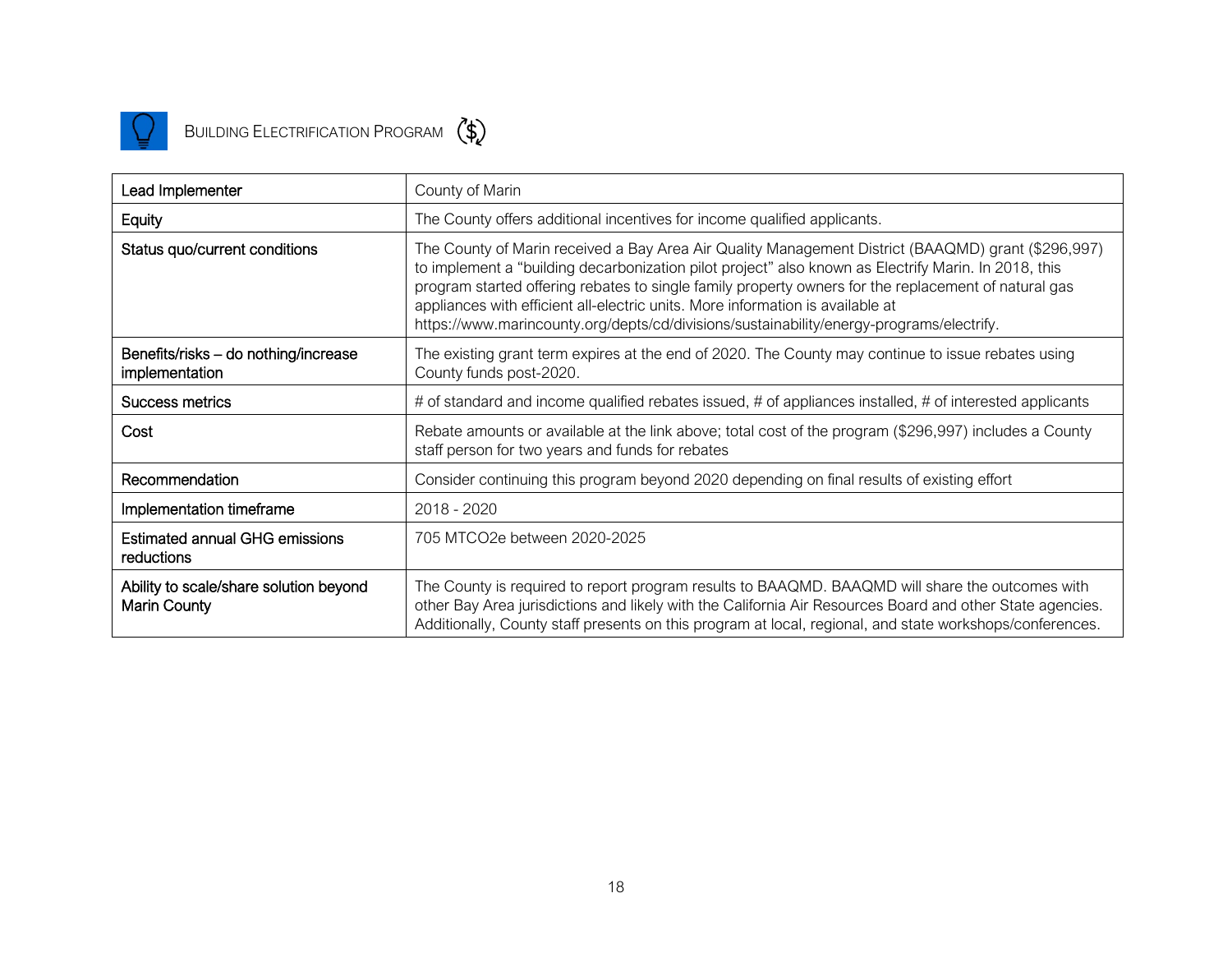

# COMMUNITY-BASED INTEGRATED MOBILITY SERVICES

| Lead Implementer                                       | Transportation Authority of Marin (TAM) and Marin Transit                                                                                                                                                                                                                                                                                                                                                                                                                                  |
|--------------------------------------------------------|--------------------------------------------------------------------------------------------------------------------------------------------------------------------------------------------------------------------------------------------------------------------------------------------------------------------------------------------------------------------------------------------------------------------------------------------------------------------------------------------|
| Equity                                                 | Existing Marin Transit programs offer discounts for youth, seniors, and persons with disabilities.<br>Additionally, College of Marin students have unlimited access to Marin Transit with a valid college ID.<br>Currently, there are no discounts offered for lower income individuals. Specific fares were not<br>assessed/developed a part of this project but should be considered when conducting user<br>surveys/interviews.                                                         |
| Status quo/current conditions                          | Public transportation users must use multiple apps and payment systems when commuting.                                                                                                                                                                                                                                                                                                                                                                                                     |
| Benefits/risks - do nothing/increase<br>implementation | Over 50% of countywide GHG emissions are generated by the transportation sector. Without<br>streamlined, easy platforms that enable use of existing public transit infrastructure, people continue to<br>travel/commute in personal vehicles. Although Marin Transit currently offers some public transit services<br>via phone apps, usership can and should be increased. Additionally, the existing apps do not integrate all<br>available forms of transit or accept a single payment. |
| <b>Success metrics</b>                                 | Number of community members participating in community surveys, number of app users, number of<br>public transit riders, avoided vehicle trips, etc.                                                                                                                                                                                                                                                                                                                                       |
| Cost                                                   | Expenditures: Year 1 - \$4.2m, Year 2 - \$2.5m, Year 3 - 2.5m; Revenues: Year 1 - \$3.2m, Year 2 - \$1.9m,<br>Year 3 - \$1.9m                                                                                                                                                                                                                                                                                                                                                              |
| Recommendation                                         | Identify pilot community                                                                                                                                                                                                                                                                                                                                                                                                                                                                   |
| Implementation timeframe                               | Prototype runs from 2021 to 2024; assuming success at least 2-3 new prototype programs would run<br>from 2025-2028; by 2030 city-centered corridor programs implemented; by 2035 extended to rural and<br>coastal regions; by 2040 multi-modal transportation system introduced Countywide                                                                                                                                                                                                 |
| <b>Estimated annual GHG emissions</b><br>reductions    | 65.6 MTCO2e daily/22,850 MTCO2e annually                                                                                                                                                                                                                                                                                                                                                                                                                                                   |
| Ability to scale/share solution beyond<br>Marin County | This program could be shared Countywide, with regional/state transit agencies, and with other<br>jurisdictions across California and the US.                                                                                                                                                                                                                                                                                                                                               |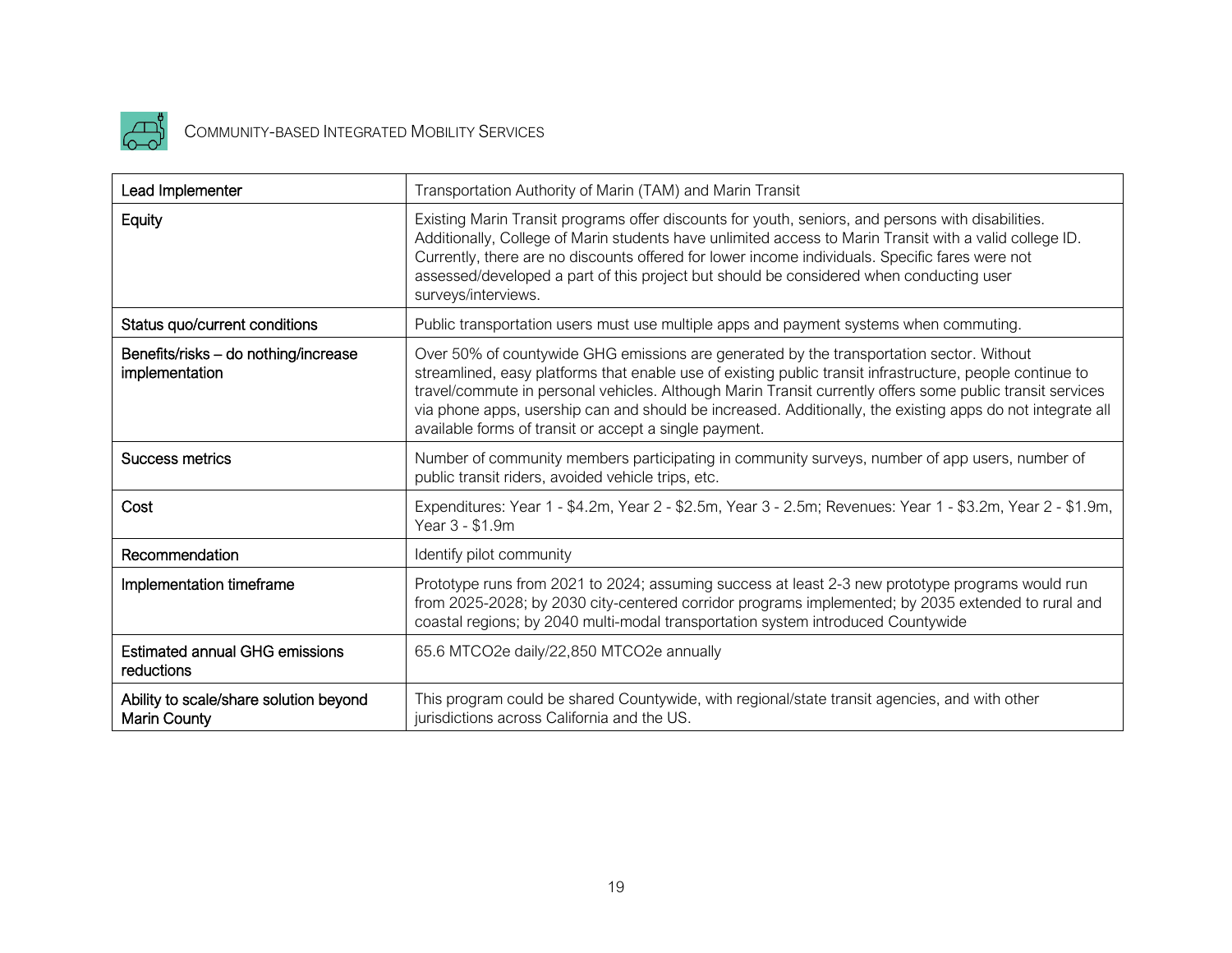

AGRICULTURAL COMMUNITY EVENTS FARMERS MARKETS (ACEFM) CURBSIDE PICK-UP PROGRAM (\$)

| Lead Implementer                                       | <b>ACEFM</b>                                                                                                                                                                                                                                                                                                                                                                                                                                                                                                                                                                                                                                                                                                                                                              |
|--------------------------------------------------------|---------------------------------------------------------------------------------------------------------------------------------------------------------------------------------------------------------------------------------------------------------------------------------------------------------------------------------------------------------------------------------------------------------------------------------------------------------------------------------------------------------------------------------------------------------------------------------------------------------------------------------------------------------------------------------------------------------------------------------------------------------------------------|
| Equity                                                 | ACEFM currently accepts CalFresh as payment. Additionally, the expansion of this program would<br>include additional pick-up sites in communities that do not typically have access to farmers markets, e.g.<br>the Canal District in San Rafael, Marin City, and the San Geronimo Valley. Additionally, expansion of this<br>program would require additional ACEFM workers and drivers and those individuals could be hired from<br>non-white communities near existing markets.                                                                                                                                                                                                                                                                                        |
| Status quo/current conditions                          | ACEFM launched its curbside pick-up program in response to COVID-19 so that high risk customers and<br>producers/vendors could still shop at and sell goods at existing farmers markets. ACEFM is currently<br>seeking funding (applied for a United States Department of Agriculture Farmers Market Promotion grant<br>on 5/26/20) to expand the reach of this program through streamlining of its online ordering system,<br>additional pick-up hours, and "food hub" distribution sites in underserved, low income, and moderate<br>income communities in Marin and Sonoma Counties.                                                                                                                                                                                   |
| Benefits/risks - do nothing/increase<br>implementation | ACEFM may be able to continue the curbside pick-up program, but it is highly dependent on securing<br>additional funding. Without this program, many high-risk customers and producers/vendors may stop<br>shopping at their local farmers markets. This would have a negative impact on the local economy and<br>could lead to farmers/ranchers/producers struggling financially.                                                                                                                                                                                                                                                                                                                                                                                        |
| <b>Success metrics</b>                                 | Number of customers ordering online, numbering of farmers/ranchers/producers participating, number of<br>low- and moderate-income customers received boxes, and number of new customers served.                                                                                                                                                                                                                                                                                                                                                                                                                                                                                                                                                                           |
| Cost                                                   | \$250,000                                                                                                                                                                                                                                                                                                                                                                                                                                                                                                                                                                                                                                                                                                                                                                 |
| Recommendation                                         | Drawdown: Marin assisted ACEFM to apply for the USDA grant referenced above. It will also help<br>connect ACEFM to AIM, who also has a curbside pick-up program ("Bounty Box") so they can share<br>lessons-learned. Drawdown: Marin can help promote ACEFM's pick-up program through social media<br>and other channels. It can also help connect it to community-based organizations located in underserved<br>communities, e.g. the Canal District and/or Marin City to identify potential "food hub" distribution and<br>pick-up sites. ACEFM will continue to seek funding and report back to the ESC with updates; the ESC<br>may offer endorsement if funding is identified and it becomes clear how ACEFM will reach non-traditional<br>farmers market customers. |
| Implementation timeframe                               | 0-2 years                                                                                                                                                                                                                                                                                                                                                                                                                                                                                                                                                                                                                                                                                                                                                                 |
| <b>Estimated annual GHG emissions</b><br>reductions    | Unknown; GHG emissions reductions may result from reduced food waste (home/producer-side) and<br>reduce vehicle miles traveled (less trips to stores farther away from people's homes).                                                                                                                                                                                                                                                                                                                                                                                                                                                                                                                                                                                   |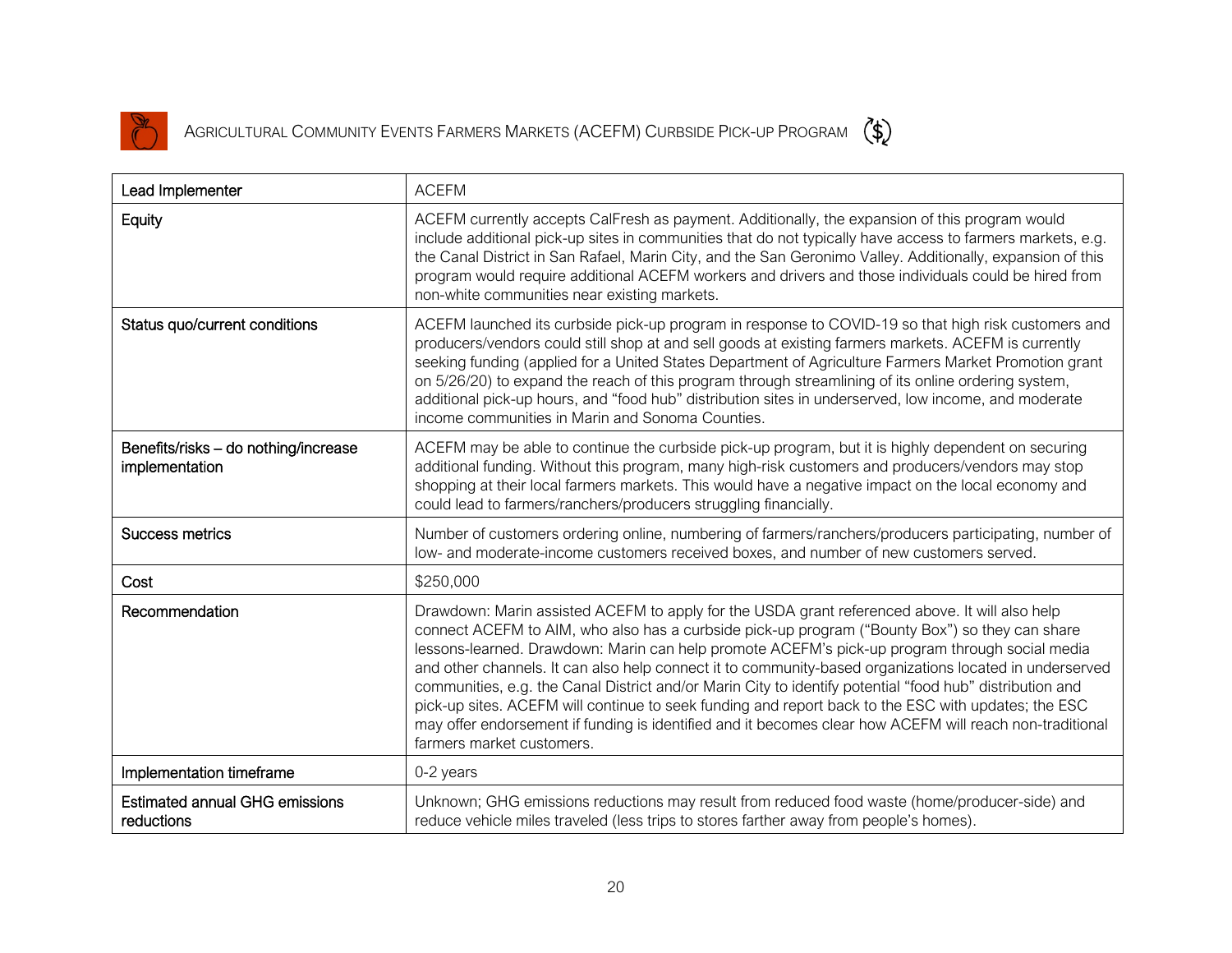| Ability to scale/share solution beyond<br><b>Marin County</b> | Many farmers markets in the Bay Area and in California began to offer curbside pick-up programs in<br>response to COVID-19. ACEFM could share lessons learned with other smaller farmers markets and also<br>share how it reached out and made farmers markets accessible to underserved and low- and moderate-<br>income communities. Additionally, if awarded the USDA grant, ACEFM will partner with University of<br>Wisconsin Madison and use the "Farm 2 Facts" platform to track program metrics. It could share lessons |
|---------------------------------------------------------------|---------------------------------------------------------------------------------------------------------------------------------------------------------------------------------------------------------------------------------------------------------------------------------------------------------------------------------------------------------------------------------------------------------------------------------------------------------------------------------------------------------------------------------|
|                                                               | learned from using that platform with other farmers markets.                                                                                                                                                                                                                                                                                                                                                                                                                                                                    |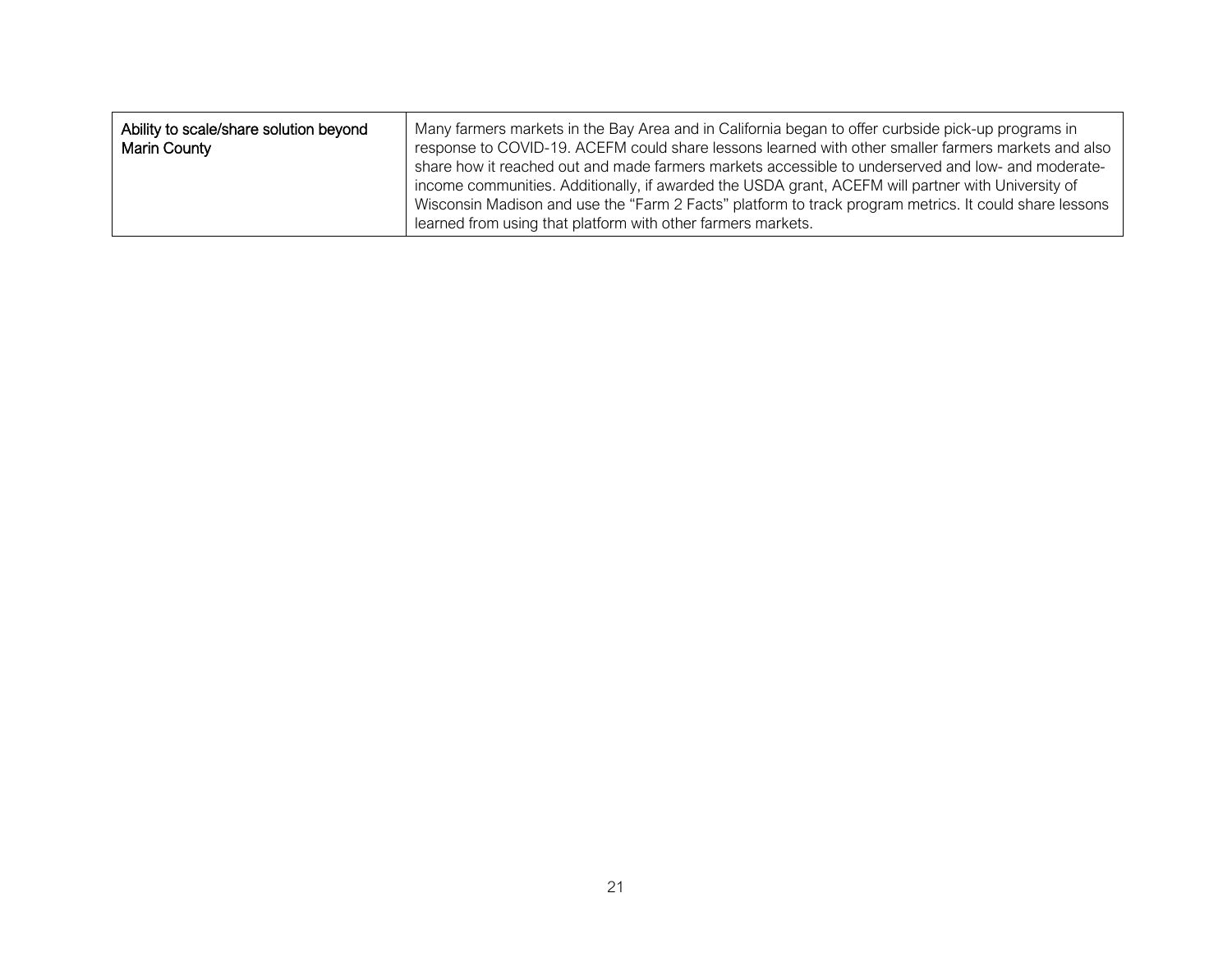### New Solutions (may or may not be ready for implementation)



ORGANIC WASTE DIVERSION & PUBLIC COMPOST USE  $(*)$ 

| Lead Implementer                                              | Zero Waste Marin                                                                                                                                                                                                                                                                                                                                                                                                                                                                                                                               |
|---------------------------------------------------------------|------------------------------------------------------------------------------------------------------------------------------------------------------------------------------------------------------------------------------------------------------------------------------------------------------------------------------------------------------------------------------------------------------------------------------------------------------------------------------------------------------------------------------------------------|
| Equity                                                        | This effort may promote the existing efforts of communities already doing their part to reduce food waste,<br>backyard compost, and grow food locally in community gardens. Additionally, communities living near<br>landfills could experience improved air quality if less food and green waste is landfilled and more is<br>composted. Additionally, general education efforts about food waste and proper second-uses of edible<br>food could lead to decreased hunger rates in the County.                                                |
| Status quo/current conditions                                 | Marin County could be faced with increasing costs to transport organic materials outside of the county to meet<br>state mandates. More than 50,000 tons of organic material was landfilled - 30% was food waste and 8% was<br>green waste. By capturing this waste, there potential to decrease GHG emissions by an additional 10,640<br>MTCO2e. Additionally, no landfills in Marin use a depackager unit to remove food from packaging that thrown<br>away. With full implementation of a unit, an additional 1,835 MTCO2e could be avoided. |
| Benefits/risks - do nothing/increase<br>implementation        | Large amounts of food waste end up in the landfill. Without additional efforts, including increased organics<br>processing capacity, investment in a depackager unit, and scaling up exiting initiatives to increase compost use<br>through community gardens and backyard composting, this will continue. This proposal connects people to<br>locally produced food, improves local air quality, reduces food waste, and creates healthy soil.                                                                                                |
| Success metrics                                               | Depackager unit purchased and operational;                                                                                                                                                                                                                                                                                                                                                                                                                                                                                                     |
| Cost                                                          | \$500,000 (depackager unit); \$10,000 for compost diversion/distribution                                                                                                                                                                                                                                                                                                                                                                                                                                                                       |
| Recommendation                                                | Identify funding sources or public-private partnerships needed to purchase and operate a depackager<br>unit.                                                                                                                                                                                                                                                                                                                                                                                                                                   |
| Implementation timeframe                                      | 0-2 years                                                                                                                                                                                                                                                                                                                                                                                                                                                                                                                                      |
| <b>Estimated annual GHG emissions</b><br>reductions           | 12,400 MTCO2e (food and green waste recovery and depackager unit implementation)                                                                                                                                                                                                                                                                                                                                                                                                                                                               |
| Ability to scale/share solution beyond<br><b>Marin County</b> | Some landfills in California already use depackager units; any landfill operator in Marin that purchases<br>and operates a unit could share lessons learned re: funding and implementation with other California-<br>based and national landfills.                                                                                                                                                                                                                                                                                             |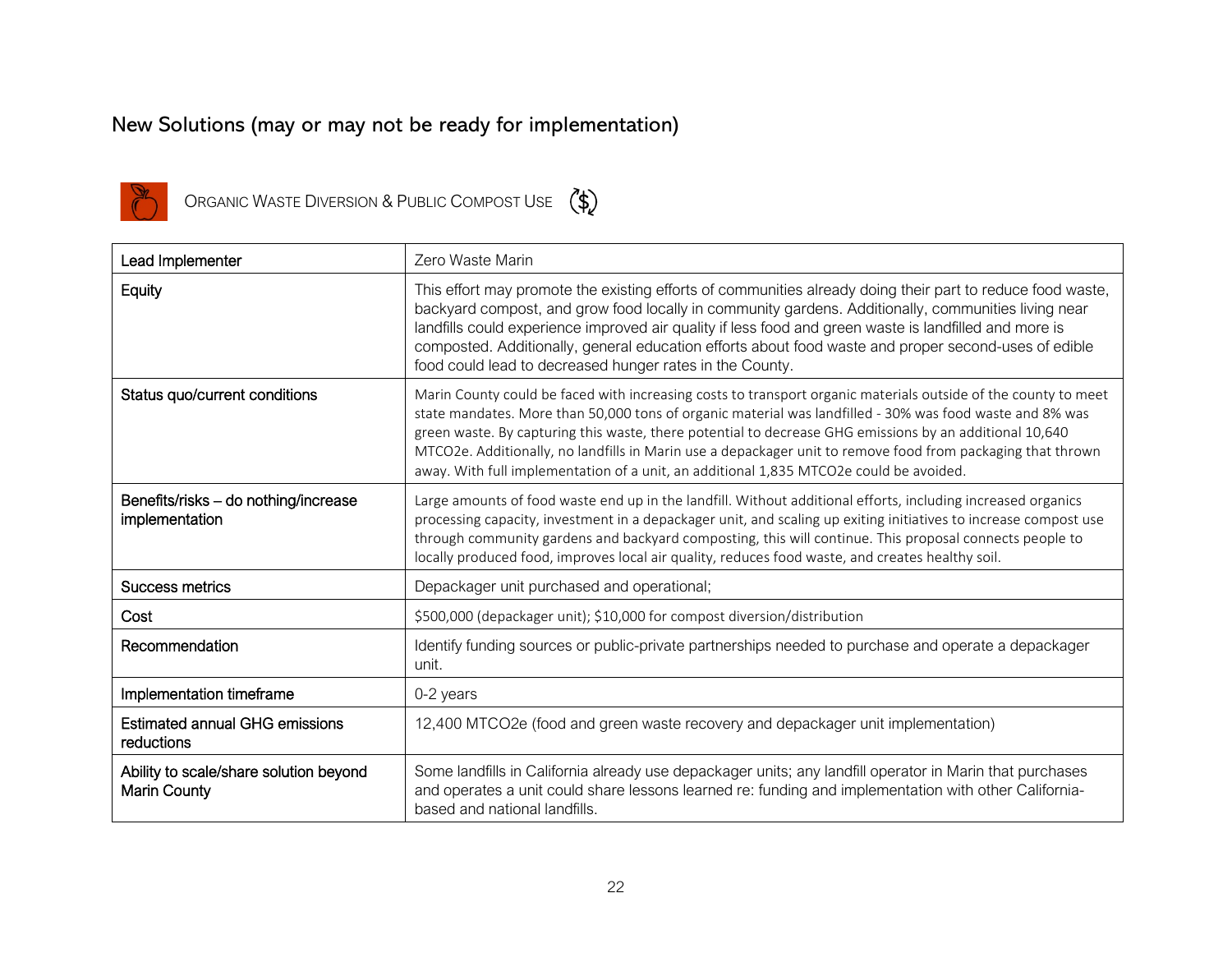

# FOOD RESILIENT MARIN (\$)

| Lead Implementer                                              | Potential lead implementers: Healthy Eating Active Living (HEAL) Task Force, HEAL Collaborative, Grown<br>in Marin, Zero Waste Marin                                                                                                                                                                                                                                                                                                                                                                                                |
|---------------------------------------------------------------|-------------------------------------------------------------------------------------------------------------------------------------------------------------------------------------------------------------------------------------------------------------------------------------------------------------------------------------------------------------------------------------------------------------------------------------------------------------------------------------------------------------------------------------|
| Equity                                                        | 1 in 5 people in Marin go hungry yet we waste huge quantities of food and much of that waste ends up in<br>the landfill, emitting GHG emissions. These are connected problems that challenge our "food resiliency"<br>in good times and are further magnified in hard times. Addressing food waste and better connecting<br>organizations addressing this waste and hunger in Marin, will benefit many different communities<br>including communities of color and lower income individuals that struggle to put food on the table. |
| Status quo/current conditions                                 | There are numerous organizations across the food resiliency cycle with their own missions and marketing<br>efforts. This effort aims to draw those good stories and initiatives together in a way that can also pull<br>together the larger community around the importance of a resilient food system. Right now, these<br>organizations are working on similar issues, but are not always coordinated and do not understand the<br>synergies between their work.                                                                  |
| Benefits/risks - do nothing/increase<br>implementation        | Without a concerted effort to join forces, each organization listed above (and others) will continue to<br>pursue similar efforts and goals in siloes.                                                                                                                                                                                                                                                                                                                                                                              |
| <b>Success metrics</b>                                        | Number of organizations combining efforts, number of events/meetings/projects that happened because<br>of the collaborative effort, dollars saved as a result of collaboration.                                                                                                                                                                                                                                                                                                                                                     |
| Cost                                                          | \$80,000-500,000 depending on program components.                                                                                                                                                                                                                                                                                                                                                                                                                                                                                   |
| Recommendation                                                | Continue to develop this idea and determine who would lead the collaboration, who are the intended<br>beneficiaries, and how success would be measured.                                                                                                                                                                                                                                                                                                                                                                             |
| Implementation timeframe                                      | Phased; 0-2 years                                                                                                                                                                                                                                                                                                                                                                                                                                                                                                                   |
| <b>Estimated annual GHG emissions</b><br>reductions           | Indirect - supports existing programs that can reduce approximately 54,000 MTCO2e annually, e.g.<br>carbon farming, compost application, reduced food waste, etc.                                                                                                                                                                                                                                                                                                                                                                   |
| Ability to scale/share solution beyond<br><b>Marin County</b> | Any successful collaboration or sharing of resources can be shared via existing networking circles,<br>conferences, academic papers, newsletters, etc.                                                                                                                                                                                                                                                                                                                                                                              |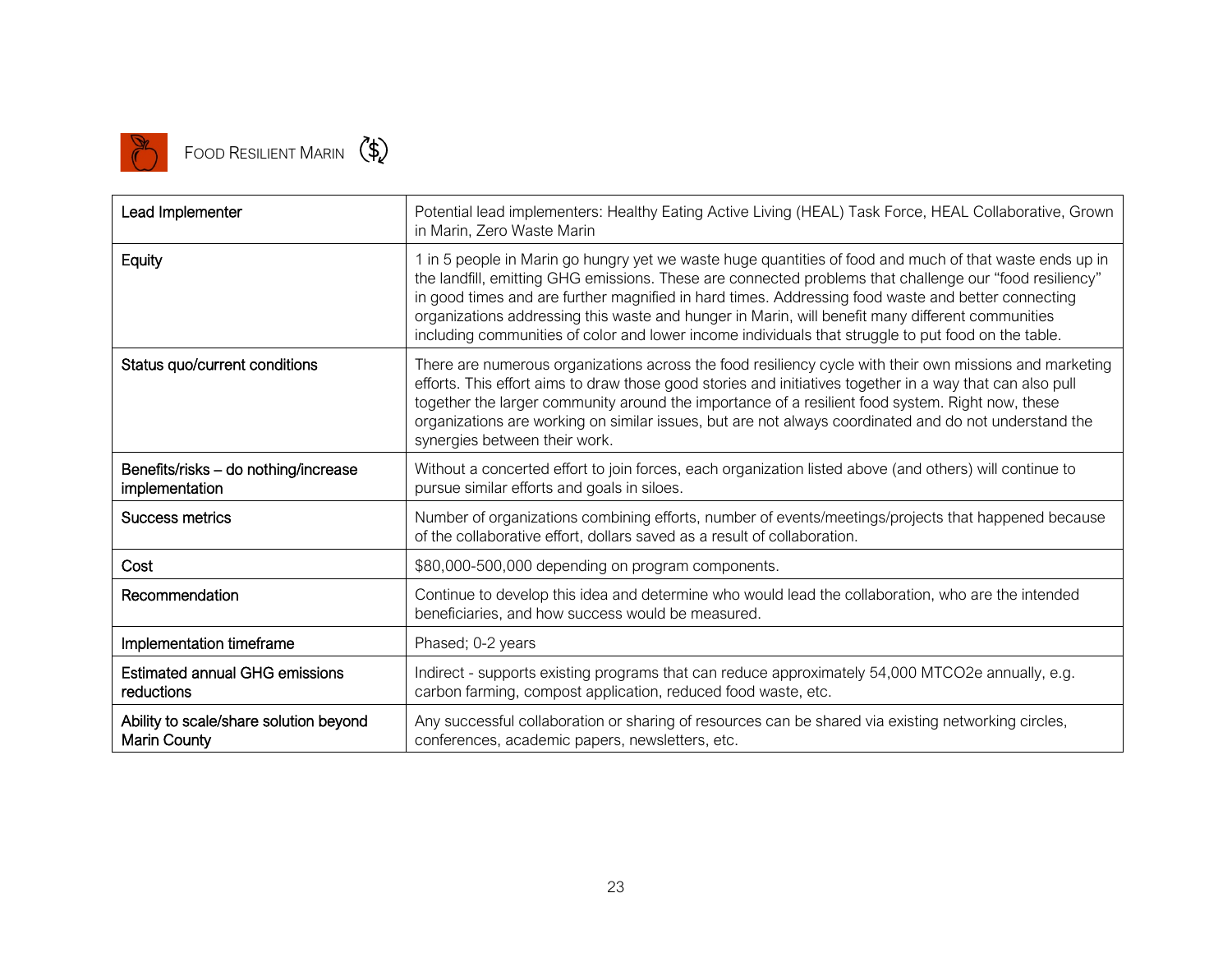

YOUTH ENGAGEMENT – HEALTHY FOOD VIDEOS VIA TIKTOK  $\left(\begin{matrix} \ast \ \ast \end{matrix}\right)$ 



| Lead Implementer                                              | Sanzuma and San Rafael City Schools (SRCS)                                                                                                                                                                                                                                                                                                                                                               |
|---------------------------------------------------------------|----------------------------------------------------------------------------------------------------------------------------------------------------------------------------------------------------------------------------------------------------------------------------------------------------------------------------------------------------------------------------------------------------------|
| Equity                                                        | This campaign will be piloted in SRCS but could be expanded to all Marin County schools. Additionally,<br>videos could be generated in multiple languages to reach a great audience. Additional equity<br>opportunities and concerns will be addressed as the program is defined and developed.                                                                                                          |
| Status quo/current conditions                                 | There are no other similar efforts that empower students to create videos, share those videos with their<br>peers, and ultimately, reduce plate food waste.                                                                                                                                                                                                                                              |
| Benefits/risks - do nothing/increase<br>implementation        | The videos will help create a community of future environmentally conscious residents by educating<br>students on the consequences of creating excessive plate waste. Right now, there are no other<br>educational/engagement efforts that explain what plate waste is and how students can help reduce it.<br>Reduced plate waste leads to overall reduced food waste and a reduction in GHG emissions. |
| Success metrics                                               | Number of schools participating; number of students engaged; quantity of reduced food waste.                                                                                                                                                                                                                                                                                                             |
| Cost                                                          | Unknown.                                                                                                                                                                                                                                                                                                                                                                                                 |
| Recommendation                                                | Continue to develop this idea; identify potential partners or organizations that have attempted something<br>similar in the past. Submit solutions proposal form to the ESC for review and feedback.                                                                                                                                                                                                     |
| Implementation timeframe                                      | 0-2 years                                                                                                                                                                                                                                                                                                                                                                                                |
| <b>Estimated annual GHG emissions</b><br>reductions           | Unknown                                                                                                                                                                                                                                                                                                                                                                                                  |
| Ability to scale/share solution beyond<br><b>Marin County</b> | If this effort was successful, Sanzuma and SRCS could share its approach and videos with other Marin<br>County, Bay Area, and California school districts.                                                                                                                                                                                                                                               |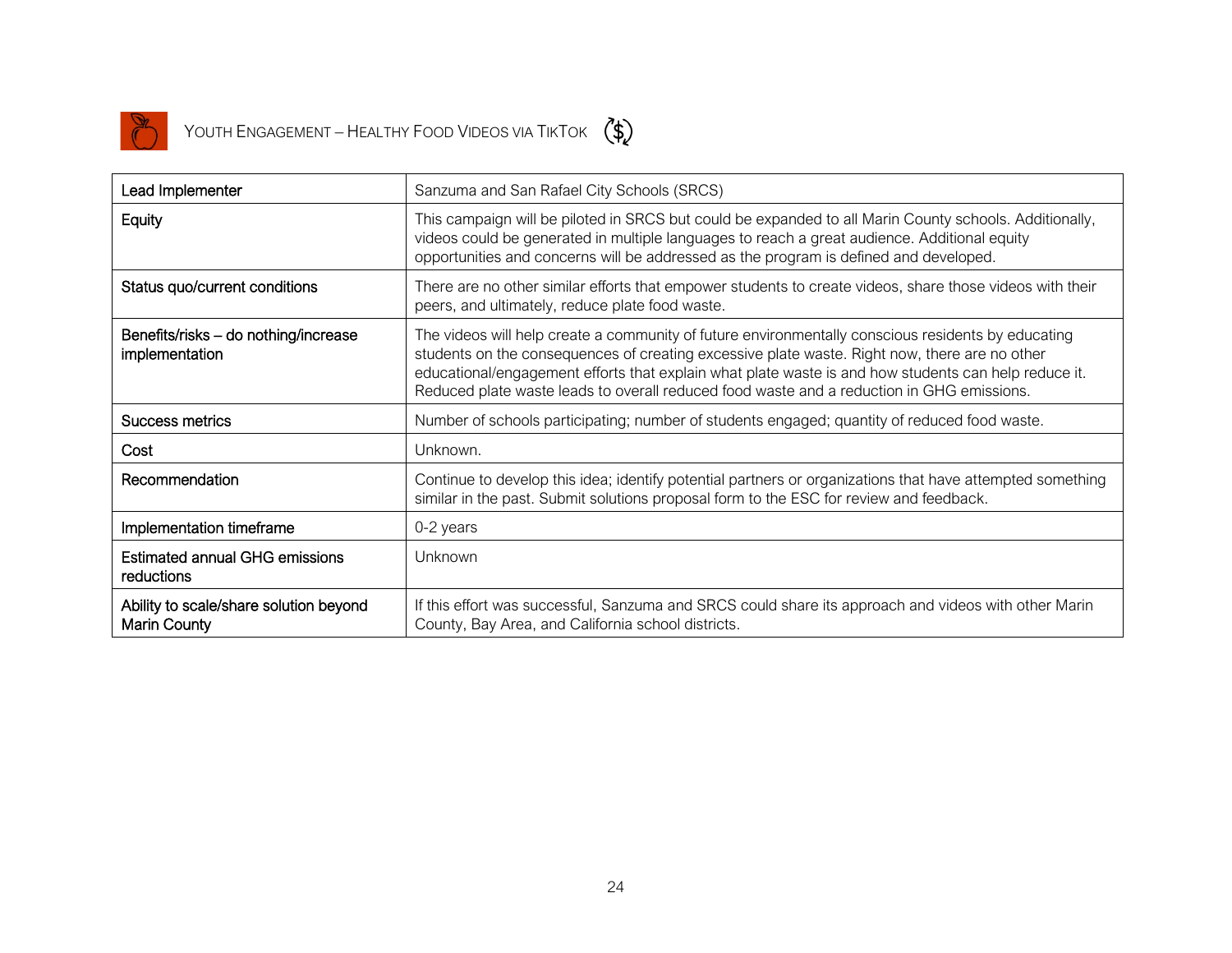

### WATER-ENERGY NEXUS – MICRO-HYDRO TURBINES, MARIN MUNICIPAL WATER DISTRICT (MMWD)

| Lead Implementer                                              | MMWD, MCE Clean Energy                                                                                                                                                                                                                                                                                                                                                                                                                                                                                                                                                                                                        |
|---------------------------------------------------------------|-------------------------------------------------------------------------------------------------------------------------------------------------------------------------------------------------------------------------------------------------------------------------------------------------------------------------------------------------------------------------------------------------------------------------------------------------------------------------------------------------------------------------------------------------------------------------------------------------------------------------------|
| Equity                                                        | By installing micro-hydroelectric turbines, MMWD could decrease the amount of power it purchases from<br>the grid thereby reducing its costs and reducing water rates. Those savings can be passed on to<br>customers, including lower income customers.                                                                                                                                                                                                                                                                                                                                                                      |
| Status quo/current conditions                                 | MMWD is currently seeking funding to conduct a study to determine the scope of the project; MMWD is<br>also discussing power purchase agreements with MCE Clean Energy.                                                                                                                                                                                                                                                                                                                                                                                                                                                       |
| Benefits/risks - do nothing/increase<br>implementation        | Increasing the security of water delivery systems is a critical part of community climate resilience. By<br>integrating micro-hydro turbines into existing water delivery infrastructure, it would create a reliable<br>renewable energy alternative with little to no environmental impact that provides energy independence<br>and saves money. Without this project, Marin's water distribution network will remain dependent on<br>energy sources that are out of its control or influence. This dependency threatens the delivery, efficiency,<br>reliability, and sustainability of water distribution and water rates. |
| Success metrics                                               | Completion of a report outlining options; MMWD Board approval to move forward with project;<br>identification of funding for the projects.                                                                                                                                                                                                                                                                                                                                                                                                                                                                                    |
| Cost                                                          | $$200,000 - $1,000,000$                                                                                                                                                                                                                                                                                                                                                                                                                                                                                                                                                                                                       |
| Recommendation                                                | Support the Environmental Action Committee of West Marin (EAC) as it develops a project and financial<br>portfolio report that includes a comparison of different technology for the MMWD staff and board to<br>review. This would provide MMWD with a range of options that could be analyzed based on system<br>capacity in order to inform the selection of shovel ready projects.                                                                                                                                                                                                                                         |
| Implementation timeframe                                      | 2-7 years                                                                                                                                                                                                                                                                                                                                                                                                                                                                                                                                                                                                                     |
| <b>Estimated annual GHG emissions</b><br>reductions           | Unknown; depends on the types of technologies installed/used                                                                                                                                                                                                                                                                                                                                                                                                                                                                                                                                                                  |
| Ability to scale/share solution beyond<br><b>Marin County</b> | Other California water districts have already implemented this technology; MMWD could still share best<br>practices and lessons learned through conferences, academic paper, etc.                                                                                                                                                                                                                                                                                                                                                                                                                                             |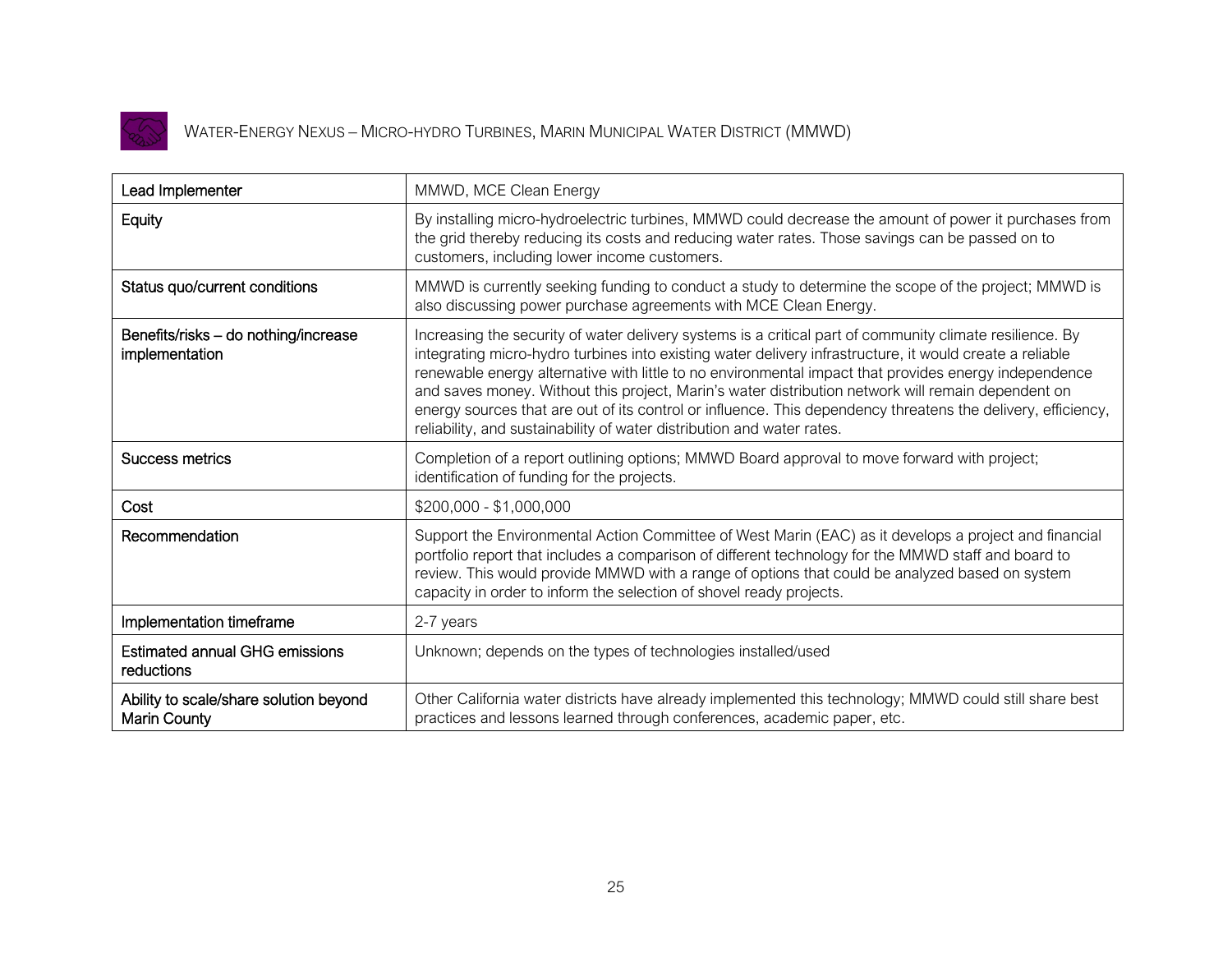

### RESILIENCE COORDINATING COUNCIL (RCC)

| Lead Implementer                                              | Unknown                                                                                                                                                                                                                                                                                                                                                                                                                                                                                                                                                                                                                                                            |
|---------------------------------------------------------------|--------------------------------------------------------------------------------------------------------------------------------------------------------------------------------------------------------------------------------------------------------------------------------------------------------------------------------------------------------------------------------------------------------------------------------------------------------------------------------------------------------------------------------------------------------------------------------------------------------------------------------------------------------------------|
| Equity                                                        | Community Resilience Trainings will be offered to all Marin communities. It is imperative that these<br>trainings reach a diverse population because everyone experiences climate-related and other traumas<br>and may not have the tools to process resulting emotions and impacts. A major goal is that the Council is<br>inclusive and helps build trust within communities, creating a space where everyone feels safe<br>participating and sharing stories. The Council wants to engage frontline community leaders as part of the<br>core Council team to learn from them and to provide additional training that may be beneficial to their<br>communities. |
| Status quo/current conditions                                 | No Council exists now; efforts to deal with traumatic experiences are ad-hoc and undertaken by a variety<br>of different agencies and individuals; some have been trained in how to cope with climate-related stress<br>and trauma and others have not.                                                                                                                                                                                                                                                                                                                                                                                                            |
| Benefits/risks - do nothing/increase<br>implementation        | Without additional training and a coordinated effort, the Marin community will experience harmful<br>psychological, emotional, and behavioral reactions that will threaten the health, safety, and wellbeing of<br>frontline workers.                                                                                                                                                                                                                                                                                                                                                                                                                              |
| Success metrics                                               | For a Resilience Coordinating Council to counter the adverse psychological and psycho-social-spiritual<br>reactions to climate-enhanced traumas Council brings together a range of uncommon partners to co-<br>create and implement innovative local networks that foster and sustain mental wellness.                                                                                                                                                                                                                                                                                                                                                             |
| Cost                                                          | \$3,000 - \$330,000                                                                                                                                                                                                                                                                                                                                                                                                                                                                                                                                                                                                                                                |
| Recommendation                                                | Drawdown could help form the Council by identifying and recruiting 5-10 agencies to participate initially<br>and helping to forge necessary partnerships to create the Council structure. Could host free or low-cost<br>webinars to increase awareness about the Council, benefits, etc. Consider supporting a Council-led<br>assessment of the community's ability to respond to climate-related stressors, existing mental health<br>status, etc.                                                                                                                                                                                                               |
| Implementation timeframe                                      | 0-2 years                                                                                                                                                                                                                                                                                                                                                                                                                                                                                                                                                                                                                                                          |
| <b>Estimated annual GHG emissions</b><br>reductions           | Unknown                                                                                                                                                                                                                                                                                                                                                                                                                                                                                                                                                                                                                                                            |
| Ability to scale/share solution beyond<br><b>Marin County</b> | The International Transformational Resilience Coalition has signed on to support this effort. Its reach is<br>national and international and it could help share our story, lessons learned, etc. beyond Marin County.<br>The Council could also share its model, etc. through existing resilience groups and conferences.                                                                                                                                                                                                                                                                                                                                         |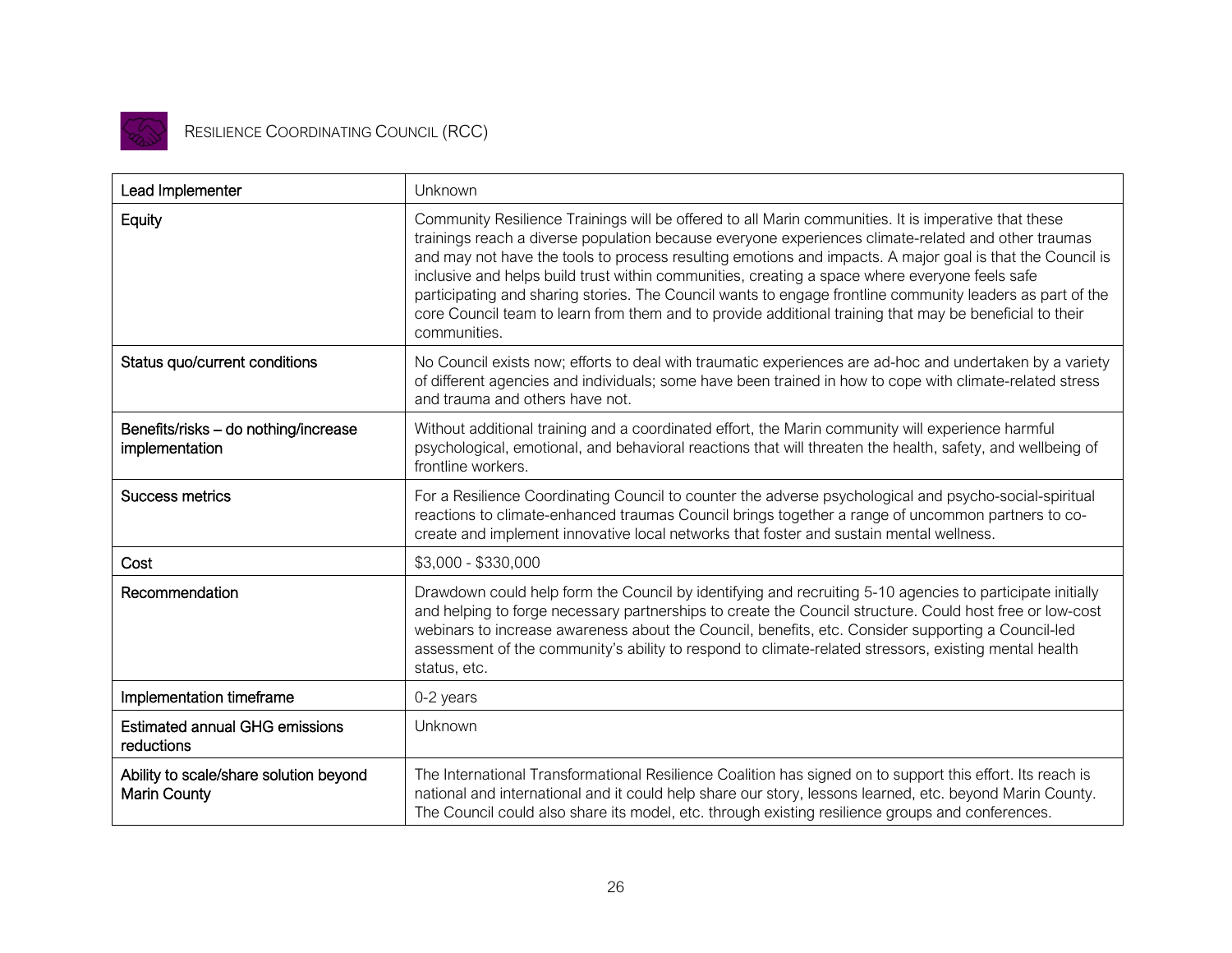

#### "KNOW YOUR BLUE LINE" SEA LEVEL RISE PUBLIC ART PROJECT

| Lead Implementer                                              | Unknown                                                                                                                                                                                                                                                                                                                                                                                                                                         |
|---------------------------------------------------------------|-------------------------------------------------------------------------------------------------------------------------------------------------------------------------------------------------------------------------------------------------------------------------------------------------------------------------------------------------------------------------------------------------------------------------------------------------|
| Equity                                                        | Sea level rise and related flooding is already impacting and will continue to impact low income and<br>communities of color disproportionally. Raising collective awareness about expected sea levels will<br>hopefully lead to meaningful action that protects these communities from related impacts considering<br>they are least responsible for climate change.                                                                            |
| Status quo/current conditions                                 | The County and other organizations and agencies have issued reports and maps explaining anticipated<br>sea levels in Marin County on the bayside and coast side. However, it is uncertain if these reports are<br>read by the public and whether the data is understood.                                                                                                                                                                        |
| Benefits/risks - do nothing/increase<br>implementation        | Without increased awareness of project sea levels, the related impacts, and the options, e.g. retreat,<br>relocate, protect, action will be delayed and the County's population will not be prepared to deal with<br>those impacts.                                                                                                                                                                                                             |
| <b>Success metrics</b>                                        | Identify project areas; successful partnership with CalTrans District 4 to identify locations to paint the blue<br>line; final sea level rise projections and accurate elevations from the Marin County Department of Public<br>Works.                                                                                                                                                                                                          |
| Cost                                                          | \$15,000-\$40,000                                                                                                                                                                                                                                                                                                                                                                                                                               |
| Recommendation                                                | Drawdown can help connect the Climate Resilient Communities Collaborative to identify locations for the<br>blue line that are not on CalTrans District 4 property. It could also help connect this small group to local<br>artists and identify other, similar art projects that do not require CalTrans approval, but could still build<br>awareness.                                                                                          |
| Implementation timeframe                                      | 0-2 years                                                                                                                                                                                                                                                                                                                                                                                                                                       |
| <b>Estimated annual GHG emissions</b><br>reductions           | Unknown                                                                                                                                                                                                                                                                                                                                                                                                                                         |
| Ability to scale/share solution beyond<br><b>Marin County</b> | This type of project has already been completed in other jurisdictions; Marin County has also painted a<br>blue line (much smaller scale). If the project is implemented, lessons learned could be shared with the 9<br>Bay Area Counties through existing channels, e.g. Bay Area Regional Climate Collaborative, Bay<br>Conservation and Development Commissions, etc. Information could also be shared at regional and state<br>conferences. |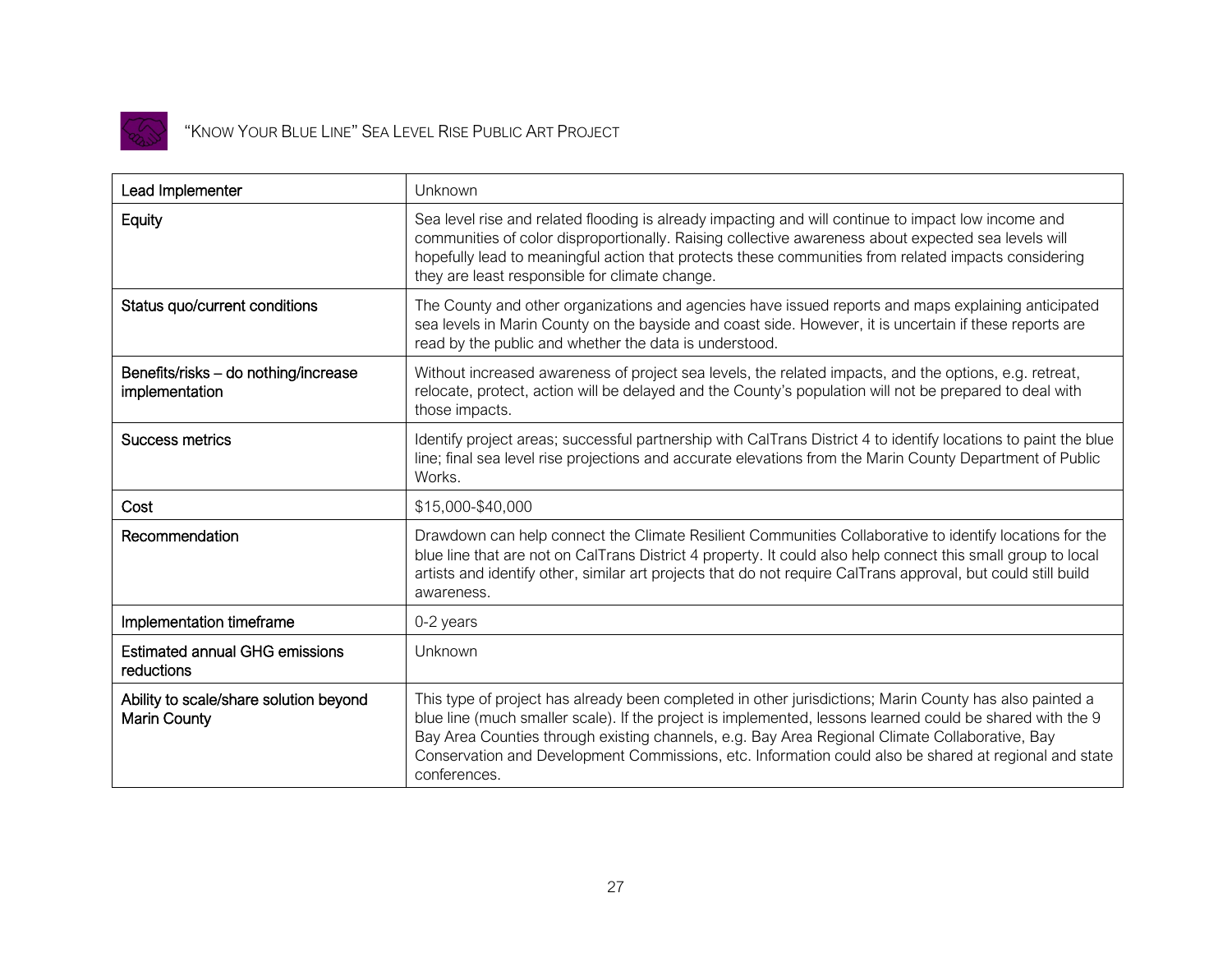### Additional potential actions – not yet ready for implementation



COUNTYWIDE DECISION-MAKING PLATFORM

| Lead Implementer                                       | County of Marin                                                                                                                                                                                                                                                                                                                                                                                                                                                                                                                                                                                                                                                                                                                                                                                                                                                                                                                                                                                                                             |
|--------------------------------------------------------|---------------------------------------------------------------------------------------------------------------------------------------------------------------------------------------------------------------------------------------------------------------------------------------------------------------------------------------------------------------------------------------------------------------------------------------------------------------------------------------------------------------------------------------------------------------------------------------------------------------------------------------------------------------------------------------------------------------------------------------------------------------------------------------------------------------------------------------------------------------------------------------------------------------------------------------------------------------------------------------------------------------------------------------------|
| Equity                                                 | This framework would allow the County and the cities and towns to develop social, environmental, and<br>financial criteria to evaluate climate change-related projects countywide. A to-be-formed stakeholder<br>group would develop the list of criteria and also assign values to that criteria. Equity criteria must be met<br>for all climate change projects and weighted in a way that reflects the importance of including and<br>serving marginalized and underserved communities that are least responsible for climate change.                                                                                                                                                                                                                                                                                                                                                                                                                                                                                                    |
| Status quo/current conditions                          | Currently, county jurisdictions decide what sustainability projects to implement based on individual staff<br>and elected officials' opinions and available funding. Projects across the county are not evaluated using<br>similar criteria. Understanding a more coordinated approach is needed, the Drawdown: Marin<br>Coordinator researched available platforms including: EarthShift Global's Sustainable Return on<br>Investment (S-ROI) tool, Global Footprint Network's Net Present Value Plus (NPV+) framework, and<br>DecisionLens Project Prioritization software/tool. The Coordinator organized a demonstration of the<br>DecisionLens tool for a small focus group made up of city/county staff and elected officials. Then, the<br>research and platform were presented to the Steering Committee, which wanted to move forward with a<br>no-cost "proof of value" pilot but decided not to because of current staffing/budget issues resulting from<br>COVID-19. Drawdown: Marin will revisit this pilot in late Fall 2020. |
| Benefits/risks - do nothing/increase<br>implementation | Without countywide coordination, sustainability project implementation will be subjective and not<br>necessarily reflective of what strategies will achieve the greatest social, environmental, and financial<br>benefit/impact.                                                                                                                                                                                                                                                                                                                                                                                                                                                                                                                                                                                                                                                                                                                                                                                                            |
| Success metrics                                        | Established decision-making platform; evaluation criteria; number of jurisdictions using the tool; number<br>of projects implemented or not based on outputs from tool                                                                                                                                                                                                                                                                                                                                                                                                                                                                                                                                                                                                                                                                                                                                                                                                                                                                      |
| Cost                                                   | \$50,000/year for multiple licenses allowing the county and jurisdictions to use the tool; other platforms<br>may cost more                                                                                                                                                                                                                                                                                                                                                                                                                                                                                                                                                                                                                                                                                                                                                                                                                                                                                                                 |
| Recommendation                                         | Revisit no-cost proof of value pilot in late Fall 2020                                                                                                                                                                                                                                                                                                                                                                                                                                                                                                                                                                                                                                                                                                                                                                                                                                                                                                                                                                                      |
| Implementation timeframe                               | 2020-2022                                                                                                                                                                                                                                                                                                                                                                                                                                                                                                                                                                                                                                                                                                                                                                                                                                                                                                                                                                                                                                   |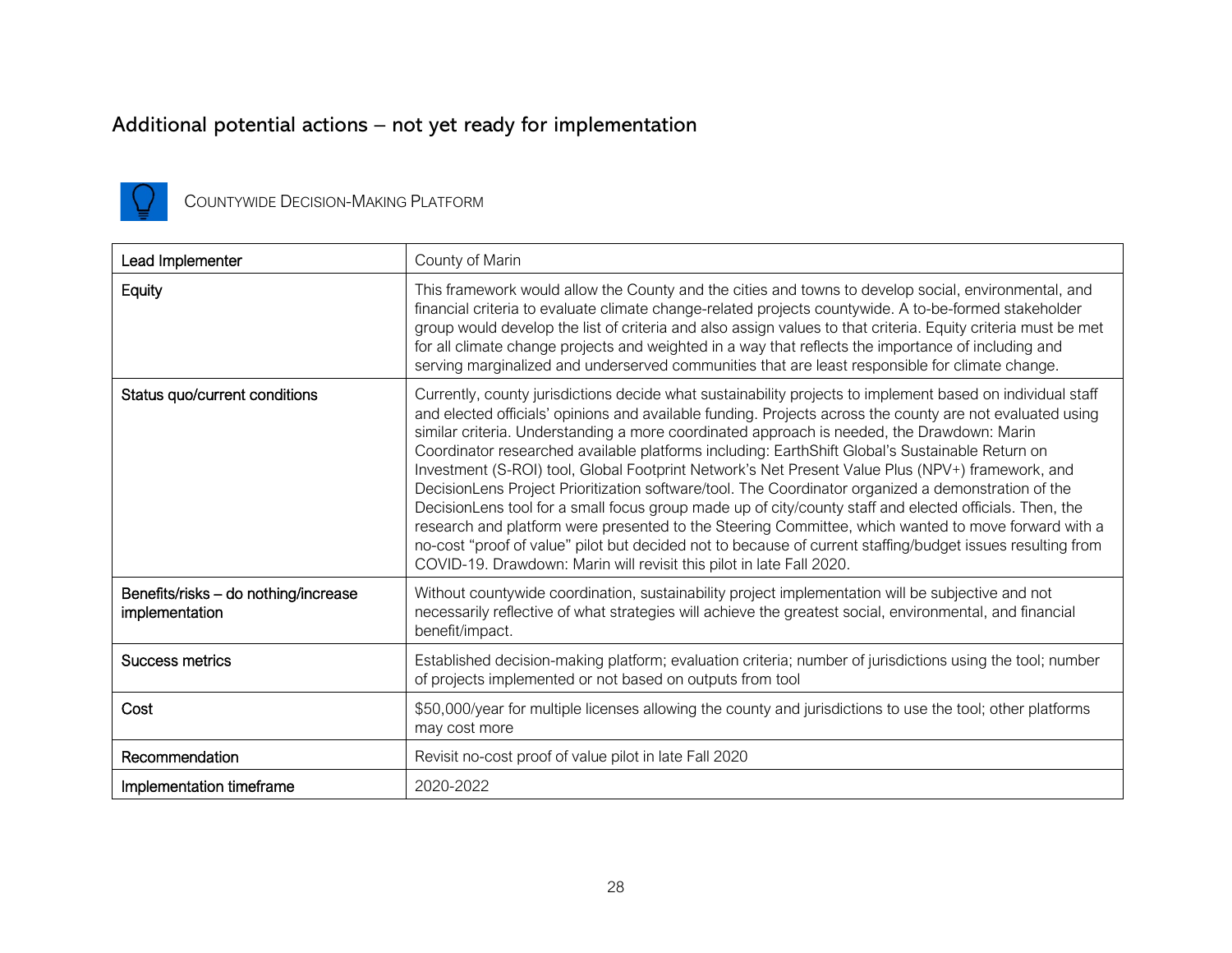| <b>Estimated annual GHG emissions</b><br>reductions           | Unknown; dependent on solutions prioritized and implemented                                          |
|---------------------------------------------------------------|------------------------------------------------------------------------------------------------------|
| Ability to scale/share solution beyond<br><b>Marin County</b> | This platform and approach could be shared with other Bay Area counties and jurisdictions statewide. |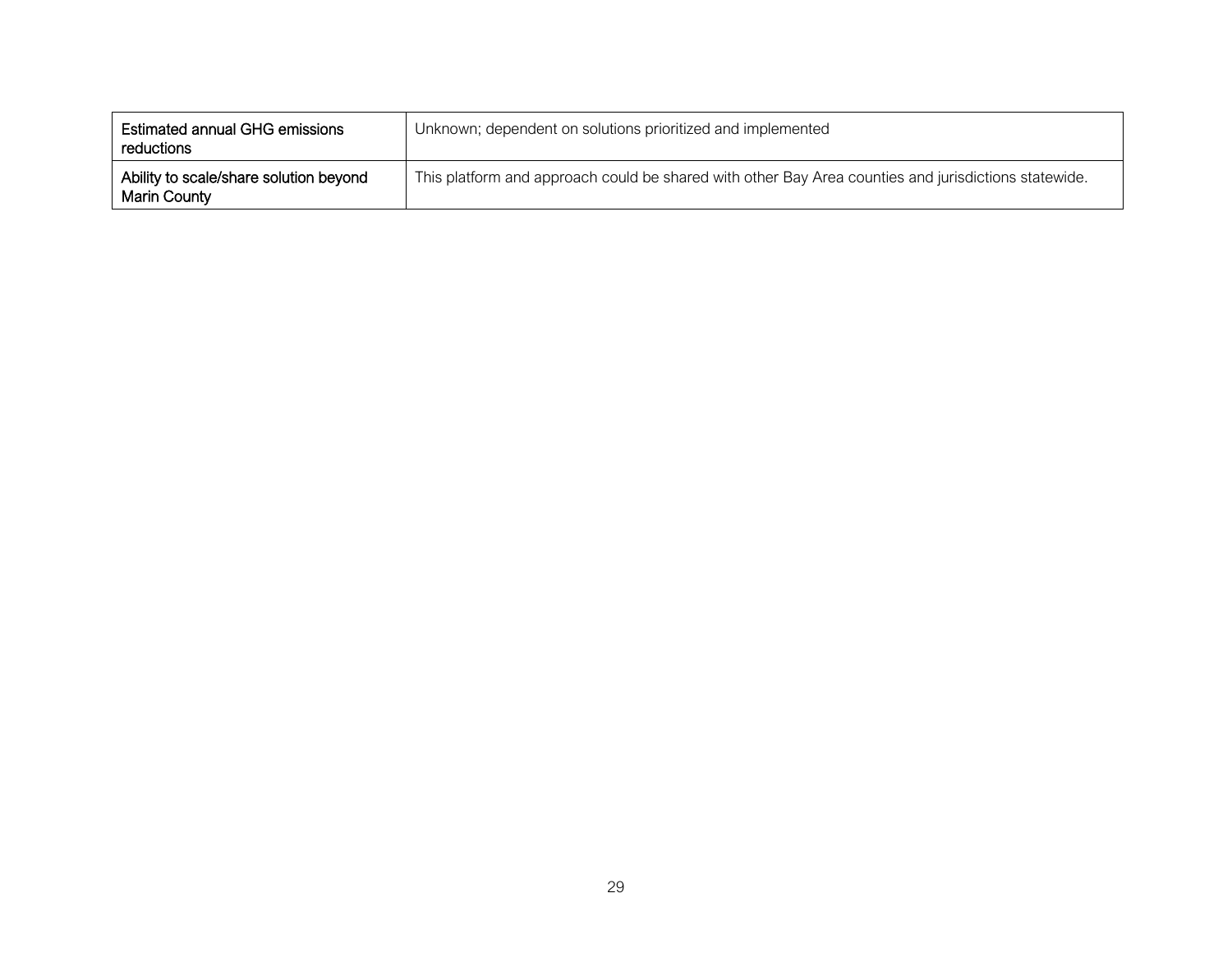

# **TRANSPORTATION ORDINANCES AND POLICIES**

| Lead Implementer                                              | County of Marin; county jurisdictions                                                                                                                                                                                                                                                                                                                                                                                                                                                                                                                                                                                                                                                    |
|---------------------------------------------------------------|------------------------------------------------------------------------------------------------------------------------------------------------------------------------------------------------------------------------------------------------------------------------------------------------------------------------------------------------------------------------------------------------------------------------------------------------------------------------------------------------------------------------------------------------------------------------------------------------------------------------------------------------------------------------------------------|
| Equity                                                        | Providing EV charging at multi-family dwellings may increase the number of individuals who are able to<br>purchase EVs. Prohibiting new gas stations could negatively impact lower income individuals if they have<br>to travel longer distances to find affordable gasoline. Additionally, remote communities (West Marin) do<br>not have access to high-speed reliable internet, which may impact their ability to receive necessary<br>health services and participate in/access online services generally.                                                                                                                                                                           |
| Status quo/current conditions                                 | A mix of Government and private sector policies are needed to lower transportation emissions. For<br>example, electric vehicle (EV) and bus-only purchase/lease policy (needed), required EV charging for<br>businesses of a certain size (needed), required pre-wiring for EV charging stations at renovated or new<br>multi-family dwellings (existing), banning the issuance of business licenses for new gas stations (needed),<br>and allowing 5G communications technology to support the interconnection and use of EV charging<br>stations, smart phones, and other smart devices (needed).                                                                                      |
| Benefits/risks - do nothing/increase<br>implementation        | There are a variety of benefits and risks associated with each of the proposed policies above. All policies<br>would result in reduced GHG emissions and in some instances cost savings, e.g. EVs require less<br>maintenance than gasoline vehicles. Additionally, policies that require certain action ultimately lead to<br>bigger impact than voluntary policies. Some risks include: landlords pass on additional costs related to<br>EV chargers to tenants, drivers in Marin go outside the county to fill up their gas tanks instead of driving<br>electric, unknown long-term health impacts of an expanded 5G network, and lack of available and<br>affordable electric buses. |
| <b>Success metrics</b>                                        | Number of EVs/buses per fleet; number of new gas stations permitted; number of multi-family dwelling<br>with EV charger pre-wiring                                                                                                                                                                                                                                                                                                                                                                                                                                                                                                                                                       |
| Cost                                                          | Unknown; varies by policy                                                                                                                                                                                                                                                                                                                                                                                                                                                                                                                                                                                                                                                                |
| Recommendation                                                | Identify a jurisdiction willing to develop and implement one or more of the policies above.                                                                                                                                                                                                                                                                                                                                                                                                                                                                                                                                                                                              |
| Implementation timeframe                                      | Unknown                                                                                                                                                                                                                                                                                                                                                                                                                                                                                                                                                                                                                                                                                  |
| <b>Estimated annual GHG emissions</b><br>reductions           | Unknown                                                                                                                                                                                                                                                                                                                                                                                                                                                                                                                                                                                                                                                                                  |
| Ability to scale/share solution beyond<br><b>Marin County</b> | Any policies developed and implemented in Marin could be shared with Bay Area and California<br>jurisdictions.                                                                                                                                                                                                                                                                                                                                                                                                                                                                                                                                                                           |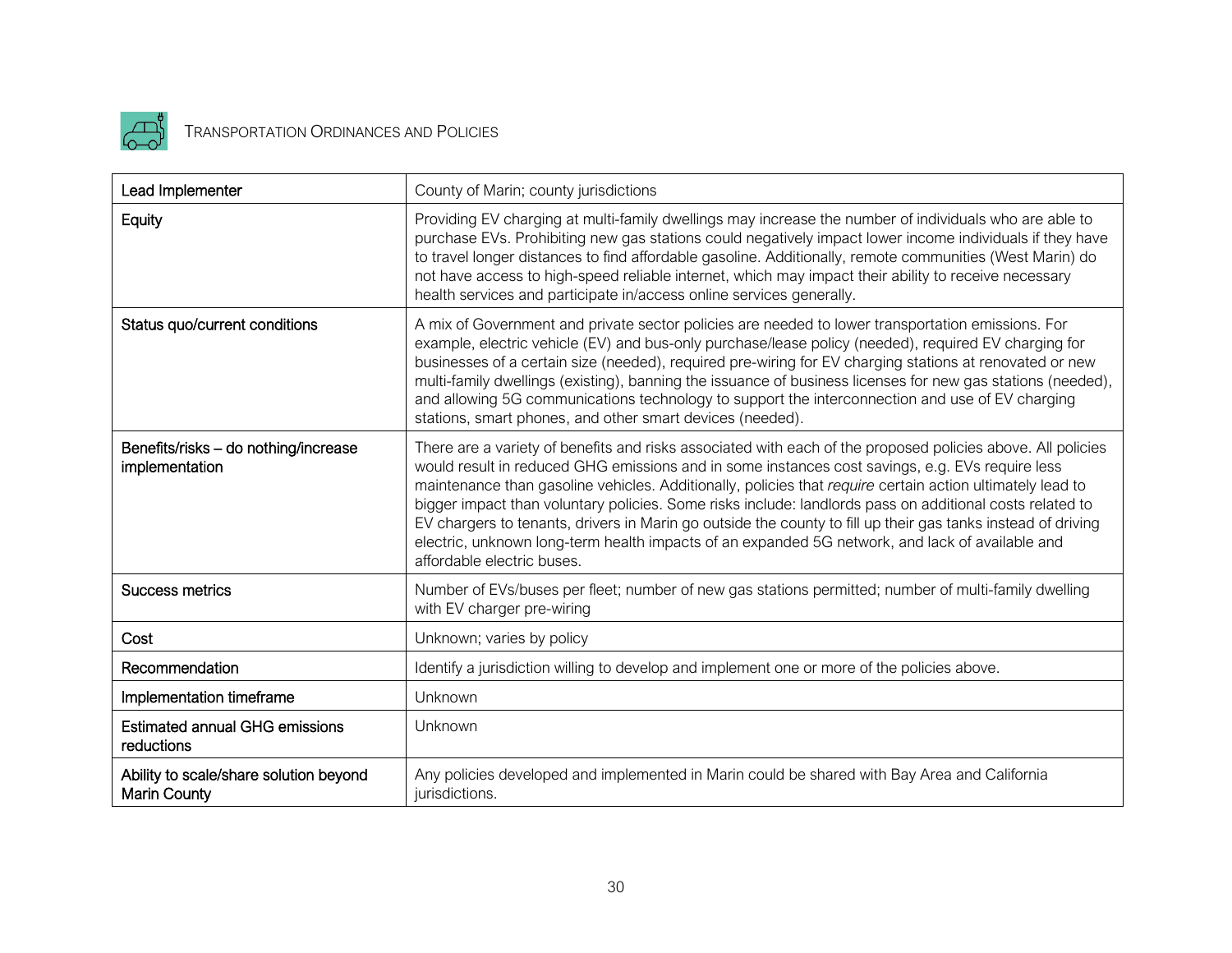

# MARIN CLIMATE MOBILIZATION DECADE

| Lead Implementer                                       | County of Marin or non-profit/coalition of individuals/organizations                                                                                                                                                                                                                                                                                                                                                                                                                                                                                                                                                                          |
|--------------------------------------------------------|-----------------------------------------------------------------------------------------------------------------------------------------------------------------------------------------------------------------------------------------------------------------------------------------------------------------------------------------------------------------------------------------------------------------------------------------------------------------------------------------------------------------------------------------------------------------------------------------------------------------------------------------------|
| Equity                                                 | Any tax should be progressive so as not to disproportionately affect the poor. Additionally, any tax<br>measure expenditure plan should consider historic and existing in equities related to wealth distribution<br>and allocate measure proceeds accordingly.                                                                                                                                                                                                                                                                                                                                                                               |
| Status quo/current conditions                          | Drawdown: Marin is currently seeking funding from multiple sources. It is clear that a diversified funding<br>portfolio is necessary. This strategy proposes to generate public funds through one or more public<br>funding mechanisms. Potential mechanisms include: property tax assessments, a sales tax, and/or<br>issuing bonds. These additional revenues would allow for the implementation of a comprehensive Marin<br>Climate Mobilization ensuring that Drawdown: Marin objectives are funded for the coming decade, in<br>which they are most critically needed. Currently, there have been no efforts to pursue these mechanisms. |
| Benefits/risks - do nothing/increase<br>implementation | Without diverse and long-term funding Drawdown: Marin will be unable to implement solutions and make<br>meaningful progress toward its goals.                                                                                                                                                                                                                                                                                                                                                                                                                                                                                                 |
| Success metrics                                        | Dollars raised; tax measures passed; bonds issued                                                                                                                                                                                                                                                                                                                                                                                                                                                                                                                                                                                             |
| Cost                                                   | Unknown; depends on type of measure pursued                                                                                                                                                                                                                                                                                                                                                                                                                                                                                                                                                                                                   |
| Recommendation                                         | Consider when timing is right to pursue a ballot measure considering other large ballot measures, e.g.<br>recent Measure C, Measure, etc. Identify a lead implementer and conduct polling.                                                                                                                                                                                                                                                                                                                                                                                                                                                    |
| Implementation timeframe                               | 7+ years                                                                                                                                                                                                                                                                                                                                                                                                                                                                                                                                                                                                                                      |
| <b>Estimated annual GHG emissions</b><br>reductions    | 648,000 MTCO2e emissions reduction + 50,000 MTCO2e sequestration by 2030 (Carbon neutral by<br>2040 if funding continued)                                                                                                                                                                                                                                                                                                                                                                                                                                                                                                                     |
| Ability to scale/share solution beyond<br>Marin County | Developing and passing ballot measures is specific to individual communities, but general lessons<br>learned could be shared with other jurisdictions.                                                                                                                                                                                                                                                                                                                                                                                                                                                                                        |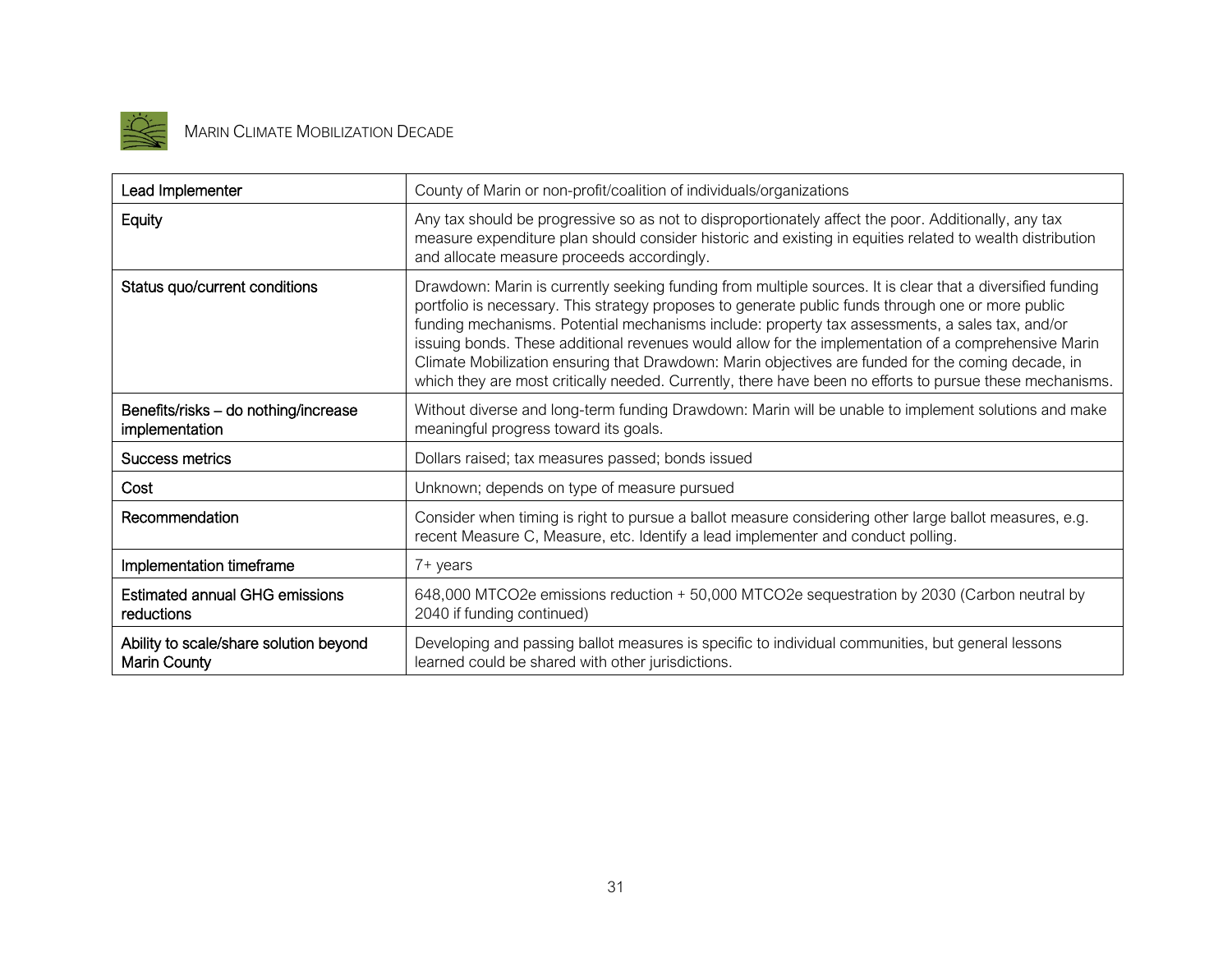

| Lead Implementer                                       | MCE Clean Energy; maybe a county jurisdiction                                                                                                                                                                                                                                                                                                                                                                                                                                                                                                                                                                                                                                                                                                                                                                                                                                                                                            |
|--------------------------------------------------------|------------------------------------------------------------------------------------------------------------------------------------------------------------------------------------------------------------------------------------------------------------------------------------------------------------------------------------------------------------------------------------------------------------------------------------------------------------------------------------------------------------------------------------------------------------------------------------------------------------------------------------------------------------------------------------------------------------------------------------------------------------------------------------------------------------------------------------------------------------------------------------------------------------------------------------------|
| Equity                                                 | Additional rebates and incentives should be offered to income-qualified individuals. Workforce<br>development opportunities should be offered to local individuals in need of training/well-paying jobs -<br>increased solar and battery installations will require additional contractors with the ability to install these<br>new technologies.                                                                                                                                                                                                                                                                                                                                                                                                                                                                                                                                                                                        |
| Status quo/current conditions                          | MCE Clean Energy and PG&E both offer special metering (net energy metering) for solar customers. Net<br>metering is an electricity billing mechanism that allows consumers who generate some or all of their own<br>electricity to use that electricity anytime, instead of when it is generated and get credited for energy, they<br>send back to the energy grid. Additionally, MCE credits its customers at the retail rate plus 1 cent per<br>kWh. The amount of solar energy generated by electricity customers in MCE's territory is more than what<br>is needed during the daytime yet that excess power is not available in the evening when it is needed. In<br>November 2019, MCE set aside \$3 million Resiliency fund to build solar plus storage and microgrids.<br>There are no current incentive programs to reduce costs of installing battery back-up systems at<br>residences. Some private companies offer discounts. |
| Benefits/risks - do nothing/increase<br>implementation | Additional rooftop solar is not needed during the day. However, stored renewable energy would be<br>beneficial in the evening hours when power often comes from natural gas power plants. Additionally, on-<br>site back up can provide resilience benefits during public safety power shut off events (PSPS) and other<br>emergencies. Battery technology is still expensive and without incentives, residential and commercial<br>customers may not install these technologies. Additionally, without access to stored renewable power in<br>the evenings, MCE and PG&E will continue to rely on dirtier energy sources to satisfy customer demand.                                                                                                                                                                                                                                                                                    |
| <b>Success metrics</b>                                 | Number of battery systems installed; number of rooftop solar PV and battery systems installed; customer<br>energy and cost savings                                                                                                                                                                                                                                                                                                                                                                                                                                                                                                                                                                                                                                                                                                                                                                                                       |
| Cost                                                   | Unknown; depends on the technology, installation costs, etc.                                                                                                                                                                                                                                                                                                                                                                                                                                                                                                                                                                                                                                                                                                                                                                                                                                                                             |
| Recommendation                                         | Continue work with MCE to design and implement programs that increase the number of solar plus<br>storage and microgrids in Marin and MCE's territory; work with PG&E to do the same                                                                                                                                                                                                                                                                                                                                                                                                                                                                                                                                                                                                                                                                                                                                                     |
| Implementation timeframe                               | 2020 and beyond                                                                                                                                                                                                                                                                                                                                                                                                                                                                                                                                                                                                                                                                                                                                                                                                                                                                                                                          |
| <b>Estimated annual GHG emissions</b><br>reductions    | Unknown                                                                                                                                                                                                                                                                                                                                                                                                                                                                                                                                                                                                                                                                                                                                                                                                                                                                                                                                  |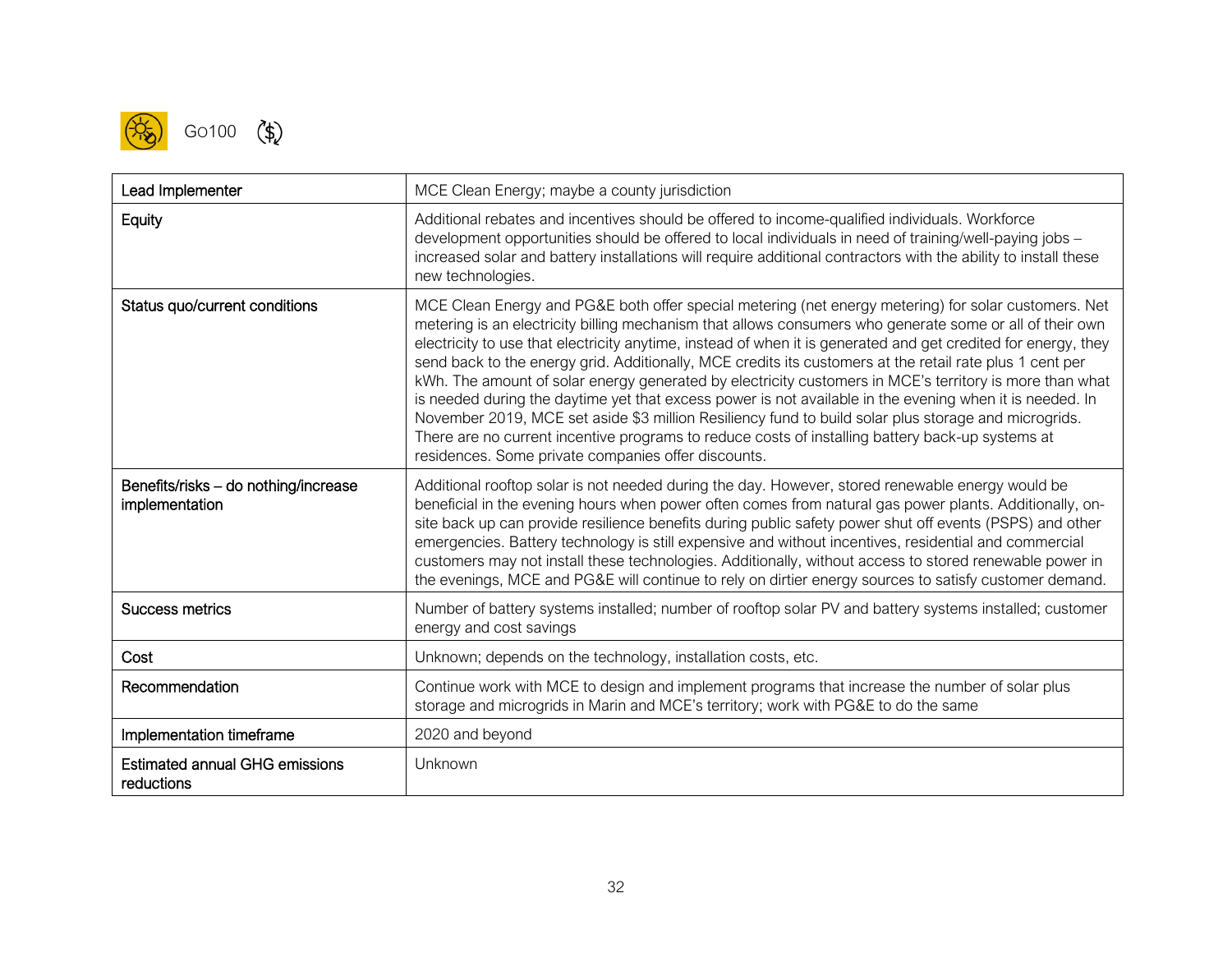| Ability to scale/share solution beyond | Any program or approach could be shared with our community choice energy providers and local |
|----------------------------------------|----------------------------------------------------------------------------------------------|
| <b>Marin County</b>                    | jurisdictions in and outside of California.                                                  |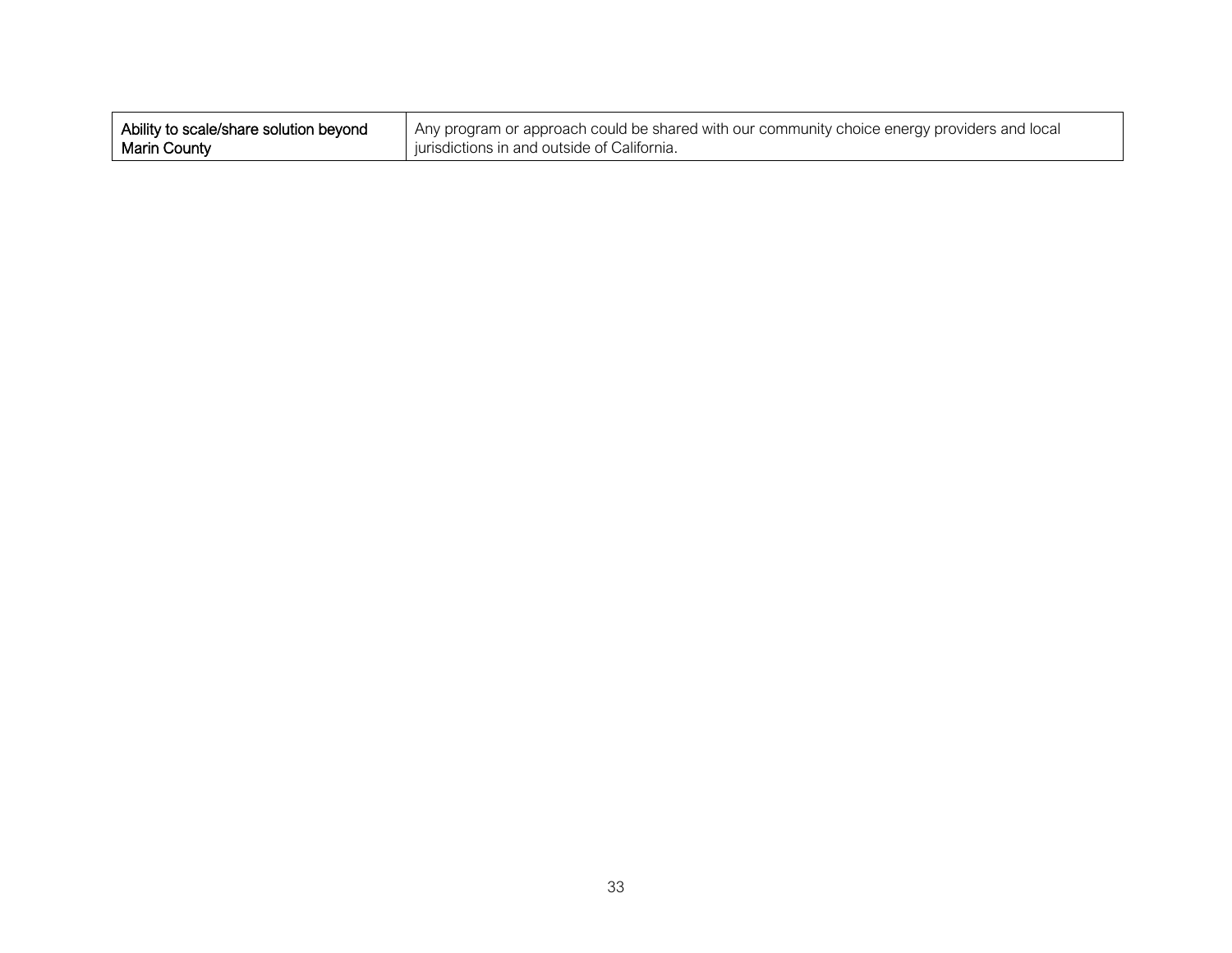### THEN (2023-2030)

- Transit Oriented Mixed-Use Development
- Rezoning of Single-Family Homes
- Affordable Housing on State-owned Property
- Blue Carbon Wetlands Restoration

#### Existing, needs to be scaled



TRANSIT ORIENTED MIXED-USE DEVELOPMENT

| Lead Implementer                                       | Varied; each jurisdiction would have to lead                                                                                                                                                                                                                                                                                                                                                                                                                                                                                                   |
|--------------------------------------------------------|------------------------------------------------------------------------------------------------------------------------------------------------------------------------------------------------------------------------------------------------------------------------------------------------------------------------------------------------------------------------------------------------------------------------------------------------------------------------------------------------------------------------------------------------|
| Equity                                                 | Additional housing is needed in Marin County. Many individuals commute via buses and SMART train<br>from outside the County for a variety of jobs including lower paying service worker jobs. If housing,<br>especially affordable housing, was built near public transit hubs this could significantly increase the<br>quality of life for these individuals and drive down housing costs overall.                                                                                                                                            |
| Status quo/current conditions                          | Over 50% of countywide emissions are attributed to the transportation sector and this development<br>approach would decrease dependence on cars for mobility. Existing zoning may need revisions to allow<br>for increased density and mixed-uses near transit, e.g. SMART train stations. There is an effort to identify<br>sites near transit that could be developed and/or rezoned to accommodate mixed-used development.                                                                                                                  |
| Benefits/risks - do nothing/increase<br>implementation | Without additional housing near transit, Marin residents will continue to rely on personal vehicles for in<br>and out-of-County travel. Additionally, existing commercially zoned lots may remain vacant or<br>underutilized, e.g. strip malls that are no longer active or ideal commercial sites. Redeveloping existing<br>sites and allowing for mixed-use or residential zoning may result in community backlash for a variety of<br>reasons, e.g. changes in community character, visually unappealing, traffic/congestion concerns, etc. |
| Success metrics                                        | Number of potential sites near transit suitable for development; number of sites rezoned; number of<br>mixed-used projects built                                                                                                                                                                                                                                                                                                                                                                                                               |
| Cost                                                   | Unknown                                                                                                                                                                                                                                                                                                                                                                                                                                                                                                                                        |
| Recommendation                                         | Work with County staff and other jurisdictions (San Rafael, Novato, etc.) to identify potential sites                                                                                                                                                                                                                                                                                                                                                                                                                                          |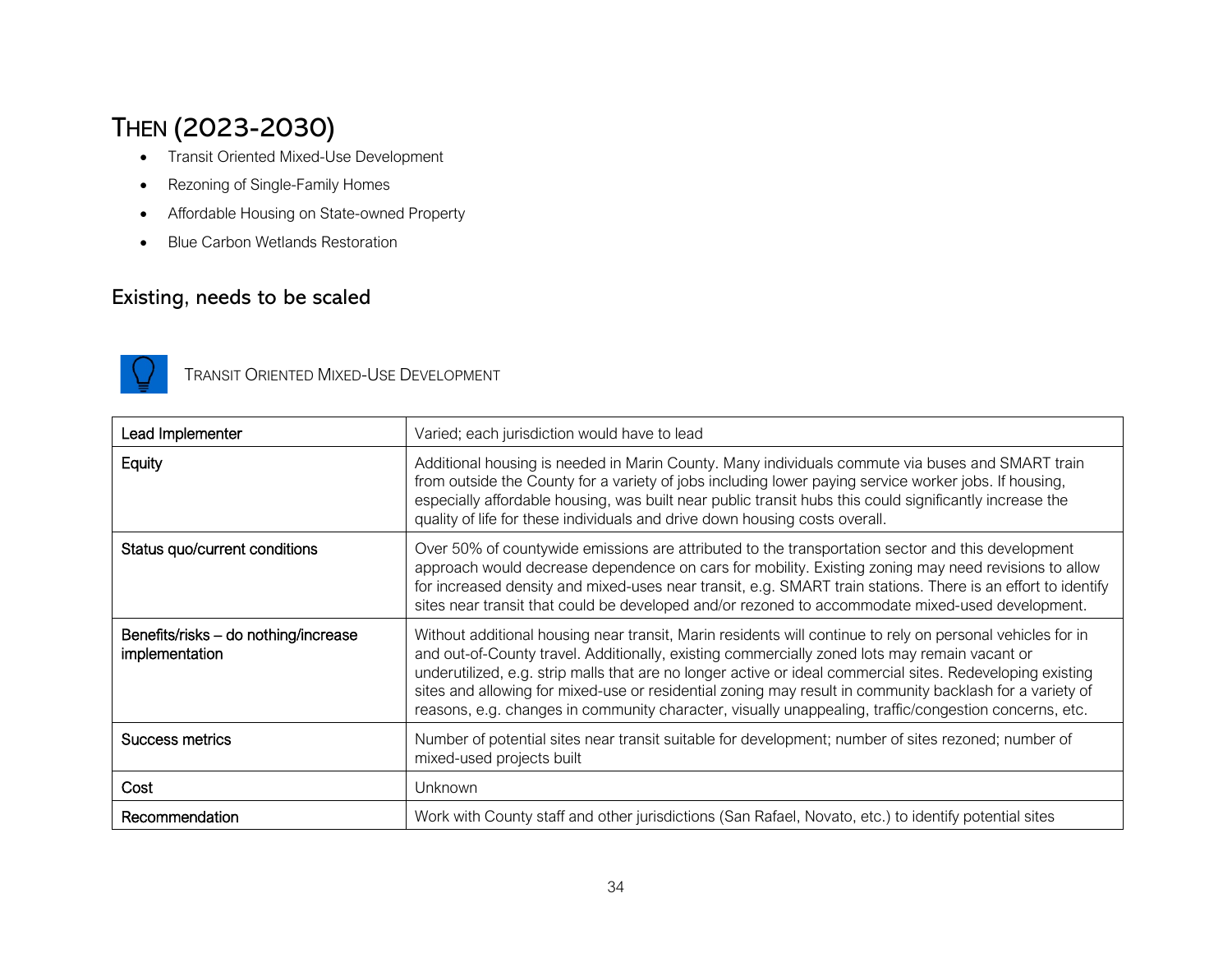| Implementation timeframe                                      | 2022 and beyond                                                                                                   |
|---------------------------------------------------------------|-------------------------------------------------------------------------------------------------------------------|
| <b>Estimated annual GHG emissions</b><br>reductions           | Unknown                                                                                                           |
| Ability to scale/share solution beyond<br><b>Marin County</b> | Marin County could learn from other jurisdictions that have already built mixed-use developments near<br>transit. |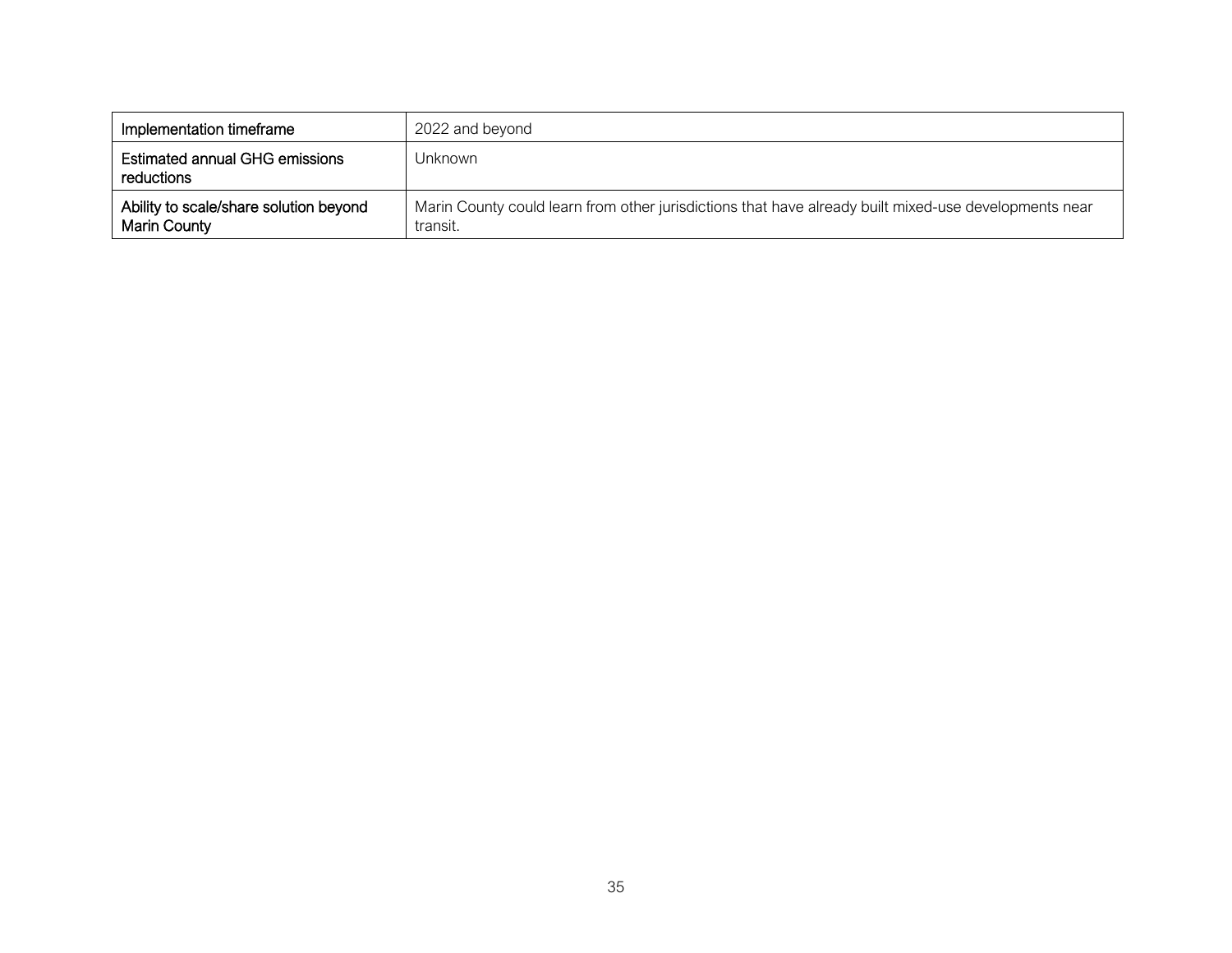

#### REZONING OF SINGLE-FAMILY HOMES

| Lead Implementer                                              | Varied; each jurisdiction would have to rezone                                                                                                                                                                                                                                                                                                                                                                                                                                                                                                                                                            |
|---------------------------------------------------------------|-----------------------------------------------------------------------------------------------------------------------------------------------------------------------------------------------------------------------------------------------------------------------------------------------------------------------------------------------------------------------------------------------------------------------------------------------------------------------------------------------------------------------------------------------------------------------------------------------------------|
| Equity                                                        | Additional, affordable housing options decrease existing housing inequities. Any future ordinances should<br>consider if any of the additional units (and what percentage of those units) should be designated as<br>"affordable" to ensure lower income individuals have access to these additional units.                                                                                                                                                                                                                                                                                               |
| Status quo/current conditions                                 | Rezoning of single-family homes for duplexes/triplexes/fourplexes, also known as "cottage overlays," in<br>unincorporated Marin County could diversify the housing types available, increase available rental units,<br>and decrease overall rental prices while utilizing existing infrastructure. This is especially relevant to<br>Marin, home to many large homes with few occupants. Model overlay ordinance after other jurisdictions,<br>e.g. Sonoma County. The County of Marin is currently assessing existing zoning and opportunities to<br>change zoning to accommodate denser housing types. |
| Benefits/risks - do nothing/increase<br>implementation        | Without rezoning, there is limited opportunity for new housing development in Marin. Additionally, Marin's<br>aging population is often isolated, in large homes with no support structure. This type of ordinance would<br>have multiple benefits including increasing housing stock, connecting older individuals with others, and<br>increasing financial health of older adults.                                                                                                                                                                                                                      |
| <b>Success metrics</b>                                        | Ordinances passed; number of units available for rent; number of units rented; average cost of those<br>units; diversified renters                                                                                                                                                                                                                                                                                                                                                                                                                                                                        |
| Cost                                                          | Unknown; staff time and community outreach/education related to development/implementation of<br>ordinance                                                                                                                                                                                                                                                                                                                                                                                                                                                                                                |
| Recommendation                                                | Work with the County of Marin staff to identify geographic areas ideal for cottage overlay ordinances;<br>develop a model ordinance that could be shared with other county jurisdictions                                                                                                                                                                                                                                                                                                                                                                                                                  |
| Implementation timeframe                                      | 2022 and beyond                                                                                                                                                                                                                                                                                                                                                                                                                                                                                                                                                                                           |
| <b>Estimated annual GHG emissions</b><br>reductions           | Unknown                                                                                                                                                                                                                                                                                                                                                                                                                                                                                                                                                                                                   |
| Ability to scale/share solution beyond<br><b>Marin County</b> | This work is already being done in other jurisdictions; Marin could potentially share its planning and<br>implementation process with other jurisdictions.                                                                                                                                                                                                                                                                                                                                                                                                                                                |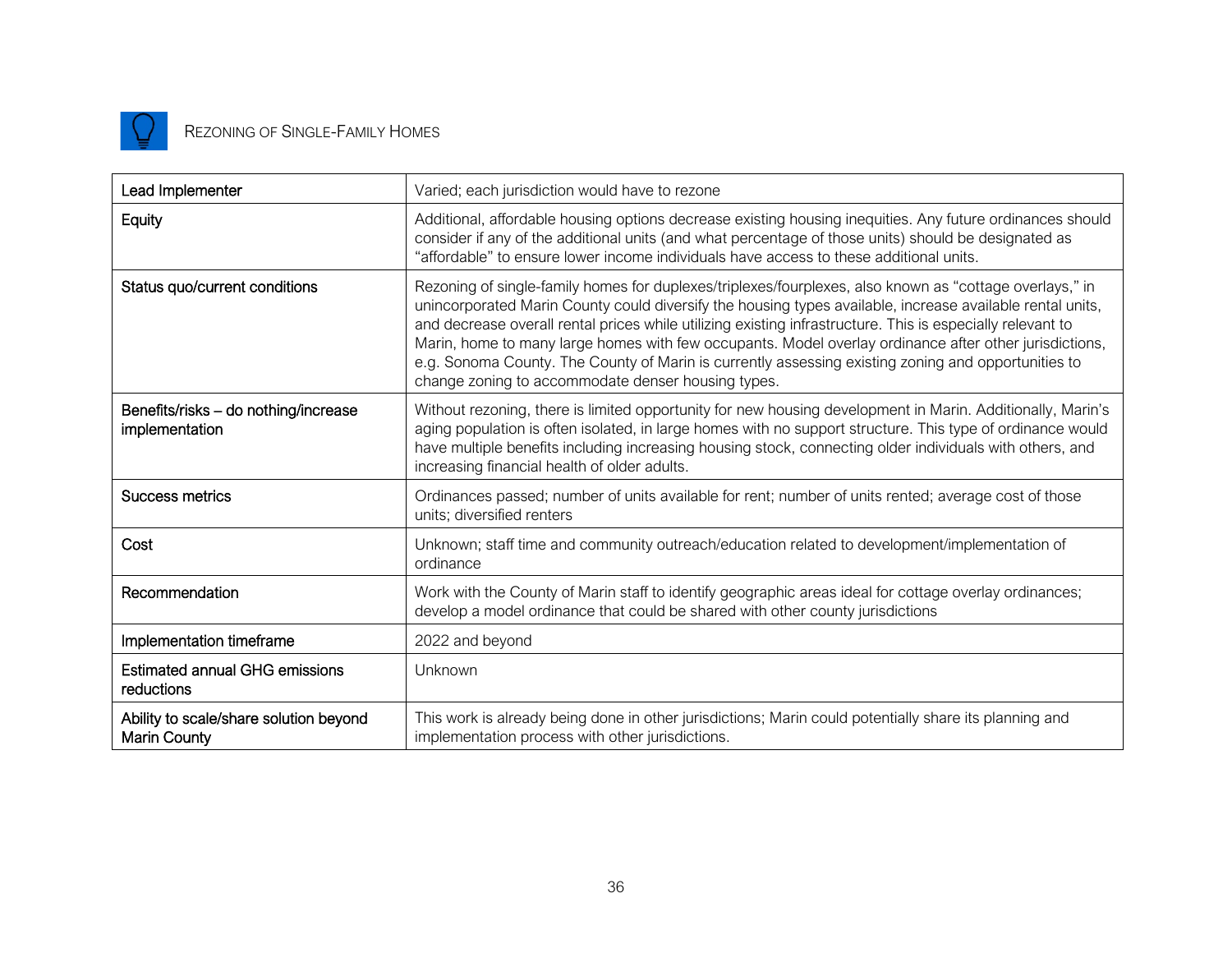

### AFFORDABLE HOUSING ON STATE-OWNED PROPERTY

| Lead Implementer                                              | Varied; depends on location of State-owned property                                                                                                                                                                                                                                                                                                                                                                                                                                                                                                                                                                                                                                             |
|---------------------------------------------------------------|-------------------------------------------------------------------------------------------------------------------------------------------------------------------------------------------------------------------------------------------------------------------------------------------------------------------------------------------------------------------------------------------------------------------------------------------------------------------------------------------------------------------------------------------------------------------------------------------------------------------------------------------------------------------------------------------------|
| Equity                                                        | Additional affordable housing is needed for those that cannot afford market rate housing. This may<br>reduce commute times, build new and diverse communities, and increase quality of life for lower income<br>individuals.                                                                                                                                                                                                                                                                                                                                                                                                                                                                    |
| Status quo/current conditions                                 | Governor Newsom signed Executive Order (EO) N-06-19 Affordable Housing Development to address<br>the shortage of housing for Californians. Specifically, this EO address communities that do not build their<br>"fair share of housing" and identifies an opportunity to build additional housing on state-owned land,<br>which is often times located in and near urban areas. Using the interactive maps developed by the State,<br>the County, cities, and towns should understand what state-owned parcels are ideal for new housing<br>development. The State Department of General Services will then issue Request for Proposals (RFPs) to<br>develop priority parcels across the State. |
| Benefits/risks - do nothing/increase<br>implementation        | Without additional affordable housing, especially on otherwise underutilized or undeveloped land, lower<br>income individuals will be forced to finding housing outside of Marin County, which can lead to increased<br>GHG emissions due to commuting. Adding additional housing could drive down costs in the County, build<br>new communities, and serve those most in need.                                                                                                                                                                                                                                                                                                                 |
| Success metrics                                               | Number of housing units built; additional units available for purchase or lease; number of units occupied;<br>reduced GHG emissions as result of shorter commute times/routes                                                                                                                                                                                                                                                                                                                                                                                                                                                                                                                   |
| Cost                                                          | Unknown, project specific                                                                                                                                                                                                                                                                                                                                                                                                                                                                                                                                                                                                                                                                       |
| Recommendation                                                | Work with the State to identify potential sites, build community support for new development, work with<br>developers to build new housing.                                                                                                                                                                                                                                                                                                                                                                                                                                                                                                                                                     |
| Implementation timeframe                                      | Uncertain; dependent on State RFP schedule/priority sites.                                                                                                                                                                                                                                                                                                                                                                                                                                                                                                                                                                                                                                      |
| <b>Estimated annual GHG emissions</b><br>reductions           | Unknown.                                                                                                                                                                                                                                                                                                                                                                                                                                                                                                                                                                                                                                                                                        |
| Ability to scale/share solution beyond<br><b>Marin County</b> | Marin County can learn from other communities that build housing on state-owned property. If projects<br>move forward in Marin, the County could share lessons learned, its process, results, etc. with other<br>jurisdictions that will build similar projects.                                                                                                                                                                                                                                                                                                                                                                                                                                |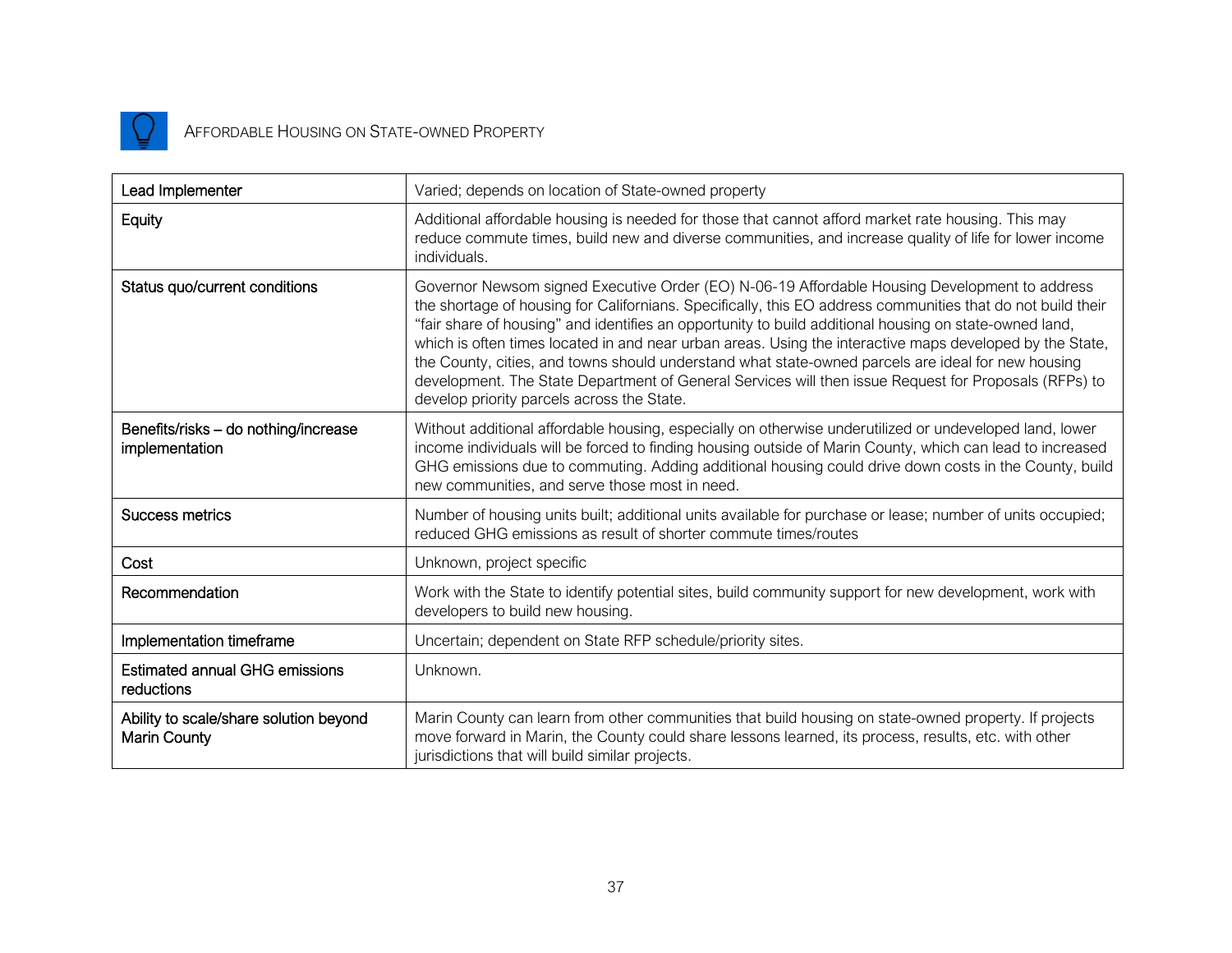### Existing, lead implementer identified and already implementing



BLUE CARBON WETLANDS RESTORATION

| Lead Implementer                                              | County of Marin Public Works Department                                                                                                                                                                                                                                                                                                                                                                                                                                                                                                                                                                                                                                                                                                                                                                             |
|---------------------------------------------------------------|---------------------------------------------------------------------------------------------------------------------------------------------------------------------------------------------------------------------------------------------------------------------------------------------------------------------------------------------------------------------------------------------------------------------------------------------------------------------------------------------------------------------------------------------------------------------------------------------------------------------------------------------------------------------------------------------------------------------------------------------------------------------------------------------------------------------|
| Equity                                                        | Preserving open space, wetlands, etc. Can and will protect Marin County's most vulnerable communities<br>from the impacts of sea level rise. As the County chooses additional sites for restoration, it should<br>consider what communities are benefiting most from those improvements.                                                                                                                                                                                                                                                                                                                                                                                                                                                                                                                            |
| Status quo/current conditions                                 | The Marin County Public Works Department is already working to restore tidal wetlands at McInnis Marsh<br>and the Novato Baylands. Both projects are under way - McInnis Marsh is finalizing design and<br>environmental review and Deer Island (one of several potential Baylands projects) is in design phase.<br>Construction funding is needed for both, and both will require significant capital. County Staff assumes<br>both projects will seek Measure AA (\$25 million available annually) and other wetlands restoration-type<br>grant funding. After these projects are completed, there are many more restoration/nature-based<br>solutions, hardened protection, and even retreat projects and strategies that need to be designed, built,<br>and implemented to protect people in their communities. |
| Benefits/risks - do nothing/increase<br>implementation        | Without wetland restoration, the County will not be able to adapt as well to sea level rise. Increase these<br>efforts will be expensive and additional funding is needed. Additionally, communities may need to<br>relocate or retreat if restoration and other similar adaptation efforts are not implemented.                                                                                                                                                                                                                                                                                                                                                                                                                                                                                                    |
| <b>Success metrics</b>                                        | Number of restoration projects completed; measured ecosystem benefits, e.g. species in existence,<br>water quality improvements, etc.; communities engaged and protected                                                                                                                                                                                                                                                                                                                                                                                                                                                                                                                                                                                                                                            |
| Cost                                                          | Unknown; project and site specific                                                                                                                                                                                                                                                                                                                                                                                                                                                                                                                                                                                                                                                                                                                                                                                  |
| Recommendation                                                | Continue to pursue a variety of funding sources to support the above-mentioned projects and other<br>priority adaptation projects as mentioned in the BayWAVE and C-SMART plans and generated through<br>community dialogue and planning efforts.                                                                                                                                                                                                                                                                                                                                                                                                                                                                                                                                                                   |
| Implementation timeframe                                      | Efforts are already underway and should continue between now and 2045                                                                                                                                                                                                                                                                                                                                                                                                                                                                                                                                                                                                                                                                                                                                               |
| <b>Estimated annual GHG emissions</b><br>reductions           | Novato: 155 acres x 0.8 MTCO2e/acre = 124 MTCO2e annually; McGinnis: 180 acres x 0.8<br>MTCO2e/acre = 144 MTCO2e annually                                                                                                                                                                                                                                                                                                                                                                                                                                                                                                                                                                                                                                                                                           |
| Ability to scale/share solution beyond<br><b>Marin County</b> | Marin County is already part of regional knowledge-sharing groups; it learns from other waterfront<br>jurisdictions and also shares what it learns; this should continue.                                                                                                                                                                                                                                                                                                                                                                                                                                                                                                                                                                                                                                           |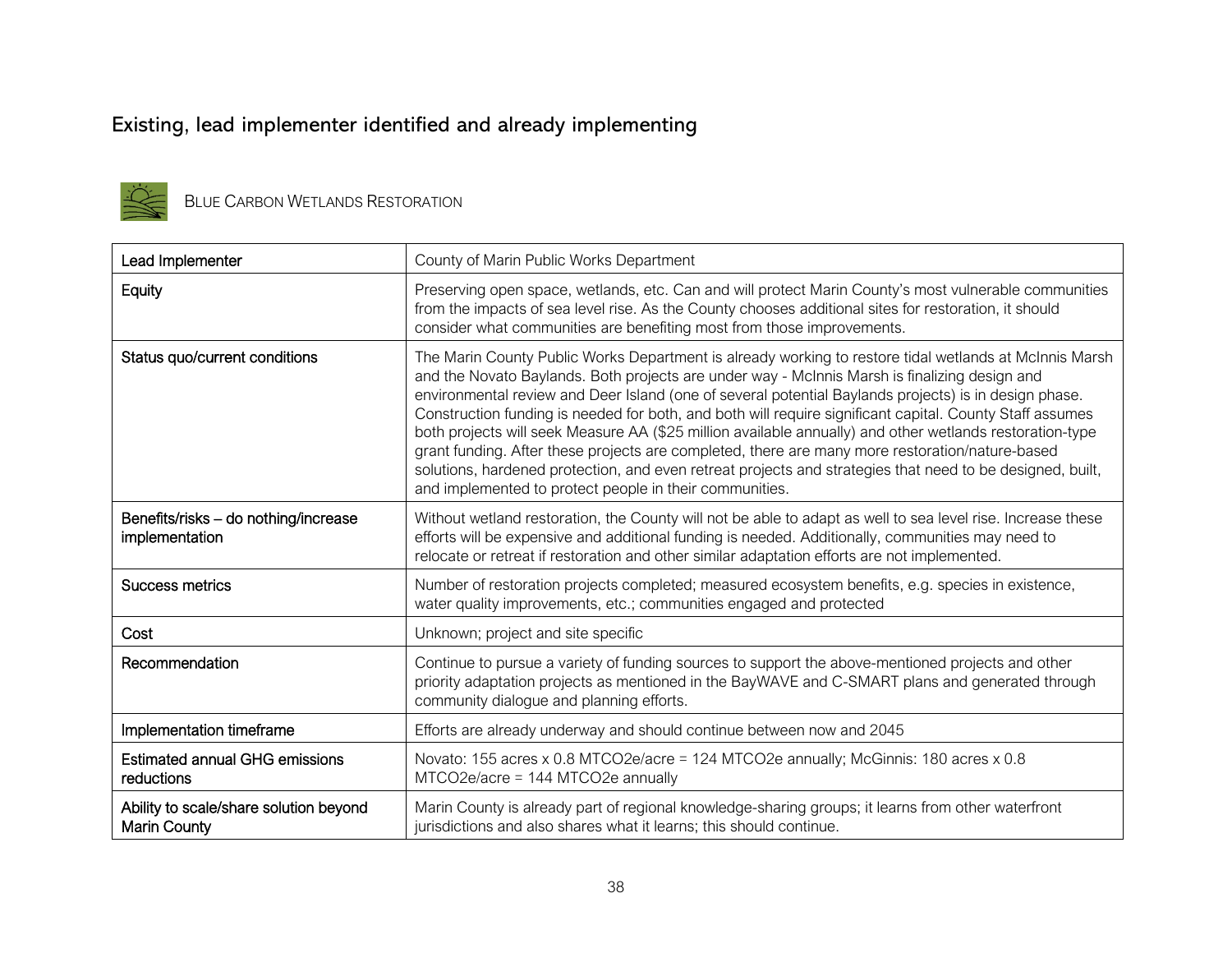### NEW SOLUTIONS

None.

#### Next (2031-2045)

All of the solutions listed in the previous section should continue to be implemented year-over-year or until program or project specific goals are met. There are no solutions that Drawdown: Marin should wait to implement until 2031. It is feasible that new ideas will emerge in the coming months and years. Those ideas should be considered and phased in as appropriate to the Drawdown: Marin plan to meet our 2030 and 2045 goals.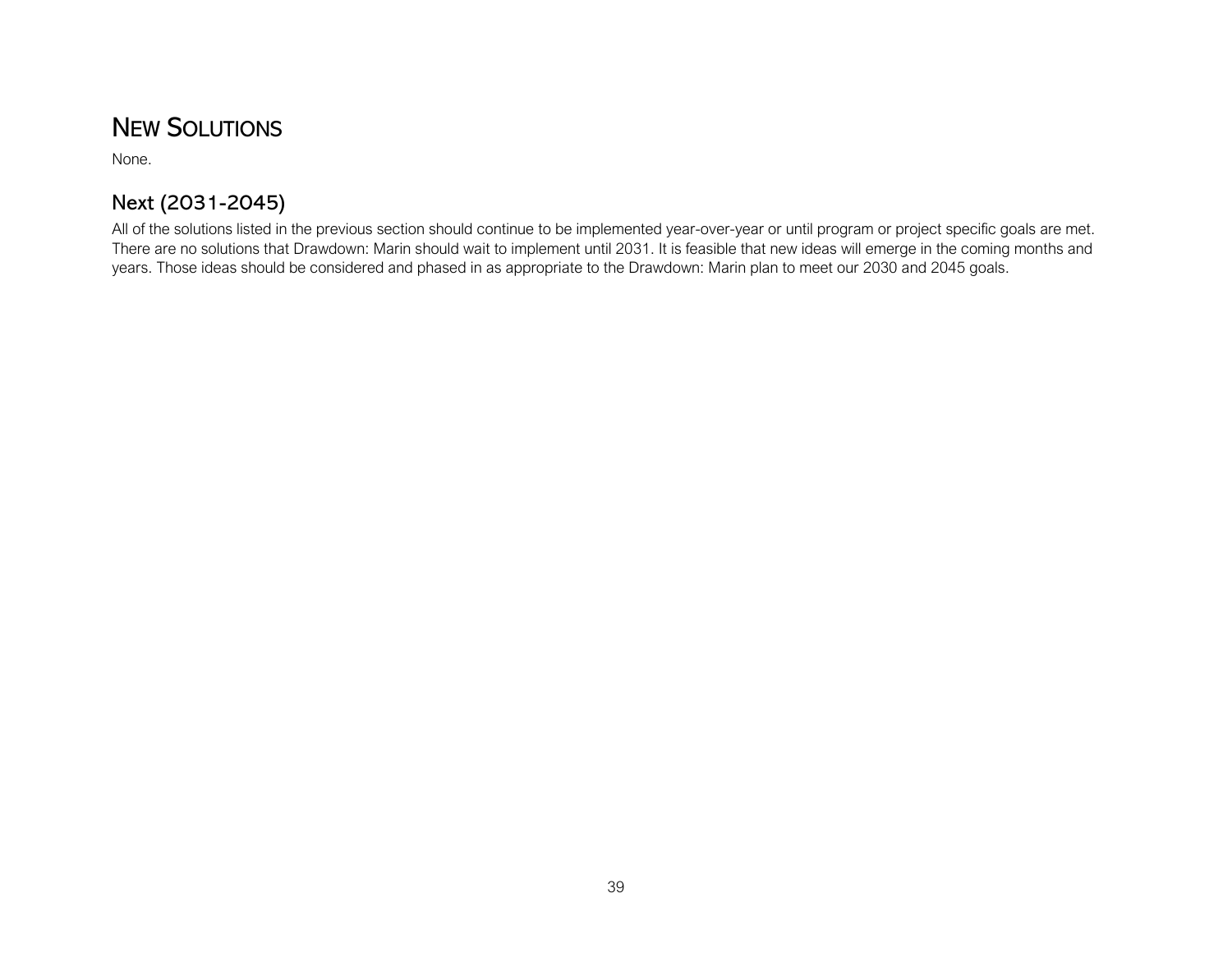|                                                                                                 | <b>Endorsed</b> |
|-------------------------------------------------------------------------------------------------|-----------------|
| MCE opt-in                                                                                      |                 |
| icipant costs                                                                                   |                 |
| iency and fuel-switching<br>get MACC help via well-                                             |                 |
| ficient/electric homes near transit                                                             |                 |
|                                                                                                 |                 |
| ).                                                                                              |                 |
| essing today's grid needs. State                                                                |                 |
| formed decisions about what                                                                     |                 |
| ccelerate widespread adoption of<br>npaign fundamentals are based                               |                 |
| ducting a thorough needs<br>e a mobility app with both private<br>be packaged as a "membership" |                 |
| ectric shuttles to serve<br>ements to prioritize and improve                                    |                 |
| eases; Electric School and Transit<br>new business licenses for new                             |                 |

### Solutions Summary List

| <b>Solution Name</b>                                      | <b>GHG Reduction Estimate</b>                                                  | <b>Summary of Proposal</b>                                                                                                                                                                                                                                                                                                                                                                                                                                                                                                                                                         | Endorsed |
|-----------------------------------------------------------|--------------------------------------------------------------------------------|------------------------------------------------------------------------------------------------------------------------------------------------------------------------------------------------------------------------------------------------------------------------------------------------------------------------------------------------------------------------------------------------------------------------------------------------------------------------------------------------------------------------------------------------------------------------------------|----------|
| Go100                                                     | Unknown; 250MW 380k MWhrs<br>generated annually once 2045<br>target is reached | Increase residential (then commercial) solar and solar + storage installations countywide; increase Deep Green enrollment and MCE opt-in                                                                                                                                                                                                                                                                                                                                                                                                                                           |          |
| Load Shift Pilot Program                                  | 2,500-7,500 MTCO2e/year<br>(depending on participation)                        | Use deployed devices to shift energy use during the day and provide grid services to reduce GHG emissions and program participant costs                                                                                                                                                                                                                                                                                                                                                                                                                                            |          |
| <b>Building Electrification</b><br>Program                | Unknown                                                                        | Electrify buildings through public education and replacement of gas usage in buildings; incentives/training. Suite of energy efficiency and fuel-switching<br>measures. Complete a marginal abatement cost curve (MACC) to determine "big hit" measures (overthinking in some cases; get MACC help via well-<br>resourced non-profit committed local solutions)                                                                                                                                                                                                                    |          |
| <b>Transit Oriented Mixed-</b><br>Use Development         | Unknown                                                                        | Transit-oriented, mixed use development; revise current mixed-use zoning to maximize, expedite, accelerate and incentivize efficient/electric homes near transit                                                                                                                                                                                                                                                                                                                                                                                                                   |          |
| Rezoning of Single- Family<br>Homes                       | Unknown                                                                        | Rezoning of single-family homes for duplexes/triplexes/fourplexes in unincorporated Marin County                                                                                                                                                                                                                                                                                                                                                                                                                                                                                   |          |
| Affordable Housing on<br><b>State-owned Property</b>      | Unknown                                                                        | Net zero/electrified affordable housing on State property in Marin (EO N-06-19) (there are 4 potential sites totaling 19.93 acres).                                                                                                                                                                                                                                                                                                                                                                                                                                                |          |
| <b>ACE Pilot</b>                                          | Unknown                                                                        | Proposed statewide legislative initiative and program to develop local energy resources across all CA cities and counties, addressing today's grid needs. State<br>would provide funding, technical assistance, and other support so communities can implement ACE systems                                                                                                                                                                                                                                                                                                         |          |
| Countywide Decision-<br>Making Framework                  | Indirect                                                                       | Develop a sophisticated portfolio management framework to enable Drawdown: Marin and other Bay Area agencies to make informed decisions about what<br>projects to implement for biggest impact                                                                                                                                                                                                                                                                                                                                                                                     |          |
| Zero Emission Vehicles -<br>Drive Clean Bay Area          | 408,000 MTCO2e annually by<br>2030 (25% of DDM goal)                           | Fuel-switching to zero-emission passenger vehicles to address 40%+ of Marin Countywide GHG emissions. This solution will accelerate widespread adoption of<br>zero-emission vehicles by Marin's residents and employees through a new collaborative campaign, Drive Clean Marin. The campaign fundamentals are based<br>upon proven community-based social marketing principles for behavior change                                                                                                                                                                                |          |
| Community-based<br><b>Integrated Mobility</b><br>Services | 65.6 MTCO2e daily/22,850<br>MTCO2e annually                                    | A prototype mobility system that will be designed from the bottom up with wide community involvement from the beginning, conducting a thorough needs<br>assessment to determine the barriers to participation and the services that have the highest chance of success. It would include a mobility app with both private<br>and public transportation options and would feature disbursement for all services with one easy payment. The program would be packaged as a "membership"<br>program with 100% community participation to foster a culture based on sustainable travel |          |
| All-electric Shared Mobility<br>Hub                       | Unknown                                                                        | Expand electric mobility services, and charging equipment at the ferry terminal, allowing for E-bikes, electric carsharing, and electric shuttles to serve<br>commuters going to and from the ferry terminal. These electric mobility services would be integrated with infrastructure improvements to prioritize and improve<br>transit, biking and walking to this hub                                                                                                                                                                                                           |          |
| Transportation<br>Ordinances/Policies                     | Unknown                                                                        | A mix of policy recommendations for Government Agencies and the Private Sector including: Electric Vehicle-only purchases/leases; Electric School and Transit<br>Buses; Electric Vehicle Charing at Employee Parking; Required electricity at every parking space for multi-family dwellings; No new business licenses for new<br>gas stations; Support 5G communications; ban the sale or lease of fossil fuel vehicles in Marin.                                                                                                                                                 |          |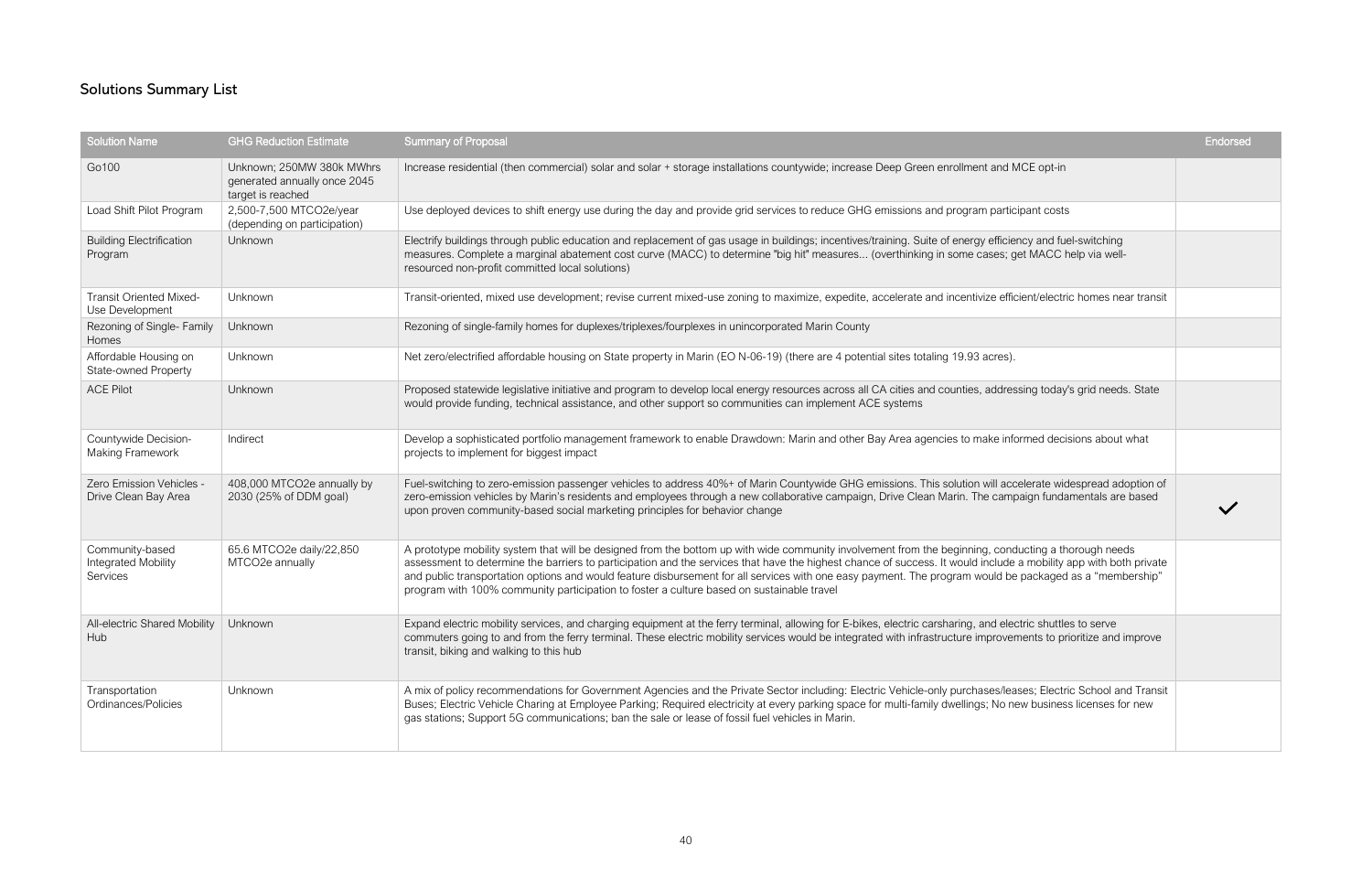|                                                                                                                                                                                                       | <b>Endorsed</b> |
|-------------------------------------------------------------------------------------------------------------------------------------------------------------------------------------------------------|-----------------|
| I of alternative recovery<br>Funding is needed to conduct the                                                                                                                                         |                 |
| an initiative to expand Carbon<br>ement practices will mitigate<br>equestering (above and beyond<br>ver 525,000 MT C02e. We have<br>nplementation funding to launch<br>lity, and net carbon drawdown, |                 |
| tax assessments, a sales tax,<br>ation ensuring that Drawdown                                                                                                                                         |                 |
| seaweed in Tomales Bay. Salt                                                                                                                                                                          |                 |
| See also:<br>.org/main/county-press-                                                                                                                                                                  |                 |
| producers, farmers, vendors,<br>cations in low- and moderate-<br>e the program now and in the                                                                                                         |                 |
| d quality, nutrient-dense foods<br>goal is to ensure small and mid-<br>nate-friendly farmers market and                                                                                               |                 |
| Il share the videos with all Marin<br>vhile the students are in line for                                                                                                                              |                 |
| lementing three measures: 1)<br>sion technology, and 3) scale up<br>h political and public support of<br>ort organic materials outside of                                                             |                 |
| eness to showcase the elements<br>ative: reporting on food resiliency<br>linking resources and                                                                                                        |                 |
| more residents, and residents of<br>s a replicable model to engage<br>, and a 9,427 MTCO2e                                                                                                            |                 |

| <b>Solution Name</b>                                                                                    | <b>GHG Reduction Estimate</b>                                                                                                                                                                  | <b>Summary of Proposal</b>                                                                                                                                                                                                                                                                                                                                                                                                                                                                                                                                                                                                                                                                                                                                                                                                                                                                                                                                                 | <b>Endorsed</b> |
|---------------------------------------------------------------------------------------------------------|------------------------------------------------------------------------------------------------------------------------------------------------------------------------------------------------|----------------------------------------------------------------------------------------------------------------------------------------------------------------------------------------------------------------------------------------------------------------------------------------------------------------------------------------------------------------------------------------------------------------------------------------------------------------------------------------------------------------------------------------------------------------------------------------------------------------------------------------------------------------------------------------------------------------------------------------------------------------------------------------------------------------------------------------------------------------------------------------------------------------------------------------------------------------------------|-----------------|
| Biomass Study (see<br>expanded solution below -<br><b>Biomass Study/Recovery</b><br>Pathways)           | Unknown                                                                                                                                                                                        | Assess the biomass recovery flows in Marin County and analyze different sequestration and GHG emissions reduction potential of alternative recovery<br>pathways. The study will inventory existing biomass flows and increased flows due to SB 1383 (2016) and Measure C (2020). Funding is needed to conduct the<br>study.                                                                                                                                                                                                                                                                                                                                                                                                                                                                                                                                                                                                                                                |                 |
| Marin Carbon Farming<br>Initiative                                                                      | Mitigation b 2030- 79,336<br>MTCO2e; Sequestration (beyond<br>mitigation) By 2030-185,839<br>MTC02e across 60 farms/30,000<br>acres; Phase 3: by 2045- 525,000<br>MT C02e across all 180 farms | Based on the proven success of the Marin Carbon Project's foundational work on agricultural lands in Marin, we are proposing an initiative to expand Carbon<br>Farm Planning and implementation to reach a large scale of acreage and operations in Marin County. By 2030, manure management practices will mitigate<br>farm and ranch emissions by 79,336 MTCO2e. By 2030, it would engage, 60 Marin farms and ranches across 30,000 acres, sequestering (above and beyond<br>direct mitigation) 185,839 MTCO2e9 and by 2045, engage 180 Marin farms and ranches across 90,000 acres, sequestering over 525,000 MT C02e. We have<br>the partnerships, models and necessary experience in place already; we need only an expanded technical support team and implementation funding to launch<br>an expansion of the existing carbon farming work in Marin County that will help to achieve the county's goals for carbon neutrality, and net carbon drawdown,<br>by 2045. |                 |
| <b>Marin Climate Mobilization</b><br>Decade                                                             | 648,000 MTCO2e emissions<br>reduction + 50,000 MTCO2e<br>sequestration by 2030 (Carbon<br>neutral by 2040 if funding<br>continued)                                                             | We propose to generate public funds through one or more public funding mechanisms. Potential mechanisms include property tax assessments, a sales tax,<br>and/or issuing bonds. These additional revenues would allow for the implementation of a comprehensive Marin Climate Mobilization ensuring that Drawdown<br>Marin objectives are funded for the coming decade, in which they are most critically needed.                                                                                                                                                                                                                                                                                                                                                                                                                                                                                                                                                          |                 |
| Blue Carbon Hog Island<br><b>Oyster Company Pilot</b>                                                   | Unknown                                                                                                                                                                                        | There is a pilot project between Hog Island Oyster Company and Salt Point Seaweed for aquaculture production to grow edible seaweed in Tomales Bay. Salt<br>Point Seaweed was founded by three Bay Area women: Tessa Emmer, Catherine O'Hare, and Avery Resor.                                                                                                                                                                                                                                                                                                                                                                                                                                                                                                                                                                                                                                                                                                             |                 |
| <b>Blue Carbon Wetlands</b><br>Restoration                                                              | Novato: 155 acres x 0.8 t<br>CO2e/acre = $124$ t CO2e/acre;<br>McGinnis: 180 acres x 0.8 t<br>$CO2e/acre = 144$ t $CO2e/acre$                                                                  | We propose tidal wetland restoration and the specific proposed projects planned at McInnis Marsh and the Novato Baylands. See also:<br>https://www.sfei.org/sites/default/files/biblio_files/NovatoCkBaylandsVision_FC2pt0_SFEI_2015.pdf & https://www.marincounty.org/main/county-press-<br>releases/press-releases/2018/dpw-deerisland-112618                                                                                                                                                                                                                                                                                                                                                                                                                                                                                                                                                                                                                            |                 |
| <b>Agricultural Community</b><br>Events Farmers Markets<br>(ACEFM) - Expand<br>Curbside Pick-up Program | Unknown                                                                                                                                                                                        | ACEFM developed an online ordering and curbside pick-up program in response to COVID-19. This program ensures high-risk producers, farmers, vendors,<br>and customers can still sell and purchase items. The proposal is to expand this program by offering delivery options, pick-up locations in low- and moderate-<br>income communities where access to farmers markets is low, and to track and report program and use it to continually improve the program now and in the<br>future. This program will employ local food workers and drivers currently out of work.                                                                                                                                                                                                                                                                                                                                                                                                 |                 |
| Agricultural Institute of<br>Marin (AIM) - Center for<br>Food and Agriculture                           | Unknown                                                                                                                                                                                        | The Center for Food and Agriculture and the Zero Waste Farmers Market will be the connection point between those who need quality, nutrient-dense foods<br>and those who make their livelihood providing it in a way that regenerates healthy soils, healthy pastures and healthy seas. Our goal is to ensure small and mid-<br>size farmers, ranchers, fishers, food producers, and artisans make a viable living at the world's most welcoming, authentic, climate-friendly farmers market and<br>educational center. Together, we can create a healthier food culture for all.                                                                                                                                                                                                                                                                                                                                                                                          |                 |
| Youth Engagement -<br>Healthy Food Videos via<br>TikTok                                                 | Unknown                                                                                                                                                                                        | Create a fun series of TikTok videos on how students can reduce plate waste. Sanzuma and San Rafael City School (SRCS) will share the videos with all Marin<br>County students through a variety of outlets such as: Instagram, Facebook, texting to parents, viewed in the classrooms, and while the students are in line for<br>lunch.                                                                                                                                                                                                                                                                                                                                                                                                                                                                                                                                                                                                                                   |                 |
| <b>Organic Waste Diversion</b><br>and Public Compost Use                                                | 10,640 MTCO2e; with<br>depackager unit, an additional<br>1,835 MTCO2e                                                                                                                          | This proposal focuses on the need to prevent organic waste from being landfilled (one pillar in the resilient food system) by implementing three measures: 1)<br>increased organics processing capacity by supporting compost facility expansion permitting, 2) investment in food scrap diversion technology, and 3) scale up<br>existing initiatives to increase compost use through community gardens and backyard composting. We are proposing to garnish political and public support of<br>the three areas of focus listed above. Without this collective effort, Marin County could be faced with increasing costs to transport organic materials outside of<br>the county to meet state mandates.                                                                                                                                                                                                                                                                  |                 |
| <b>Food Resilient Marin</b>                                                                             | Indirect - supports existing<br>programs that can reduce<br>approximately 54,000 MTCO2e<br>annually, e.g. carbon farming,<br>compost, reduced food waste,<br>etc.                              | Expand upon existing collaborative work to launch a county wide initiative that leverages the COVID induced food system awareness to showcase the elements<br>of a resilient food system and ways that consumers can engage directly in solutions. We propose three components to the initiative: reporting on food resiliency<br>statistics as part of the recovery effort, mapping where community members can "join the resilient cycle", and more effectively linking resources and<br>marketing/outreach efforts across the Marin food network.                                                                                                                                                                                                                                                                                                                                                                                                                       |                 |
| Resilient Neighborhoods -<br>Climate Protection and                                                     | 2,642 MTCO2e by July 2023;<br>9,427 MTCO2e reduction, by<br>2030                                                                                                                               | CPR for the Planet will adapt the proven comprehensive behavior-change program of Resilient Neighborhood's (RN) to engage more residents, and residents of<br>greater diversity, in reducing GHG emissions and becoming resilient to climate-linked emergencies. CPR for the Planet provides a replicable model to engage<br>1,000 residents to reduce Marin's annual emissions by 2,642 MTCO2e by July 2023, and to reach a total of 3,713 participants, and a 9,427 MTCO2e                                                                                                                                                                                                                                                                                                                                                                                                                                                                                               |                 |